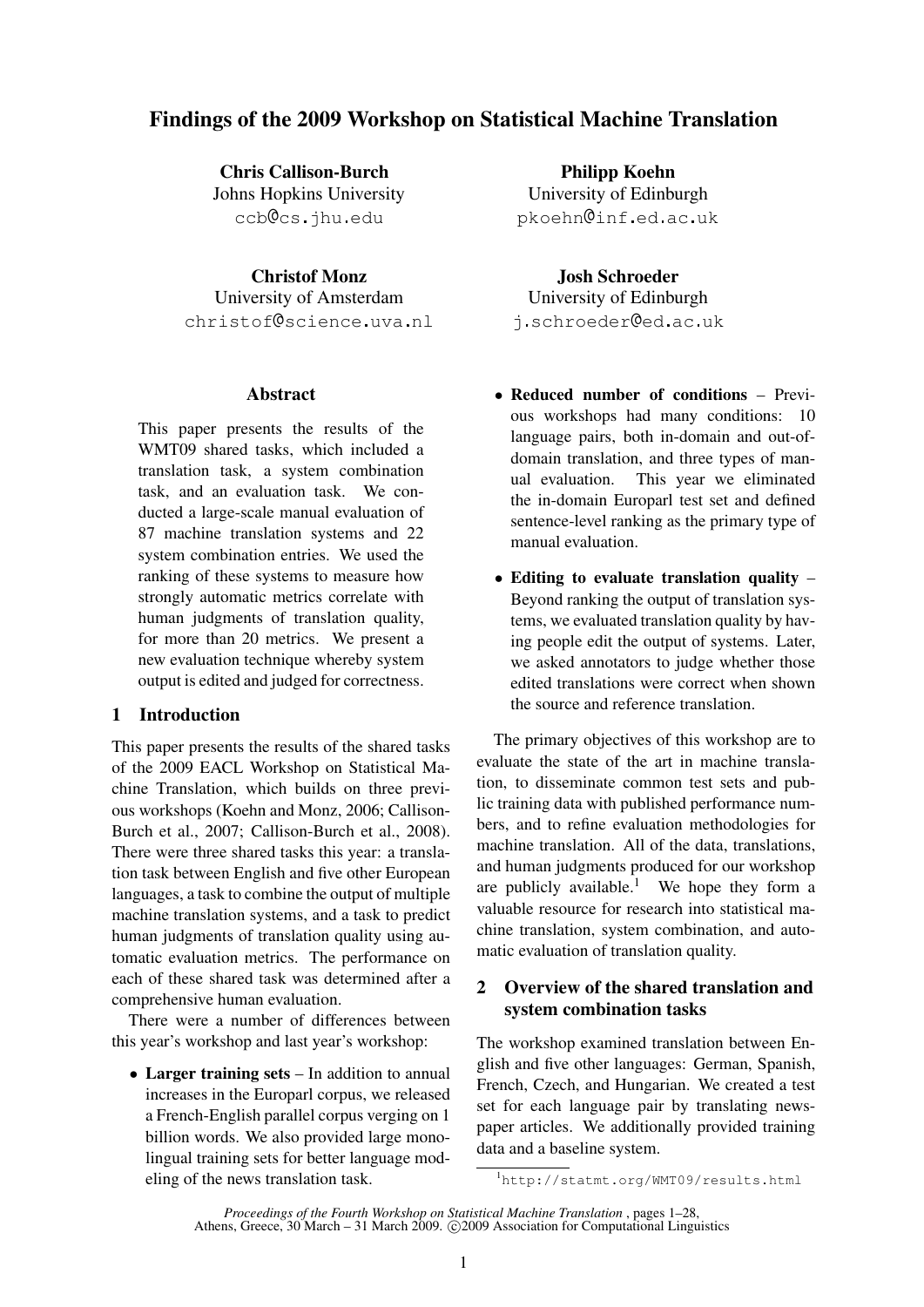# 2.1 Test data

The test data for this year's task was created by hiring people to translate news articles that were drawn from a variety of sources during the period from the end of September to mid-October of 2008. A total of 136 articles were selected, in roughly equal amounts from a variety of Czech, English, French, German, Hungarian, Italian and Spanish news sites:<sup>2</sup>

- Hungarian: hvg.hu (10), Napi (2), MNO (4), Népszabadság (4)
- Czech: iHNed.cz (3), iDNES.cz (4), Lidovky.cz  $(3)$ , aktuálně.cz  $(2)$ , Novinky  $(1)$
- French: dernieresnouvelles (1), Le Figaro (2), Les Echos (4), Liberation (4), Le Devoir (9)
- Spanish: ABC.es (11), El Mundo (12)
- English: BBC (11), New York Times (6), Times of London (4),
- German: Süddeutsche Zeitung (3), Frankfurter Allgemeine Zeitung (3), Spiegel (8), Welt (3)
- Italian: ADN Kronos (5), Affari Italiani (2), ASCA (1), Corriere della Sera (4), Il Sole 24 ORE (1), Il Quotidiano (1), La Republica (8)

Note that Italian translation was not one of this year's official translation tasks.

The translations were created by the members of EuroMatrix consortium who hired a mix of professional and non-professional translators. All translators were fluent or native speakers of both languages. Although we made efforts to proofread all translations, many sentences still contain minor errors and disfluencies. All of the translations were done directly, and not via an intermediate language. For instance, each of the 20 Hungarian articles were translated directly into Czech, English, French, German, Italian and Spanish. The total cost of creating the test sets consisting of roughly 80,000 words across 3027 sentences in seven languages was approximately 31,700 euros (around 39,800 dollars at current exchange rates, or slightly more than \$0.08/word).

Previous evaluations additionally used test sets drawn from the Europarl corpus. Our rationale behind discontinuing the use of Europarl as a test set was that it overly biases towards statistical systems that were trained on this particular domain, and that European Parliament proceedings were less of general interest than news stories. We focus on a single task since the use of multiple test sets in the past spread our resources too thin, especially in the manual evaluation.

#### 2.2 Training data

As in past years we provided parallel corpora to train translation models, monolingual corpora to train language models, and development sets to tune parameters. Some statistics about the training materials are given in Figure 1.

# 10<sup>9</sup> word parallel corpus

To create the large French-English parallel corpus, we conducted a targeted web crawl of bilingual web sites. These sites came from a variety of sources including the Canadian government, the European Union, the United Nations, and other international organizations. The crawl yielded on the order of 40 million files, consisting of more than 1TB of data. Pairs of translated documents were identified using a set of simple heuristics to transform French URLs into English URLs (for instance, by replacing *fr* with *en*). Documents that matched were assumed to be translations of each other.

All HTML and PDF documents were converted into plain text, which yielded 2 million French files paired with their English equivalents. Text files were split so that they contained one sentence per line and had markers between paragraphs. They were sentence-aligned in batches of 10,000 document pairs, using a sentence aligner that incorporates IBM Model 1 probabilities in addition to sentence lengths (Moore, 2002). The document-aligned corpus contained 220 million segments with 2.9 billion words on the French side and 215 million segments with 2.5 billion words on the English side. After sentence alignment, there were 177 million sentence pairs with 2.5 billion French words and 2.2 billion English words.

The sentence-aligned corpus was cleaned to remove sentence pairs which consisted only of numbers or paragraph markers, or where the French and English sentences were identical. The later step helped eliminate documents that were not actually translated, which was necessary because we did not perform language identification. After cleaning, the parallel corpus contained 105 million sentence pairs with 2 billion French words and 1.8 billion English words.

 ${}^{2}$ For more details see the XML test files. The docid tag gives the source and the date for each document in the test set, and the origlang tag indicates the original source language.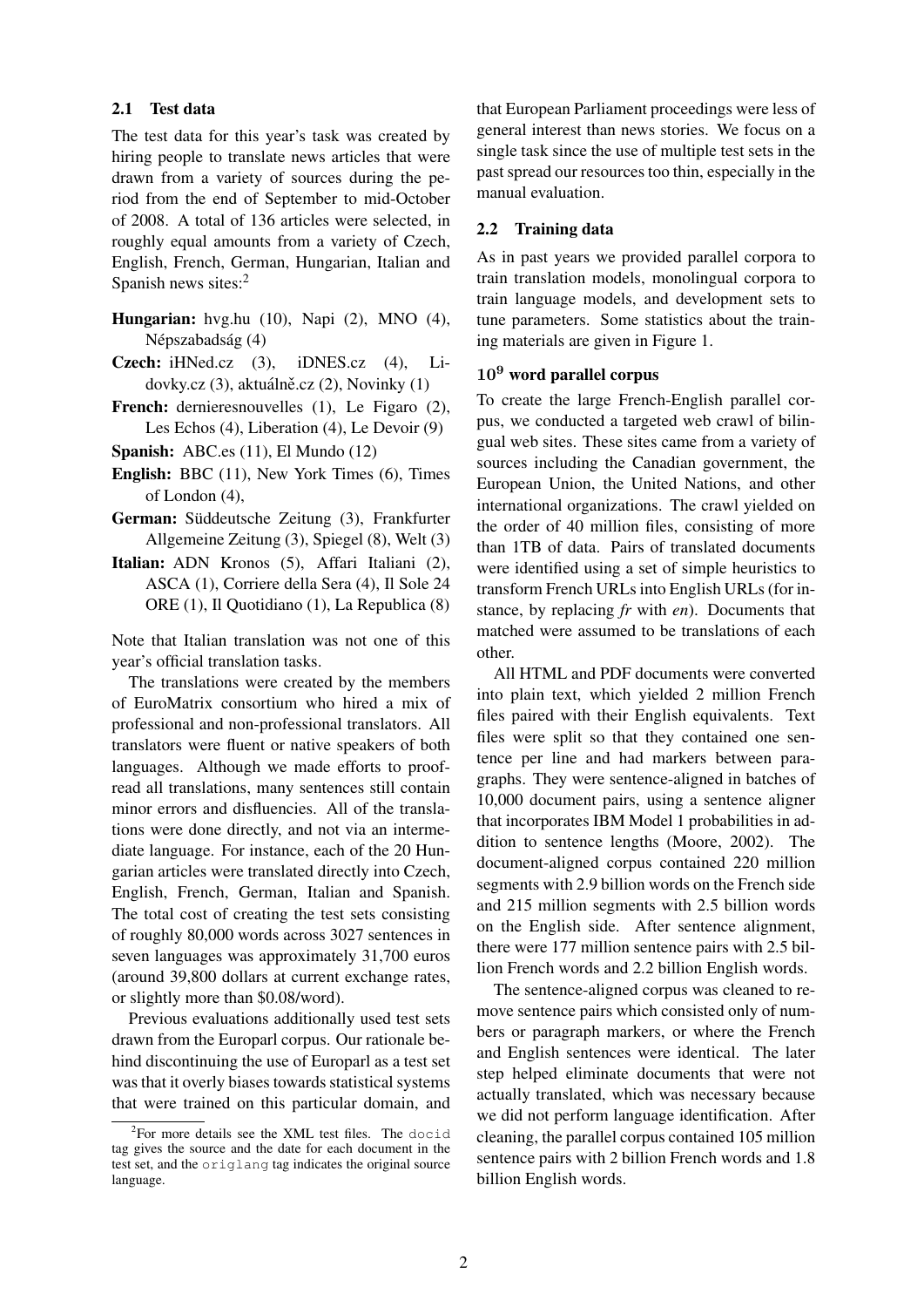# Europarl Training Corpus

|                       | Spanish $\leftrightarrow$ English |            |            | French $\leftrightarrow$ English | German $\leftrightarrow$ English |            |
|-----------------------|-----------------------------------|------------|------------|----------------------------------|----------------------------------|------------|
| <b>Sentences</b>      | 1.411.589                         |            | 1.428.799  |                                  | 1.418.115                        |            |
| Words                 | 40,067,498                        | 41,042,070 | 44,692,992 | 40,067,498                       | 39.516.645                       | 37.431.872 |
| <b>Distinct words</b> | 154.971                           | 108.116    | 129.166    | 107.733                          | 320,180                          | 104.269    |

# News Commentary Training Corpus

|                       |           | Spanish $\leftrightarrow$ English | French $\leftrightarrow$ English |          | German $\leftrightarrow$ English |          | $Czech \leftrightarrow English$ |          |
|-----------------------|-----------|-----------------------------------|----------------------------------|----------|----------------------------------|----------|---------------------------------|----------|
| <b>Sentences</b>      |           | 74.512                            |                                  | 64.223   |                                  | 82.740   |                                 | 79.930   |
| Words                 | 2.052.186 | .799.312                          | .831.149                         | .560.274 | 2.051.369                        | .977.200 | .733.865                        | .891.559 |
| <b>Distinct words</b> | 56.578    | 41.592                            | 46,056                           | 38.821   | 92.313                           | 43.383   | 105.280                         | 41.801   |

# 10<sup>9</sup> Word Parallel Corpus

|                       | French $\leftrightarrow$ English |             |  |  |  |
|-----------------------|----------------------------------|-------------|--|--|--|
| <b>Sentences</b>      | 22,520,400                       |             |  |  |  |
| Words                 | 811.203.407                      | 668,412,817 |  |  |  |
| <b>Distinct words</b> | 2,738,882                        | 2,861,836   |  |  |  |

# Hunglish Training Corpus CzEng Training Corpus

|                       |            | Hungarian $\leftrightarrow$ English |                       | $Czech \leftrightarrow English$ |            |  |
|-----------------------|------------|-------------------------------------|-----------------------|---------------------------------|------------|--|
| <b>Sentences</b>      | 1.517.584  |                                     | <b>Sentences</b>      | 1.096.940                       |            |  |
| Words                 | 26.114.985 | 31.467.693                          | Words                 | 15.336.783                      | 17.909.979 |  |
| <b>Distinct words</b> | 717.198    | 192.901                             | <b>Distinct words</b> | 339.683                         | 129,176    |  |

# Europarl Language Model Data

|                       | English    | <b>Spanish</b> | French     | German     |
|-----------------------|------------|----------------|------------|------------|
| <b>Sentence</b>       | 1.658.841  | 1.607.419      | 1.676.435  | 1.713.715  |
| Words                 | 44.983.136 | 45,382,287     | 50.577,097 | 41.457.414 |
| <b>Distinct words</b> | 117,577    | 162,604        | 138.621    | 348,197    |

# News Language Model Data

|                       | English     | <b>Spanish</b> | French        | German      | Czech      | Hungarian  |
|-----------------------|-------------|----------------|---------------|-------------|------------|------------|
| <b>Sentence</b>       | 21.232.163  | .626.538       | 6.722.485     | 10.193.376  | 5.116.211  | 4.209.121  |
| Words                 | 504,094,159 | 48.392.418     | 167, 204, 556 | 185,639,915 | 81,743,223 | 86.538.513 |
| <b>Distinct words</b> | 1.141.895   | 358,664        | 660.123       | .668.387    | 929.318    | 1.313.578  |

# News Test Set

|                  |  |      | English   Spanish   French   German   Czech   Hungarian   Italian |  |
|------------------|--|------|-------------------------------------------------------------------|--|
| <b>Sentences</b> |  | 2525 |                                                                   |  |

| Words                 | 65.595 | 68,092 | 72.554 | 62,699 | 55.389 | .464<br>54. | 64,906 |
|-----------------------|--------|--------|--------|--------|--------|-------------|--------|
| <b>Distinct words</b> | 8.907  | 10.631 | 10.609 | 12.277 | 15,387 | 16.167      | .046   |

# News System Combination Development Set

|                       | <b>English</b> | <b>Spanish</b> | French | German | Czech | Hungarian | Italian |
|-----------------------|----------------|----------------|--------|--------|-------|-----------|---------|
| <b>Sentences</b>      |                |                |        | 502    |       |           |         |
| Words                 | 11.843         | 12.499         | 12.988 |        | 9.997 | 9.628     | 1.833   |
| <b>Distinct words</b> | 2.940          | 3.176          | 3.202  | 3.471  | 4.121 | 4.133     | 3.318   |

Figure 1: Statistics for the training and test sets used in the translation task. The number of words is based on the provided tokenizer and the number of distinct words is the based on lowercased tokens.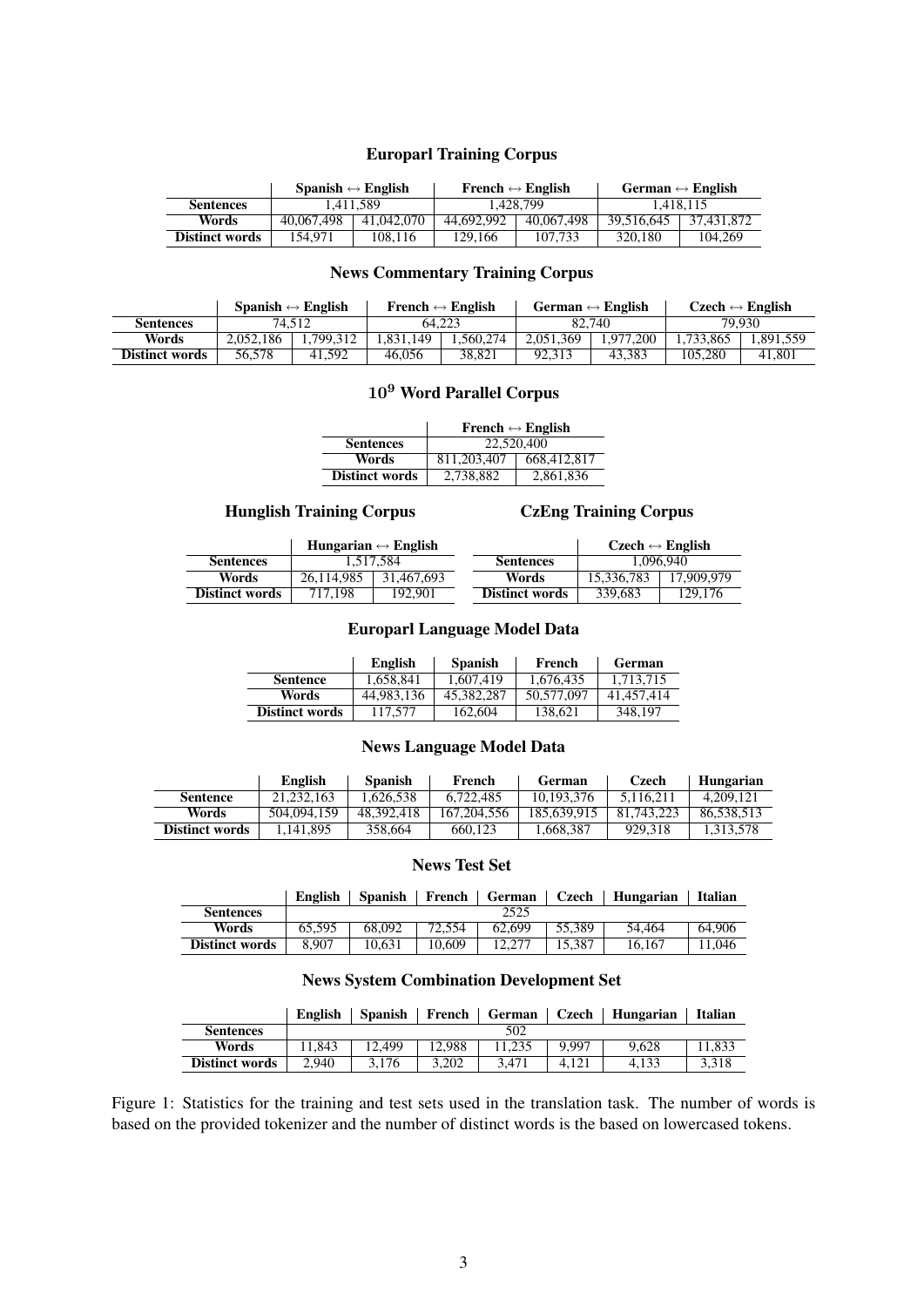In addition to cleaning the sentence-aligned parallel corpus we also de-duplicated the corpus, removing all sentence pairs that occured more than once in the parallel corpus. Many of the documents gathered in our web crawl were duplicates or near duplicates, and a lot of the text is repeated, as with web site navigation. We further eliminated sentence pairs that varied from previous sentences by only numbers, which helped eliminate template web pages such as expense reports. We used a Bloom Filter (Talbot and Osborne, 2007) to do de-duplication, so it may have discarded more sentence pairs than strictly necessary. After deduplication, the parallel corpus contained 28 million sentence pairs with 0.8 billion French words and 0.7 billion English words.

# Monolingual news corpora

We have crawled the news sources that were the basis of our test sets (and a few more additional sources) since August 2007. This allowed us to assemble large corpora in the target domain to be mainly used as training data for language modeling. We collected texts from the beginning of our data collection period to one month before the test set period, segmented these into sentences and randomized the order of the sentences to obviate copyright concerns.

# 2.3 Baseline system

To lower the barrier of entry for newcomers to the field, we provided Moses, an open source toolkit for phrase-based statistical translation (Koehn et al., 2007). The performance of this baseline system is similar to the best submissions in last year's shared task. Twelve participating groups used the Moses toolkit for the development of their system.

# 2.4 Submitted systems

We received submissions from 22 groups from 20 institutions, as listed in Table 1, a similar turnout to last year's shared task. Of the 20 groups that participated with regular system submissions in last year's shared task, 12 groups returned this year. A major hurdle for many was a DARPA/GALE evaluation that occurred at the same time as this shared task.

We also evaluated 7 commercial rule-based MT systems, and Google's online statistical machine translation system. We note that Google did not submit an entry itself. Its entry was created by the WMT09 organizers using Google's online system.<sup>3</sup> In personal correspondence, Franz Och clarified that the online system is different from Google's research system in that it runs at faster speeds at the expense of somewhat lower translation quality. On the other hand, the training data used by Google is unconstrained, which means that it may have an advantage compared to the research systems evaluated in this workshop, since they were trained using only the provided materials.

# 2.5 System combination

In total, we received 87 primary system submissions along with 42 secondary submissions. These were made available to participants in the system combination shared task. Based on feedback that we received on last year's system combination task, we provided two additional resources to participants:

- Development set: We reserved 25 articles to use as a dev set for system combination (details of the set are given in Table 1). These were translated by all participating sites, and distributed to system combination participants along with reference translations.
- $n$ -best translations: We requested  $n$ -best lists from sites whose systems could produce them. We received 25 100-best lists accompanying the primary system submissions, and 5 accompanying the secondary system submissions.

In addition to soliciting system combination entries for each of the language pairs, we treated system combination as a way of doing *multi-source* translation, following Schroeder et al. (2009). For the multi-source system combination task, we provided all 46 primary system submissions from any language into English, along with an additional 32 secondary systems.

Table 2 lists the six participants in the system combination task.

# 3 Human evaluation

As with past workshops, we placed greater emphasis on the human evaluation than on the automatic evaluation metric scores. It is our contention

<sup>3</sup>http://translate.google.com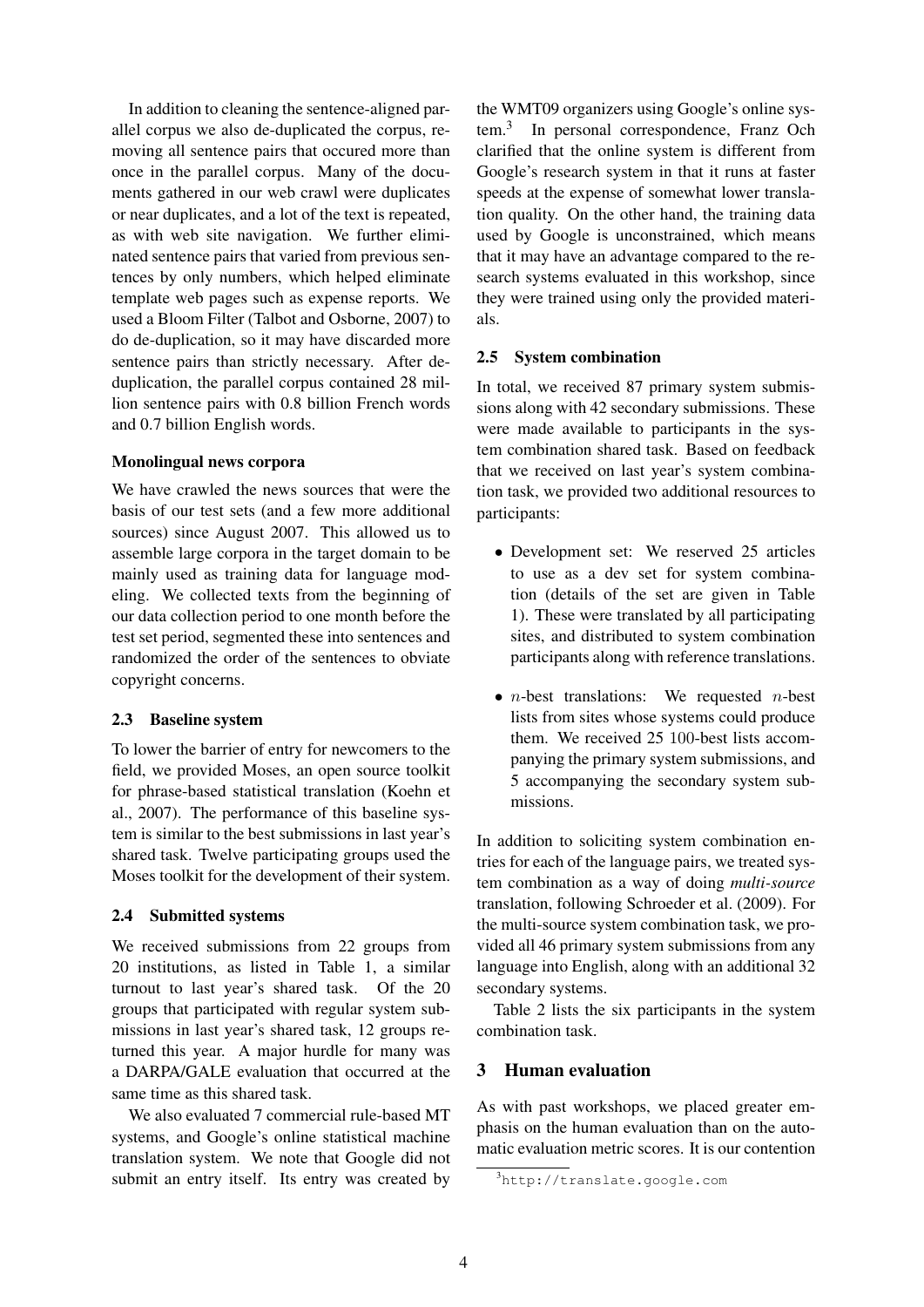| ID                  | Participant                                                                      |
|---------------------|----------------------------------------------------------------------------------|
| <b>CMU-STATXFER</b> | Carnegie Mellon University's statistical transfer system (Hanneman et al., 2009) |
| <b>COLUMBIA</b>     | Columbia University (Carpuat, 2009)                                              |
| <b>CU-BOJAR</b>     | Charles University Bojar (Bojar et al., 2009)                                    |
| <b>CU-TECTOMT</b>   | Charles University Tectogramatical MT (Bojar et al., 2009)                       |
| <b>DCU</b>          | Dublin City University (Du et al., 2009)                                         |
| <b>EUROTRANXP</b>   | commercial MT provider from the Czech Republic                                   |
| <b>GENEVA</b>       | University of Geneva (Wehrli et al., 2009)                                       |
| <b>GOOGLE</b>       | Google's production system                                                       |
| <b>JHU</b>          | Johns Hopkins University (Li et al., 2009)                                       |
| <b>JHU-TROMBLE</b>  | Johns Hopkins University Tromble (Eisner and Tromble, 2006)                      |
| <b>LIMSI</b>        | LIMSI (Allauzen et al., 2009)                                                    |
| LIU                 | Linköping University (Holmqvist et al., 2009)                                    |
| LIUM-SYSTRAN        | University of Le Mans / Systran (Schwenk et al., 2009)                           |
| <b>MORPHO</b>       | Morphologic (Novák, 2009)                                                        |
| <b>NICT</b>         | National Institute of Information and Comm. Tech., Japan (Paul et al., 2009)     |
| <b>NUS</b>          | National University of Singapore (Nakov and Ng, 2009)                            |
| <b>PCTRANS</b>      | commercial MT provider from the Czech Republic                                   |
| $RBMT1-5$           | commercial systems from Learnout&Houspie, Lingenio, Lucy, PROMT, SDL             |
| <b>RWTH</b>         | RWTH Aachen (Popovic et al., 2009)                                               |
| <b>STUTTGART</b>    | University of Stuttgart (Fraser, 2009)                                           |
| <b>SYSTRAN</b>      | Systran (Dugast et al., 2009)                                                    |
| <b>TALP-UPC</b>     | Universitat Politecnica de Catalunya, Barcelona (R. Fonollosa et al., 2009)      |
| <b>UEDIN</b>        | University of Edinburgh (Koehn and Haddow, 2009)                                 |
| <b>UKA</b>          | University of Karlsruhe (Niehues et al., 2009)                                   |
| <b>UMD</b>          | University of Maryland (Dyer et al., 2009)                                       |
| <b>USAAR</b>        | University of Saarland (Federmann et al., 2009)                                  |

Table 1: Participants in the shared translation task. Not all groups participated in all language pairs.

| ID                | Participant                                                           |
|-------------------|-----------------------------------------------------------------------|
| BBN-COMBO         | BBN system combination (Rosti et al., 2009)                           |
| CMU-COMBO         | Carnegie Mellon University system combination (Heafield et al., 2009) |
| CMU-COMBO-HYPOSEL | CMU system comb. with hyp. selection (Hildebrand and Vogel, 2009)     |
| DCU-COMBO         | Dublin City University system combination                             |
| RWTH-COMBO        | RWTH Aachen system combination (Leusch et al., 2009)                  |
| USAAR-COMBO       | University of Saarland system combination (Chen et al., 2009)         |

Table 2: Participants in the system combination task.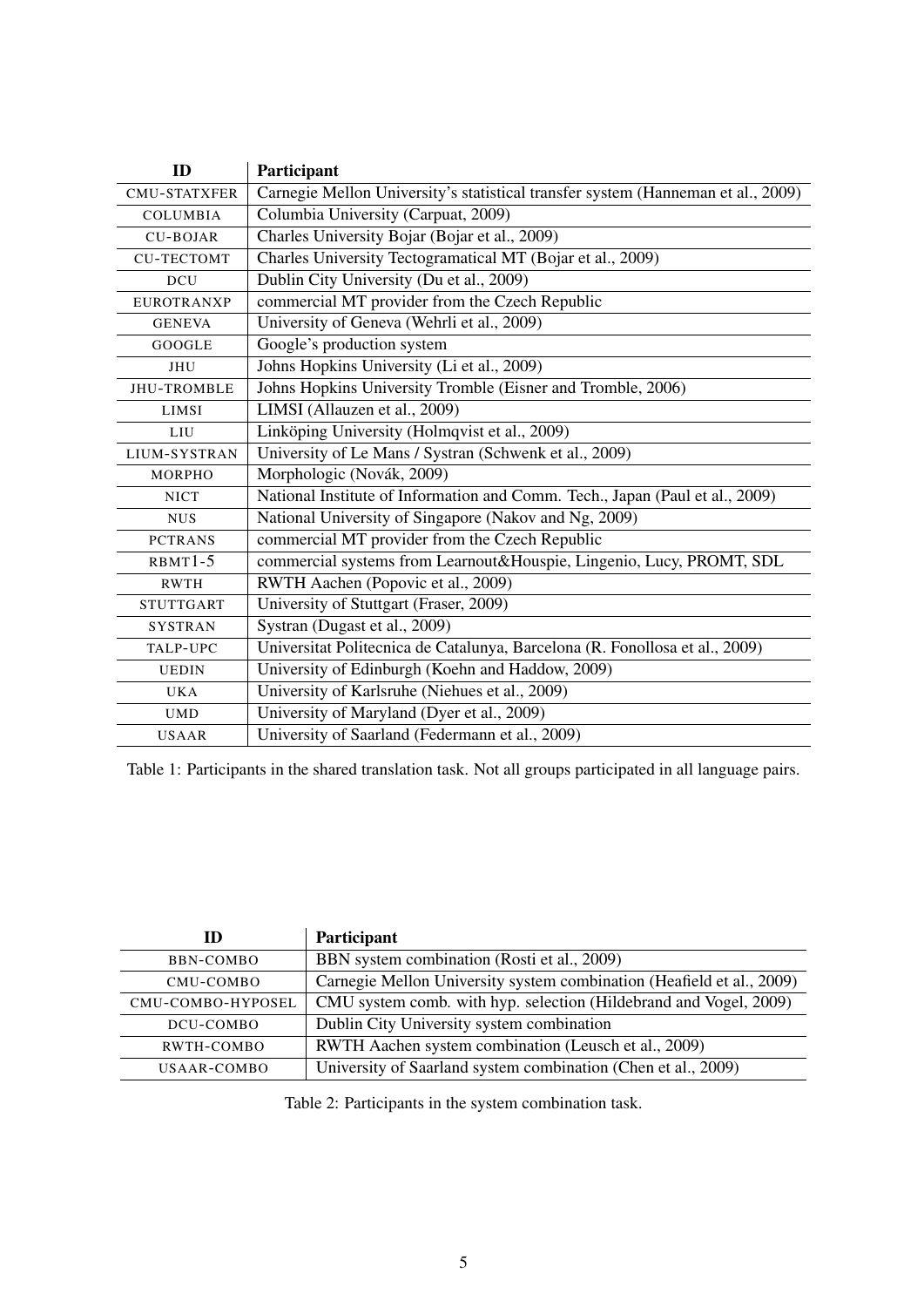| Language Pair       | <b>Sentence Ranking</b> | <b>Edited Translations</b> | Yes/No Judgments |
|---------------------|-------------------------|----------------------------|------------------|
| German-English      | 3,736                   | 1,271                      | 4,361            |
| English-German      | 3,700                   | 823                        | 3,854            |
| Spanish-English     | 2,412                   | 844                        | 2,599            |
| English-Spanish     | 1,878                   | 278                        | 837              |
| French-English      | 3,920                   | 1,145                      | 4,491            |
| English-French      | 1,968                   | 332                        | 1,331            |
| Czech-English       | 1,590                   | 565                        | 1,071            |
| English-Czech       | 7,121                   | 2,166                      | 9,460            |
| Hungarian-English   | 1,426                   | 554                        | 1,309            |
| All-English         | 4,807                   | $\Omega$                   | 0                |
| Multisource-English | 2,919                   | 647                        | 2184             |
| <b>Totals</b>       | 35,786                  | 8,655                      | 31,524           |

Table 3: The number of items that were judged for each task during the manual evaluation.

that automatic measures are an imperfect substitute for human assessment of translation quality. Therefore, we define the manual evaluation to be primary, and use the human judgments to validate automatic metrics.

Manual evaluation is time consuming, and it requires a large effort to conduct it on the scale of our workshop. We distributed the workload across a number of people, including shared-task participants, interested volunteers, and a small number of paid annotators. More than 160 people participated in the manual evaluation, with 100 people putting in more than an hour's worth of effort, and 30 putting in more than four hours. A collective total of 479 hours of labor was invested.

We asked people to evaluate the systems' output in two different ways:

- Ranking translated sentences relative to each other. This was our official determinant of translation quality.
- Editing the output of systems without displaying the source or a reference translation, and then later judging whether edited translations were correct.

The total number of judgments collected for the different modes of annotation is given in Table 3.

In all cases, the output of the various translation outputs were judged on equal footing; the output of system combinations was judged alongside that of the individual system, and the constrained and unconstrained systems were judged together.

# 3.1 Ranking translations of sentences

Ranking translations relative to each other is a reasonably intuitive task. We therefore kept the instructions simple:

*Rank translations from Best to Worst relative to the other choices (ties are allowed).*

In our the manual evaluation, annotators were shown at most five translations at a time. For most language pairs there were more than 5 systems submissions. We did not attempt to get a complete ordering over the systems, and instead relied on random selection and a reasonably large sample size to make the comparisons fair.

Relative ranking is our official evaluation metric. Individual systems and system combinations are ranked based on how frequently they were judged to be better than or equal to any other system. The results of this are reported in Section 4. Appendix A provides detailed tables that contain pairwise comparisons between systems.

# 3.2 Editing machine translation output

We experimented with a new type of evaluation this year where we asked judges to edit the output of MT systems. We did not show judges the reference translation, which makes our edit-based evaluation different than the Human-targeted Translation Error Rate (HTER) measure used in the DARPA GALE program (NIST, 2008). Rather than asking people to make the minimum number of changes to the MT output in order capture the same meaning as the reference, we asked them to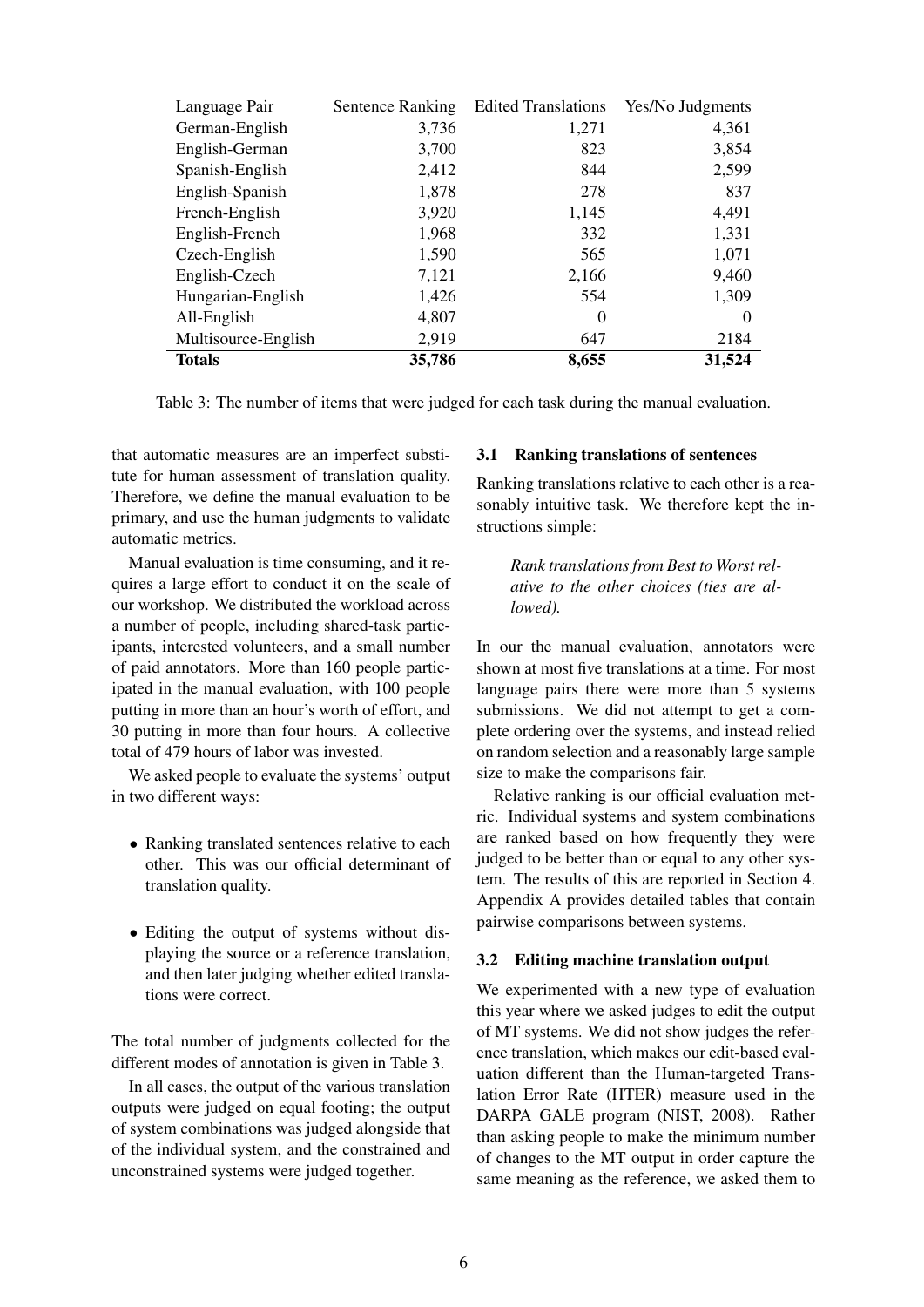edit the translation to be as fluent as possible without seeing the reference. Our hope was that this would reflect people's understanding of the output.

The instructions that we gave our judges were the following:

*Correct the translation displayed, making it as fluent as possible. If no corrections are needed, select "No corrections needed." If you cannot understand the sentence well enough to correct it, select "Unable to correct."*

Each translated sentence was shown in isolation without any additional context. A screenshot is shown in Figure 2.

Since we wanted to prevent judges from seeing the reference before editing the translations, we split the test set between the sentences used in the ranking task and the editing task (because they were being conducted concurrently). Moreover, annotators edited only a single system's output for one source sentence to ensure that their understanding of it would not be influenced by another system's output.

# 3.3 Judging the acceptability of edited output

Halfway through the manual evaluation period, we stopped collecting edited translations, and instead asked annotators to do the following:

*Indicate whether the edited translations represent fully fluent and meaningequivalent alternatives to the reference sentence. The reference is shown with context, the actual sentence is* bold*.*

In addition to edited translations, unedited items that were either marked as acceptable or as incomprehensible were also shown. Judges gave a simple yes/no indication to each item. A screenshot is shown in Figure 3.

# 3.4 Inter- and Intra-annotator agreement

In order to measure intra-annotator agreement 10% of the items were repeated and evaluated twice by each judge. In order to measure interannotator agreement 40% of the items were randomly drawn from a common pool that was shared across all annotators so that we would have items that were judged by multiple annotators.

| <b>INTER-ANNOTATOR AGREEMENT</b>     |      |         |      |  |
|--------------------------------------|------|---------|------|--|
| P(A)<br>P(E)<br>Evaluation type<br>K |      |         |      |  |
| Sentence ranking                     | .549 | .333    | .323 |  |
| Yes/no to edited output              | .774 | $\cdot$ | .549 |  |

INTRA-ANNOTATOR AGREEMENT

| Evaluation type         | P(A) | P(E) |      |
|-------------------------|------|------|------|
| Sentence ranking        | .707 | .333 | .561 |
| Yes/no to edited output | .866 | .5   | .732 |

Table 4: Inter- and intra-annotator agreement for the two types of manual evaluation

We measured pairwise agreement among annotators using the kappa coefficient  $(K)$  which is defined as

$$
K = \frac{P(A) - P(E)}{1 - P(E)}
$$

where  $P(A)$  is the proportion of times that the annotators agree, and  $P(E)$  is the proportion of time that they would agree by chance.

For inter-annotator agreement we calculated  $P(A)$  for the yes/no judgments by examining all items that were annotated by two or more annotators, and calculating the proportion of time they assigned identical scores to the same items. For the ranking tasks we calculated  $P(A)$  by examining all pairs of systems which had been judged by two or more judges, and calculated the proportion of time that they agreed that  $A > B$ ,  $A = B$ , or  $A < B$ . Intra-annotator agreement was computed similarly, but we gathered items that were annotated on multiple occasions by a single annotator.

Table 4 gives K values for inter-annotator and intra-annotator agreement. These give an indication of how often different judges agree, and how often single judges are consistent for repeated judgments, respectively. The interpretation of Kappa varies, but according to Landis and Koch (1977),  $0 - .2$  is slight,  $.2 - .4$  is fair,  $.4 - .6$  is moderate,  $.6 - .8$  is substantial and the rest almost perfect.

Based on these interpretations the agreement for yes/no judgments is *moderate* for inter-annotator agreement and *substantial* for intra-annotator agreement, but the inter-annotator agreement for sentence level ranking is only *fair*.

We analyzed two possible strategies for improving inter-annotator agreement on the ranking task: First, we tried discarding initial judgments to give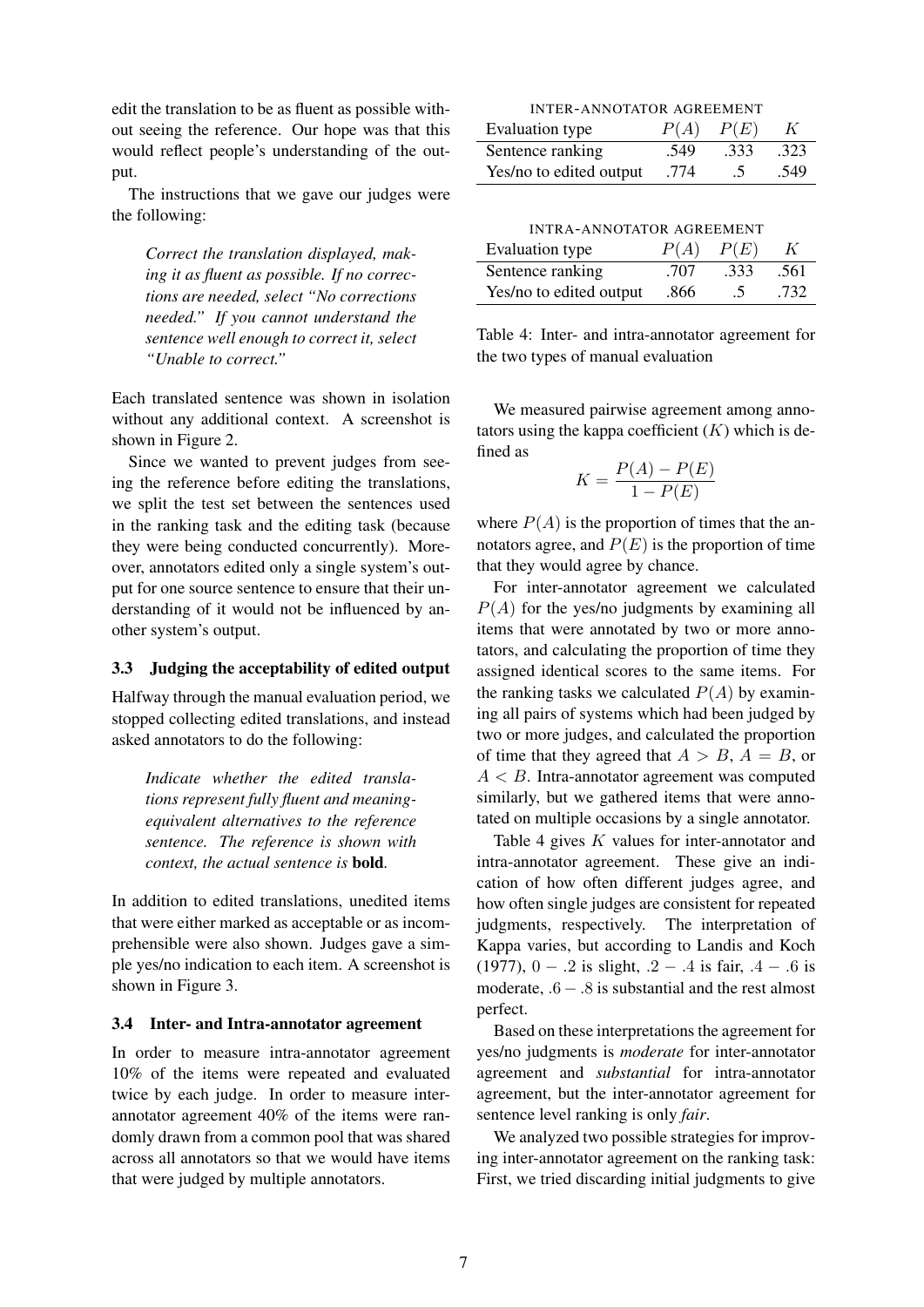| 000                           | <b>WMT09 Manual Evaluation</b>                                                                                                                                                                                                   |   |
|-------------------------------|----------------------------------------------------------------------------------------------------------------------------------------------------------------------------------------------------------------------------------|---|
|                               | http://www.statmt.org/wmt09/judge/do_task.php                                                                                                                                                                                    | 禁 |
|                               | <b>Edit MT Output</b>                                                                                                                                                                                                            |   |
|                               | You have judged 19 sentences for WMT09 Multisource-English News Editing, 468 sentences total taking 74.4 seconds per sentence.                                                                                                   |   |
| always the case.              | <b>Original:</b> They are often linked to other alterations sleep as nightmares, night terrors, the nocturnal enuresis (pee in bed) or the sleepwalking, but it is not                                                           |   |
| Edit:                         |                                                                                                                                                                                                                                  |   |
|                               | They are often linked to other sleep disorders, such as nightmares, night terrors, the nocturnal enuresis (bedwetting) or sleepwalking, but this is<br>not always the case.                                                      |   |
| <b>Reset Edit</b><br>⊙Edited. |                                                                                                                                                                                                                                  |   |
|                               | $\bigcirc$ No corrections needed.                                                                                                                                                                                                |   |
| $\bigcirc$ Unable to correct. |                                                                                                                                                                                                                                  |   |
|                               | <b>Annotator:</b> ccb Task: WMT09 Multisource-English News Editing                                                                                                                                                               |   |
| <b>Instructions:</b>          |                                                                                                                                                                                                                                  |   |
|                               | Correct the translation displayed, making it as fluent as possble. If no corrections are needed, select "No corrections needed." If you cannot understand<br>the sentence well enough to correct it, select "Unable to correct." |   |

Figure 2: This screenshot shows an annotator editing the output of a machine translation system.

| 000                                                                                                                                                                                                                                                                                                                                                                                                                                                                                                                                                                                                                                           | <b>WMT09 Manual Evaluation</b>                                                                                                                                                                                                                                                                                                              |                                 |
|-----------------------------------------------------------------------------------------------------------------------------------------------------------------------------------------------------------------------------------------------------------------------------------------------------------------------------------------------------------------------------------------------------------------------------------------------------------------------------------------------------------------------------------------------------------------------------------------------------------------------------------------------|---------------------------------------------------------------------------------------------------------------------------------------------------------------------------------------------------------------------------------------------------------------------------------------------------------------------------------------------|---------------------------------|
| $\langle \vert \; \vert \; \rangle$                                                                                                                                                                                                                                                                                                                                                                                                                                                                                                                                                                                                           | http://www.statmt.org/wmt09/judge/do_task.php                                                                                                                                                                                                                                                                                               | 禁                               |
|                                                                                                                                                                                                                                                                                                                                                                                                                                                                                                                                                                                                                                               | <b>Judge Edited MT Output</b>                                                                                                                                                                                                                                                                                                               |                                 |
|                                                                                                                                                                                                                                                                                                                                                                                                                                                                                                                                                                                                                                               | You have judged 84 sentences for WMT09 French-English News Edit Acceptance, 459 sentences total taking 64.9 seconds per sentence.                                                                                                                                                                                                           |                                 |
| Source: Au même moment, les gouvernements belges, hollandais et luxembourgeois ont en parti nationalisé le conglomérat européen financier, Fortis.<br>Les analystes de Barclays Capital ont déclaré que les négociations frénétiques de ce week end, conclues avec l'accord de sauvetage" semblent ne pas avoir<br>réussi à faire revivre le marché".<br>Alors que la situation économique se détériorasse, la demande en matières premières, pétrole inclus, devrait se ralentir.<br>"la prospective d'équité globale, de taux d'intérêt et d'échange des marchés, est devenue incertaine" ont écrit les analystes de Deutsche Bank dans une |                                                                                                                                                                                                                                                                                                                                             |                                 |
|                                                                                                                                                                                                                                                                                                                                                                                                                                                                                                                                                                                                                                               | lettre à leurs investisseurs."<br>"nous pensons que les matières premières ne pourront échapper à cette contagion.                                                                                                                                                                                                                          |                                 |
|                                                                                                                                                                                                                                                                                                                                                                                                                                                                                                                                                                                                                                               | Reference: Meanwhile, the Belgian, Dutch and Luxembourg governments partially nationalized the European financial conglomerate Fortis.<br>Analysts at Barclays Capital said the frantic weekend negotiations that led to the bailout agreement "appear to have failed to revive market sentiment."                                          |                                 |
|                                                                                                                                                                                                                                                                                                                                                                                                                                                                                                                                                                                                                                               | As the economic situation deteriorates, the demand for commodities, including oil, is expected to slow down.<br>"The outlook for global equity, interest rate and exchange rate markets has become increasingly uncertain," analysts at Deutsche Bank wrote in a note to<br>"We believe commodities will be unable to escape the contagion. |                                 |
| <b>Translation</b>                                                                                                                                                                                                                                                                                                                                                                                                                                                                                                                                                                                                                            |                                                                                                                                                                                                                                                                                                                                             | <b>Verdict</b>                  |
|                                                                                                                                                                                                                                                                                                                                                                                                                                                                                                                                                                                                                                               | While the economic situation is deteriorating, demand for commodities, including oil, should decrease.                                                                                                                                                                                                                                      | $\odot$<br>$\bigcirc$<br>Yes No |
|                                                                                                                                                                                                                                                                                                                                                                                                                                                                                                                                                                                                                                               | While the economic situation is deteriorating, the demand for raw materials, including oil, should slow down.                                                                                                                                                                                                                               | $\odot$<br>$\bigcirc$<br>Yes No |
|                                                                                                                                                                                                                                                                                                                                                                                                                                                                                                                                                                                                                                               | Alors que the economic situation deteriorated, the request in rawmaterial enclosed, oil, would have to slow down.                                                                                                                                                                                                                           | $\odot$<br>$\bigcirc$<br>Yes No |
|                                                                                                                                                                                                                                                                                                                                                                                                                                                                                                                                                                                                                                               | While the financial situation damaged itself, the first matters affected, oil included, should slow down themselves.                                                                                                                                                                                                                        | $\circ$<br>$\odot$<br>Yes No    |
|                                                                                                                                                                                                                                                                                                                                                                                                                                                                                                                                                                                                                                               | While the economic situation is depressed, demand for raw materials, including oil, will be slow.                                                                                                                                                                                                                                           | $\bigcirc$<br>$\odot$<br>Yes No |
| investors.<br>Instructions:                                                                                                                                                                                                                                                                                                                                                                                                                                                                                                                                                                                                                   | Annotator: ccb Task: WMT09 French-English News Edit Acceptance                                                                                                                                                                                                                                                                              |                                 |

Figure 3: This screenshot shows an annotator judging the acceptability of edited translations.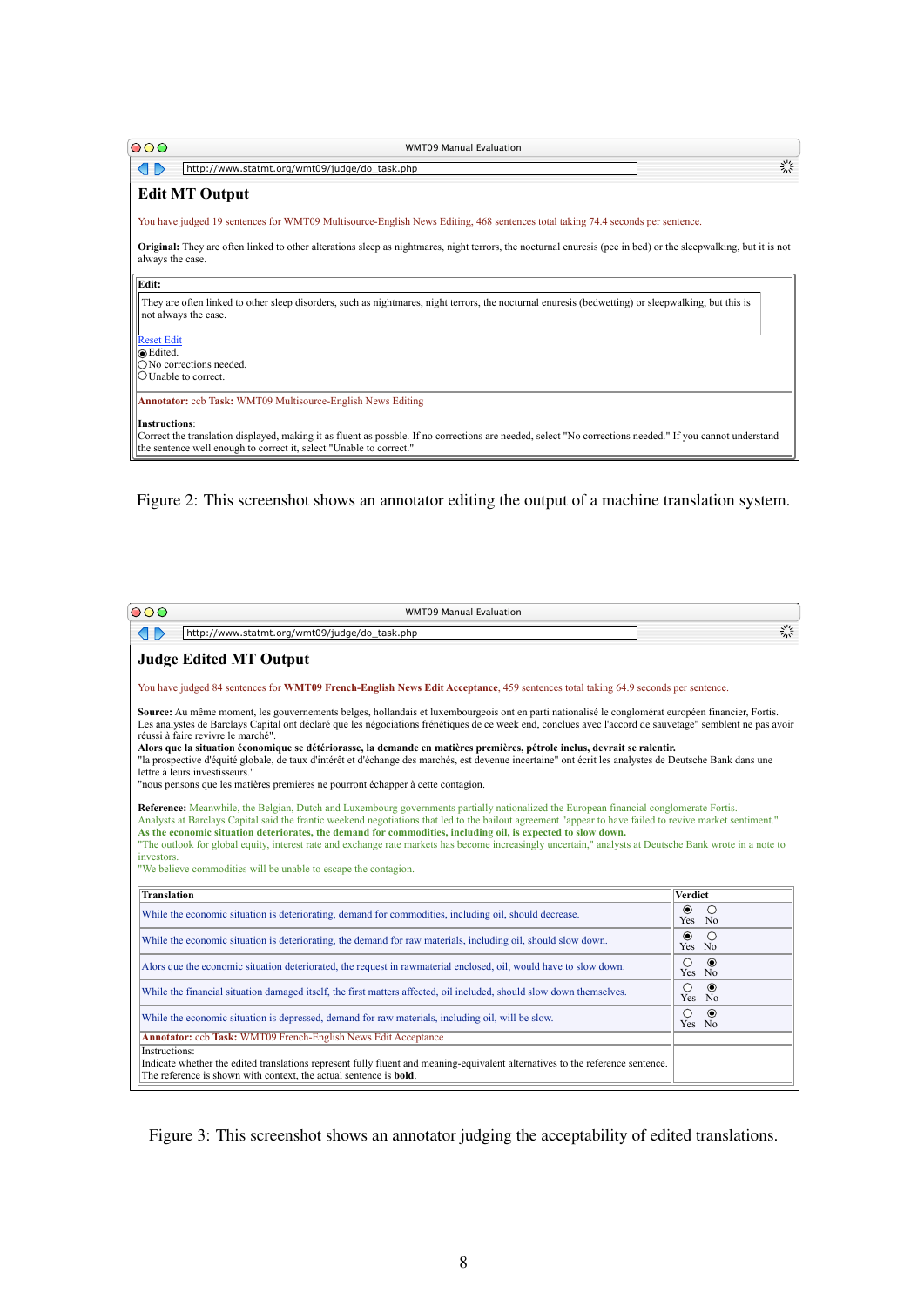



Figure 5: The effect of removing annotators with the lowest agreement, disregarding up to 40 annotators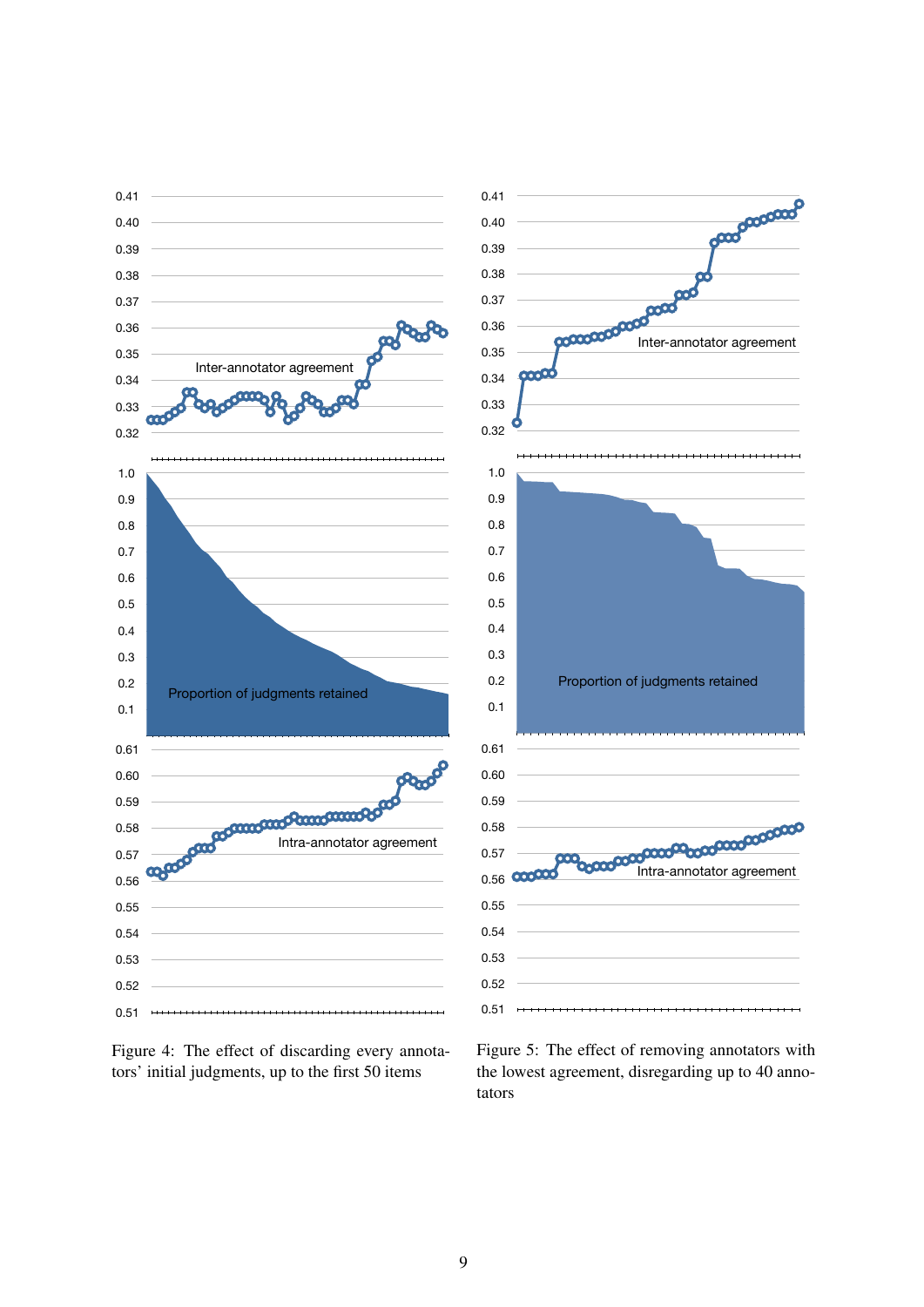annotators a chance to learn to how to perform the task. Second, we tried disregarding annotators who have very low agreement with others, by throwing away judgments for the annotators with the lowest judgments.

Figures 4 and 5 show how the  $K$  values improve for intra- and inter-annotator agreement under these two strategies, and what percentage of the judgments are retained as more annotators are removed, or as the initial learning period is made longer. It seems that the strategy of removing the worst annotators is the best in terms of improving inter-annotator  $K$ , while retaining most of the judgments. If we remove the 33 judges with the worst agreement, we increase the inter-annotator K from *fair* to *moderate*, and still retain 60% of the data.

For the results presented in the rest of the paper, we retain all judgments.

# 4 Translation task results

We used the results of the manual evaluation to analyze the translation quality of the different systems that were submitted to the workshop. In our analysis, we aimed to address the following questions:

- Which systems produced the best translation quality for each language pair?
- Did the system combinations produce better translations than individual systems?
- Which of the systems that used only the provided training materials produced the best translation quality?

Table 6 shows best individual systems. We define the best systems as those which had no other system that was statistically significantly better than them under the Sign Test at  $p \leq 0.1$ .<sup>4</sup> Multiple systems are listed for many language pairs because it was not possible to draw a statistically significant difference between the systems. Commercial translation software (including Google, Systran, Morphologic, PCTrans, Eurotran XP, and anonymized RBMT providers) did well in each of the language pairs. Research systems that utilized only the provided data did as well as commercial vendors in half of the language pairs.

The table also lists the best systems among those which used only the provided materials. To determine this decision we excluded *unconstrained systems* which employed significant external resources. Specifically, we ruled out all of the commercial systems, since Google has access to significantly greater data sources for its statistical system, and since the commercial RBMT systems utilize knowledge sources not available to other workshop participants. The remaining systems were research systems that employ statistical models. We were able to draw distinctions between half of these for each of the language pairs. There are some borderline cases, for instance LIMSI only used additional monolingual training resources, and LIUM/Systran used additional translation dictionaries as well as additional monolingual resources.

Table 5 summarizes the performance of the system combination entries by listing the best ranked combinations, and by indicating whether they have a statistically significant difference with the best individual systems. In general, system combinations performed as well as the best individual systems, but not statistically significantly better than them. Moreover, it was hard to draw a distinction between the different system combination strategies themselves. There are a number of possibilities as to why we failed to find significant differences:

- The number of judgments that we collected were not sufficient to find a difference. Although we collected several thousand judgments for each language pair, most pairs of systems were judged together fewer than 100 times.
- It is possible that the best performing individual systems were sufficiently better than the other systems and that it is difficult to improve on them by combining them.
- Individual systems could have been weighted incorrectly during the development stage, which could happen if the automatic evaluation metrics scores on the dev set did not strongly correlate with human judgments.
- The lack of distinction between different combinations could be due to the fact that

<sup>&</sup>lt;sup>4</sup>In one case this definition meant that the system that was ranked the highest overall was not considered to be one of the best systems. For German-English translation RBMT5 was ranked highest overall, but was statistically significantly worse than RBMT2.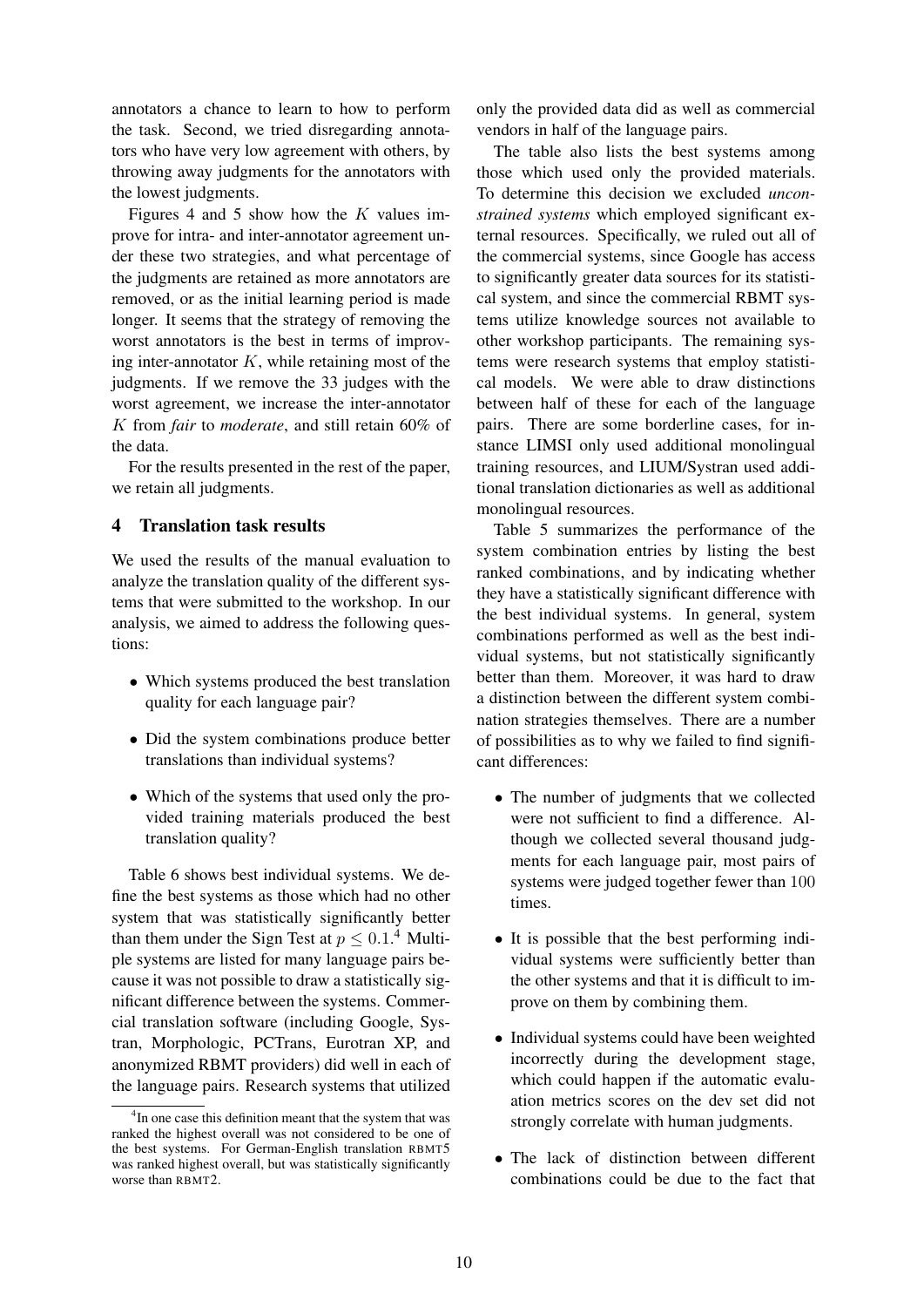| Language Pair       | Best system combinations                         | Entries | Significantly different than<br>best individual systems?                                          |
|---------------------|--------------------------------------------------|---------|---------------------------------------------------------------------------------------------------|
| German-English      | RWTH-COMBO, BBN-COMBO,<br>CMU-COMBO, USAAR-COMBO | 5       | BBN-COMBO>GOOGLE, SYSTRAN,<br>USAAR-COMBO <rmbt2,<br>no difference for others</rmbt2,<br>         |
| English-German      | USAAR-COMBO                                      | 1       | worse than 3 best systems                                                                         |
| Spanish-English     | CMU-COMBO, USAAR-COMBO,<br>BBN-COMBO             | 3       | each better than one of the RBMT<br>systems, but there was no difference<br>with GOOGLE, TALP-UPC |
| English-Spanish     | USAAR-COMBO                                      | 1       | no difference                                                                                     |
| French-English      | CMU-COMBO-HYPOSEL,<br>DCU-COMBO, CMU-COMBO       | 5       | no difference                                                                                     |
| English-French      | USAAR-COMBO, DCU-COMBO                           | 2       | USAAR-COMBO>UKA,<br>DCU-COMBO>SYSTRAN, LIMSI,<br>no difference with others                        |
| Czech-English       | CMU-COMBO                                        | 2       | no difference                                                                                     |
| Hungarian-English   | CMU-COMBO-HYPOSEL,<br>CMU-COMBO                  | 3       | both worse than MORPHO                                                                            |
| Multisource-English | RWTH-COMBO                                       | 3       | n/a                                                                                               |

Table 5: A comparison between the best system combinations and the best individual systems. It was generally difficult to draw a statistically significant differences between the two groups, and between the combinations themselves.

there is significant overlap in the strategies that they employ.

Improved system combination warrants further investigation. We would suggest collecting additional judgments, and doing oracle experiments where the contributions of individual systems are weighted according to human judgments of their quality.

# Understandability

Our hope is that judging the acceptability of edited output as discussed in Section 3 gives some indication of how often a system's output was understandable. Figure 6 gives the percentage of times that each system's edited output was judged to be acceptable (the percentage also factors in instances when judges were unable to improve the output because it was incomprehensible).

The edited output of the best performing systems under this evaluation model were deemed acceptable around 50% of the time for French-English, English-French, English-Spanish, German-English, and English-German. For Spanish-English the edited output of the best system was acceptable around 40% of the time, for English-Czech it was 30% and for Czech-English and Hungarian-English it was around 20%.

This style of manual evaluation is experimental and should not be taken to be authoritative. Some caveats about this measure:

- Editing translations without context is difficult, so the acceptability rate is probably an underestimate of how understandable a system actually is.
- There are several sources of variance that are difficult to control for: some people are better at editing, and some sentences are more difficult to edit. Therefore, variance in the understandability of systems is difficult to pin down.
- The acceptability measure does not strongly correlate with the more established method of ranking translations relative to each other for all the language pairs.<sup>5</sup>

Please also note that the number of corrected translations per system are very low for some language pairs, as low as 23 corrected sentences per system for the language pair English–French.

 $5$ The Spearman rank correlation coefficients for how the two types of manual evaluation rank systems are .67 for deen, .67 for fr-en, .06 for es-en, .50 for cz-en, .36 for hu-en, .65 for en-de, .02 for en-fr, -.6 for en-es, and .94 for en-cz.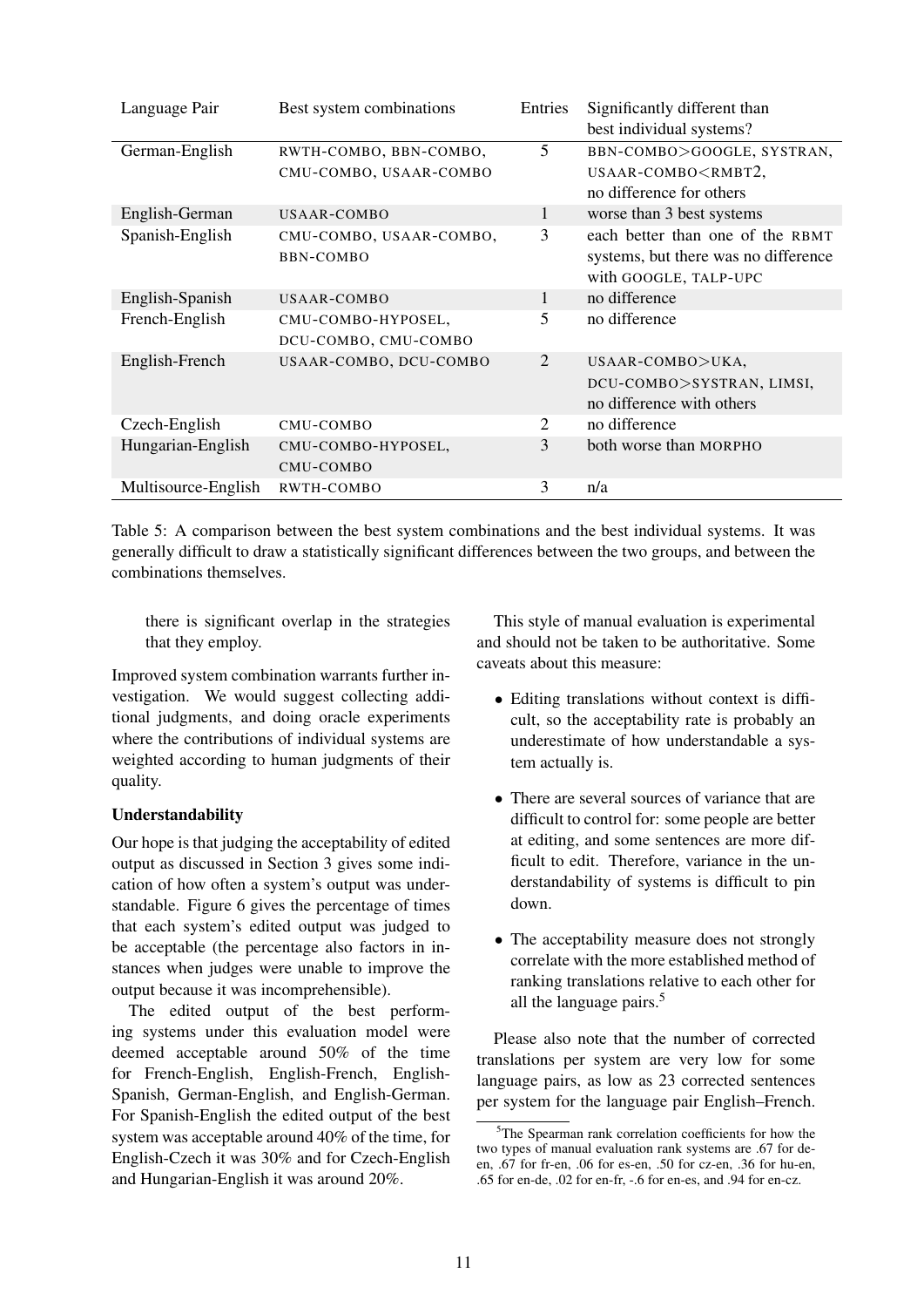#### French–English 625–836 judgments per system

| System               | $C$ ? | $>$ others |
|----------------------|-------|------------|
| $GOOGLE \bullet$     | no    | .76        |
| $DCU \star$          | yes   | .66        |
| $LIMSI$ $\bullet$    | no    | .65        |
| $JHU*$               | yes   | .62        |
| UEDIN $\star$        | yes   | .61        |
| UK A                 | yes   | .61        |
| LIUM-SYSTRAN         | no    | .60        |
| RBMT <sub>5</sub>    | no    | .59        |
| CMU-STATXFER $\star$ | yes   | .58        |
| RBMT <sub>1</sub>    | no    | .56        |
| <b>USAAR</b>         | no    | .55        |
| RBMT3                | no    | .54        |
| $RWTH*$              | yes   | .52        |
| <b>COLUMBIA</b>      | yes   | .50        |
| RBMT4                | no    | .47        |
| <b>GENEVA</b>        | no    | .34        |

# English–French

422–517 judgments per system

| System                 | C <sub>2</sub> | $>$ others |
|------------------------|----------------|------------|
| LIUM-SYSTRAN $\bullet$ | no             | .73        |
| $GOOGLE \bullet$       | no             | .68        |
| UKA $\bullet\star$     | yes            | .66        |
| $SYSTRAN$ $\bullet$    | no             | .65        |
| $RBMT3$ $\bullet$      | no             | .65        |
| DCU $\bullet\star$     | yes            | .65        |
| LIMSI $\bullet$        | no             | .64        |
| UEDIN $\star$          | yes            | .60        |
| RBMT4                  | no             | .59        |
| <b>RWTH</b>            | yes            | .58        |
| RBMT <sub>5</sub>      | no             | .57        |
| RBMT1                  | no             | .54        |
| USAAR                  | no             | .48        |
| <b>GENEVA</b>          | no             | .38        |

# German–English

#### 651–867 judgments per system

| System                       | C <sub>2</sub> | $>$ others |
|------------------------------|----------------|------------|
| RBMT <sub>5</sub>            | no             | .66        |
| $USAAR$ $\bullet$            | no             | .65        |
| $GOOGLE \bullet$             | n <sub>O</sub> | .65        |
| $RBMT2$ .                    | no             | .64        |
| RBMT3                        | no             | .64        |
| R <sub>BMT4</sub>            | no             | .62        |
| $STUTTGART \rightarrow\star$ | yes            | .61        |
| $SYSTRAN$ $\bullet$          | no             | .60        |
| UEDIN $\star$                | yes            | .59        |
| UKA $\star$                  | yes            | .58        |
| UMD $\star$                  | yes            | .56        |
| RBMT1                        | no             | .54        |
| $LIU*$                       | yes            | .50        |
| <b>RWTH</b>                  | yes            | .50        |
| <b>GENEVA</b>                | no             | .33        |
| <b>JHU-TROMBLE</b>           | yes            | .13        |

#### Spanish–English 613–801 judgments per system

| System                  | C <sub>2</sub> | $>$ others |
|-------------------------|----------------|------------|
| $GOOGLE \bullet$        | n <sub>0</sub> | .70        |
| TALP-UPC $\bullet\star$ | yes            | .59        |
| UEDIN $\star$           | yes            | .56        |
| RBMT1                   | n <sub>O</sub> | .55        |
| $RBMT3$ $\bullet$       | n <sub>O</sub> | .55        |
| $RBMT5$ $\bullet$       | n <sub>O</sub> | .55        |
| RBMT4                   | no             | .53        |
| $RWTH*$                 | yes            | .51        |
| USAAR                   | n <sub>O</sub> | .51        |
| <b>NICT</b>             | ves            | .37        |

#### 977–1226 judgments per system System  $|C?| \geq$ others RBMT2 •  $\qquad$  no  $\qquad$  .66 RBMT3 •  $\vert$  no  $\vert$  .64 RBMT5 •  $\vert$  no  $\vert$  .64 USAAR no .58<br>RBMT4 no .58  $RBMT4$   $\qquad$  no RBMT1 no .57<br>GOOGLE no .54 GOOGLE no 54<br>UKA  $\star$  yes 54 UKA  $\star$  yes .54<br>UEDIN  $\star$  yes .51 UEDIN  $\times$  yes .51<br>LIU  $\times$  yes .49  $LIU \star$  | yes RWTH  $\star$  | yes | .48  $STUTTGART$  yes  $.43$

English–German

#### English–Spanish 632–746 judgments per system

| System               | C?             | $>$ others |
|----------------------|----------------|------------|
| RBMT3                | n <sub>O</sub> | .66        |
| UEDIN $\bullet\star$ | yes            | .66        |
| GOOGLE .             | no             | .65        |
| $RBMT5$ $\bullet$    | no             | .64        |
| RBMT4                | n <sub>O</sub> | .61        |
| NUS $\star$          | yes            | .59        |
| TALP-UPC             | yes            | .58        |
| <b>RWTH</b>          | yes            | .51        |
| RBMT1                | no             | .25        |
| <b>USAAR</b>         | no             | .48        |

#### Hungarian–English

865–988 judgments per system

| System             | $\Gamma$ ? | $>$ others |
|--------------------|------------|------------|
| $MORPHO$ $\bullet$ | no         | .75        |
| UMD $\star$        | yes        | .66        |
| UEDIN              | yes        | .45        |

#### Czech–English

1257–1263 judgments per system

| System           | $\mathsf{C}^{\mathsf{p}}$ | $>$ others |
|------------------|---------------------------|------------|
| $GOOGLE \bullet$ | no                        | 15         |
| UEDIN $\star$    | ves                       | .57        |
| $CU-BOJAR*$      | ves                       | .51        |

| English–Czech                  |
|--------------------------------|
| 4626–4784 judgments per system |

| System            | C <sub>2</sub> | >others |
|-------------------|----------------|---------|
| PCTRANS ·         | no             | .67     |
| EUROTRANXP ·      | no             | .67     |
| GOOGLE            | no             | .66     |
| $CU-BOJAR*$       | yes            | .61     |
| <b>UEDIN</b>      | yes            | .53     |
| <b>CU-TECTOMT</b> | yes            | .48     |

Systems are listed in the order of how often their translations were ranked higher than or equal to any other system. Ties are broken by direct comparison.

- C? indicates constrained condition, meaning only using the supplied training data and possibly standard monolingual linguistic tools (but no additional corpora).
	- indicates a win in the category, meaning that no other system is statistically significantly better at p-level≤0.1 in pairwise comparison.
	- $\star$  indicates a **constrained win**, no other constrained system is statistically better.

For all pairwise comparisons between systems, please check the appendix.

Table 6: Official results for the WMT09 translation task, based on the human evaluation (ranking translations relative to each other)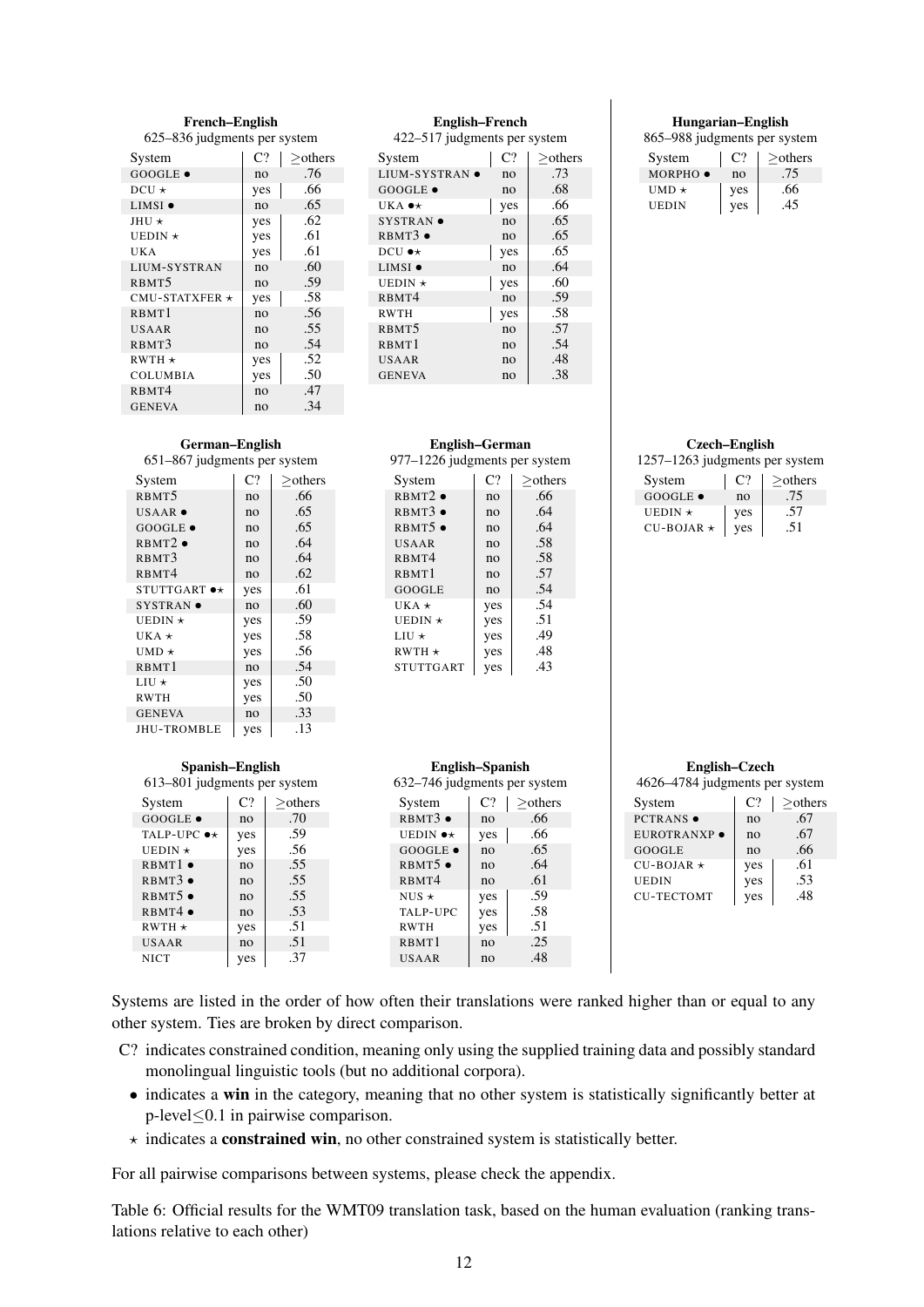Given these low numbers, the numbers presented in Figure 6 should not be read as comparisons between systems, but rather viewed as indicating the state of machine translation for different language pairs.

# 5 Shared evaluation task overview

In addition to allowing us to analyze the translation quality of different systems, the data gathered during the manual evaluation is useful for validating the automatic evaluation metrics. Last year, NIST began running a similar "Metrics for MAchine TRanslation" challenge (Metrics-MATR), and presented their findings at a workshop at AMTA (Przybocki et al., 2008).

In this year's shared task we evaluated a number of different automatic metrics:

- Bleu (Papineni et al., 2002)—Bleu remains the *de facto* standard in machine translation evaluation. It calculates n-gram precision and a brevity penalty, and can make use of multiple reference translations as a way of capturing some of the allowable variation in translation. We use a single reference translation in our experiments.
- Meteor (Agarwal and Lavie, 2008)—Meteor measures precision and recall for unigrams and applies a fragmentation penalty. It uses flexible word matching based on stemming and WordNet-synonymy. meteor-ranking is optimized for correlation with ranking judgments.
- Translation Error Rate (Snover et al., 2006)—TER calculates the number of edits required to change a hypothesis translation into a reference translation. The possible edits in TER include insertion, deletion, and substitution of single words, and an edit which moves sequences of contiguous words. Two variants of TER are also included: TERp (Snover et al., 2009), a new version which introduces a number of different features, and  $(Bleu - TER)/2$ , a combination of Bleu and Translation Edit Rate.
- MaxSim (Chan and Ng, 2008)—MaxSim calculates a similarity score by comparing items in the translation against the reference. Unlike most metrics which do strict matching, MaxSim computes a similarity score

for non-identical items. To find a maximum weight matching that matches each system item to at most one reference item, the items are then modeled as nodes in a bipartite graph.

- wcd6p4er (Leusch and Ney, 2008)—a measure based on cder with word-based substitution costs. Leusch and Ney (2008) also submitted two contrastive metrics: bleusp4114, a modified version of BLEU-S (Lin and Och, 2004), with tuned n-gram weights, and bleusp, with constant weights. wcd6p4er is an error measure and bleusp is a quality score.
- RTE (Pado et al., 2009)—The RTE metric follows a semantic approach which applies recent work in *rich textual entailment* to the problem of MT evaluation. Its predictions are based on a regression model over a feature set adapted from an entailment systems. The features primarily model alignment quality and (mis-)matches of syntactic and semantic structures.
- ULC (Giménez and Màrquez, 2008)—ULC is an arithmetic mean over other automatic metrics. The set of metrics used include Rouge, Meteor, measures of overlap between constituent parses, dependency parses, semantic roles, and discourse representations. The ULC metric had the strongest correlation with human judgments in WMT08 (Callison-Burch et al., 2008).
- wpF and wpBleu (Popovic and Nev, 2009) -These metrics are based on *w*ords and *p*art of speech sequences. wpF is an n-gram based Fmeasure which takes into account both word n-grams and part of speech n-grams. wp-BLEU is a combnination of the normal Blue score and a part of speech-based Bleu score.
- SemPOS (Kos and Bojar, 2009) the Sem-POS metric computes overlapping words, as defined in (Giménez and Màrquez, 2007), with respect to their semantic part of speech. Moreover, it does not use the surface representation of words but their underlying forms obtained from the TectoMT framework.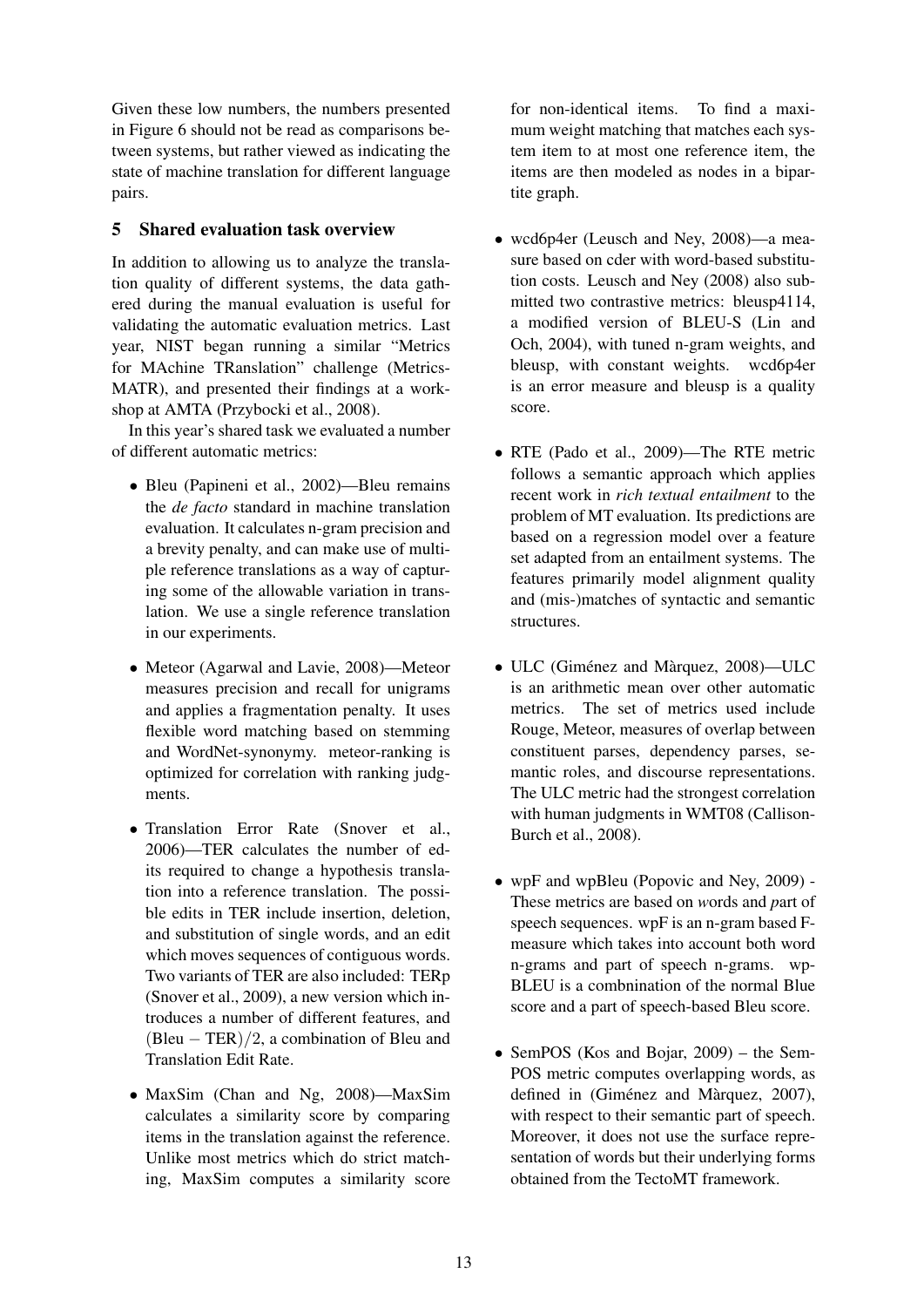

Figure 6: The percent of time that each system's edited output was judged to be an acceptable translation. These numbers also include judgments of the system's output when it was marked either *incomprehensible* or *acceptable* and left unedited. Note that the reference translation was edited alongside the system outputs. Error bars show one positive and one negative standard deviation for the systems in that language pair.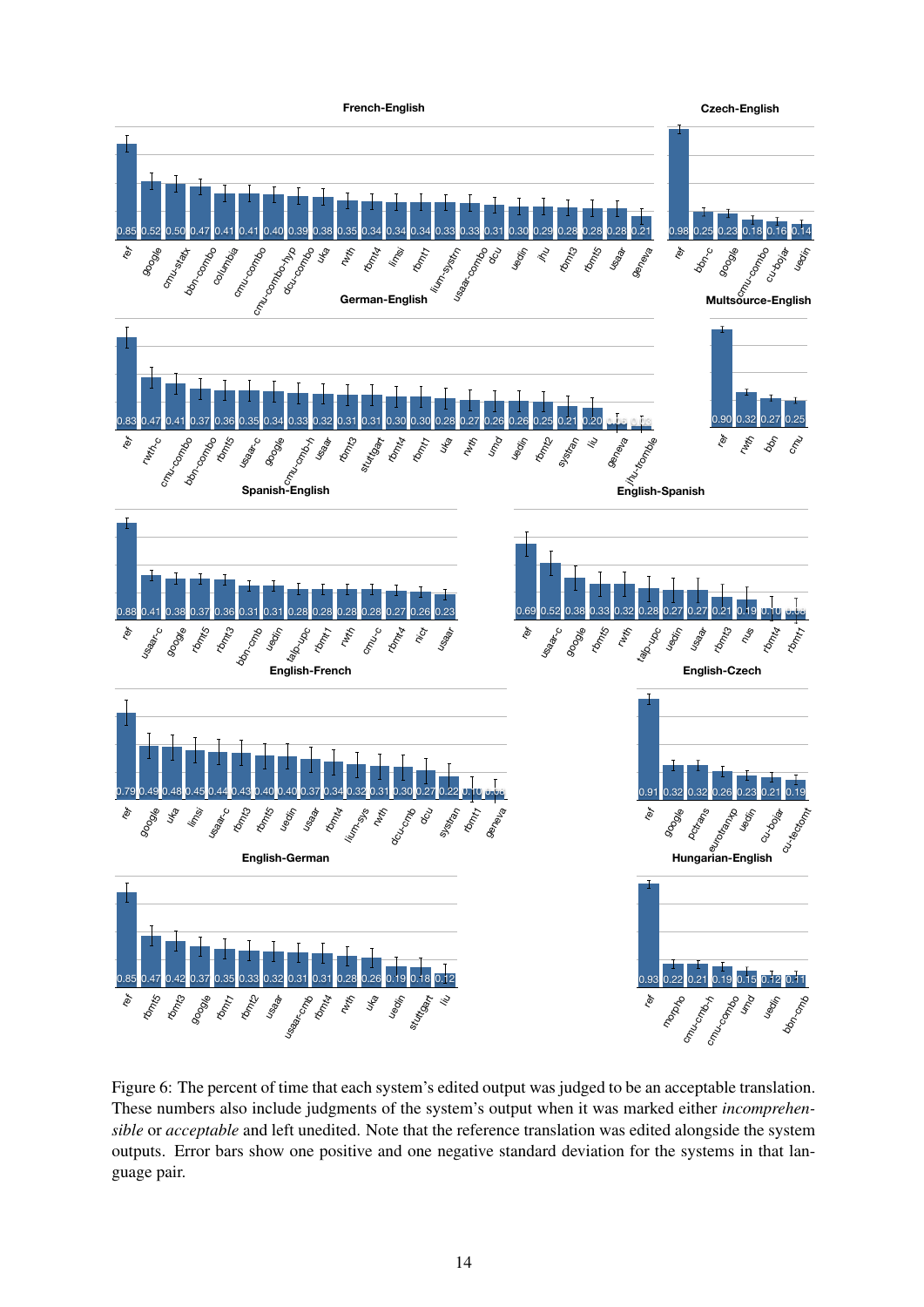#### 5.1 Measuring system-level correlation

We measured the correlation of the automatic metrics with the human judgments of translation quality at the system-level using Spearman's rank correlation coefficient  $\rho$ . We converted the raw scores assigned to each system into ranks. We assigned a human ranking to the systems based on the percent of time that their translations were judged to be better than or equal to the translations of any other system in the manual evaluation.

When there are no ties  $\rho$  can be calculated using the simplified equation:

$$
\rho = 1 - \frac{6 \sum d_i^2}{n(n^2 - 1)}
$$

where  $d_i$  is the difference between the rank for system<sub>i</sub> and n is the number of systems. The possible values of  $\rho$  range between 1 (where all systems are ranked in the same order) and  $-1$  (where the systems are ranked in the reverse order). Thus an automatic evaluation metric with a higher absolute value for  $\rho$  is making predictions that are more similar to the human judgments than an automatic evaluation metric with a lower absolute  $\rho$ .

#### 5.2 Measuring sentence-level consistency

Because the sentence-level judgments collected in the manual evaluation are relative judgments rather than absolute judgments, it is not possible for us to measure correlation at the sentencelevel in the same way that previous work has done (Kulesza and Shieber, 2004; Albrecht and Hwa, 2007a; Albrecht and Hwa, 2007b).

Rather than calculating a correlation coefficient at the sentence-level we instead ascertained how consistent the automatic metrics were with the human judgments. The way that we calculated consistency was the following: for every pairwise comparison of two systems on a single sentence by a person, we counted the automatic metric as being consistent if the relative scores were the same (i.e. the metric assigned a higher score to the higher ranked system). We divided this by the total number of pairwise comparisons to get a percentage. Because the systems generally assign real numbers as scores, we excluded pairs that the human annotators ranked as ties.

|               |                                                          |                                                          |                                                |                                   | Average                                   |
|---------------|----------------------------------------------------------|----------------------------------------------------------|------------------------------------------------|-----------------------------------|-------------------------------------------|
|               |                                                          | .86                                                      | $\mathbf{1}$                                   | .6                                | .83                                       |
|               |                                                          |                                                          | .7                                             | .66                               | $\boldsymbol{.8}$                         |
|               | .91                                                      | .96                                                      | .6                                             |                                   | .79                                       |
| .64           | .93                                                      | .96                                                      | .7                                             | .54                               | .75                                       |
| .76           | .59                                                      | .78                                                      | $\boldsymbol{.8}$                              |                                   | .75                                       |
| $-.72$        | $-.89$                                                   | $-.94$                                                   | $-.7$                                          | $-.37$                            | $-.72$                                    |
| .56           |                                                          | .87                                                      | .7                                             | .54                               | .72                                       |
| .55           | .93                                                      | .86                                                      | .7                                             | .26                               | .66                                       |
| .38           | .88                                                      |                                                          | .9                                             |                                   | .58                                       |
| .41           | .87                                                      | .75                                                      | .9                                             | $-.14$                            | .56                                       |
| .42           | .87                                                      | .82                                                      |                                                | $-.31$                            | .56                                       |
|               |                                                          | $-.84$                                                   | $-.6$                                          | $-.01$                            | $-.54$                                    |
|               | .83                                                      |                                                          | $\mathbf{1}$                                   | $-.31$                            | .54                                       |
| .41           | .88                                                      |                                                          | .6                                             | $-.14$                            | .51                                       |
| .39           | .88                                                      | .78                                                      | .6                                             | $-.09$                            | .51                                       |
| .39           | .89                                                      | .78                                                      | .6                                             | $-.26$                            | .48                                       |
| $\mathcal{A}$ | .86                                                      | $\boldsymbol{.8}$                                        | .6                                             | $-.31$                            | .47                                       |
| .43           | .86                                                      | .8                                                       | .7                                             | $-.49$                            | .46                                       |
| $-.41$        | $-.89$                                                   | $-.76$                                                   | $-.6$                                          | .43                               | $-.45$                                    |
|               | de-en (21 systems)<br>.78<br>.76<br>.64<br>$-.43$<br>.42 | $\frac{1}{2}$ fr-en (21 systems)<br>.91<br>.93<br>$-.83$ | es-en (13 systems)<br>.98<br>.78<br>.75<br>.79 | cz-en (5 systems)<br>$\mathbf{1}$ | hu-en (6 systems)<br>.83<br>.83<br>$-.03$ |

Table 7: The system-level correlation of the automatic evaluation metrics with the human judgments for translation into English.

|              | en-de (13 systems) | en-fr (16 systems) | en-es (11 systems) | en-cz (5 systems | -Average      |
|--------------|--------------------|--------------------|--------------------|------------------|---------------|
| terp         | .03                | $-.89$             | $-.58$             | $-4$             |               |
| ter          | $-.03$             | $-.78$             | $-.5$              | $-.1$            | $-.35$        |
| bleusp4114   | $-.3$              | .88                | .51                | $\cdot$          |               |
| bleusp       | $-.3$              | .87                | .51                | $\cdot$          | $.3$<br>$.29$ |
| bleu         | $-.43$             | .87                | .36                | .3               | .27           |
| bleu (cased) | $-.45$             | .87                | .35                | .3               | .27           |
| bleu-ter/2   | $-.37$             | .87                | .44                | $\cdot$          | .26           |
| wcd6p4er     | .54                | $-.89$             | $-.45$             | $-.1$            | $-.22$        |
| nist (cased) | $-.47$             | .84                | .35                | $\cdot$          | $\cdot$ .2    |
| nist         | $-.52$             | .87                | .23                | $\cdot$          | .17           |
| wpF          | $-.06$             | .9                 | .58                | n/a              | n/a           |
| wpbleu       | .07                | .92                | .63                | n/a              | n/a           |

Table 8: The system-level correlation of the automatic evaluation metrics with the human judgments for translation out of English.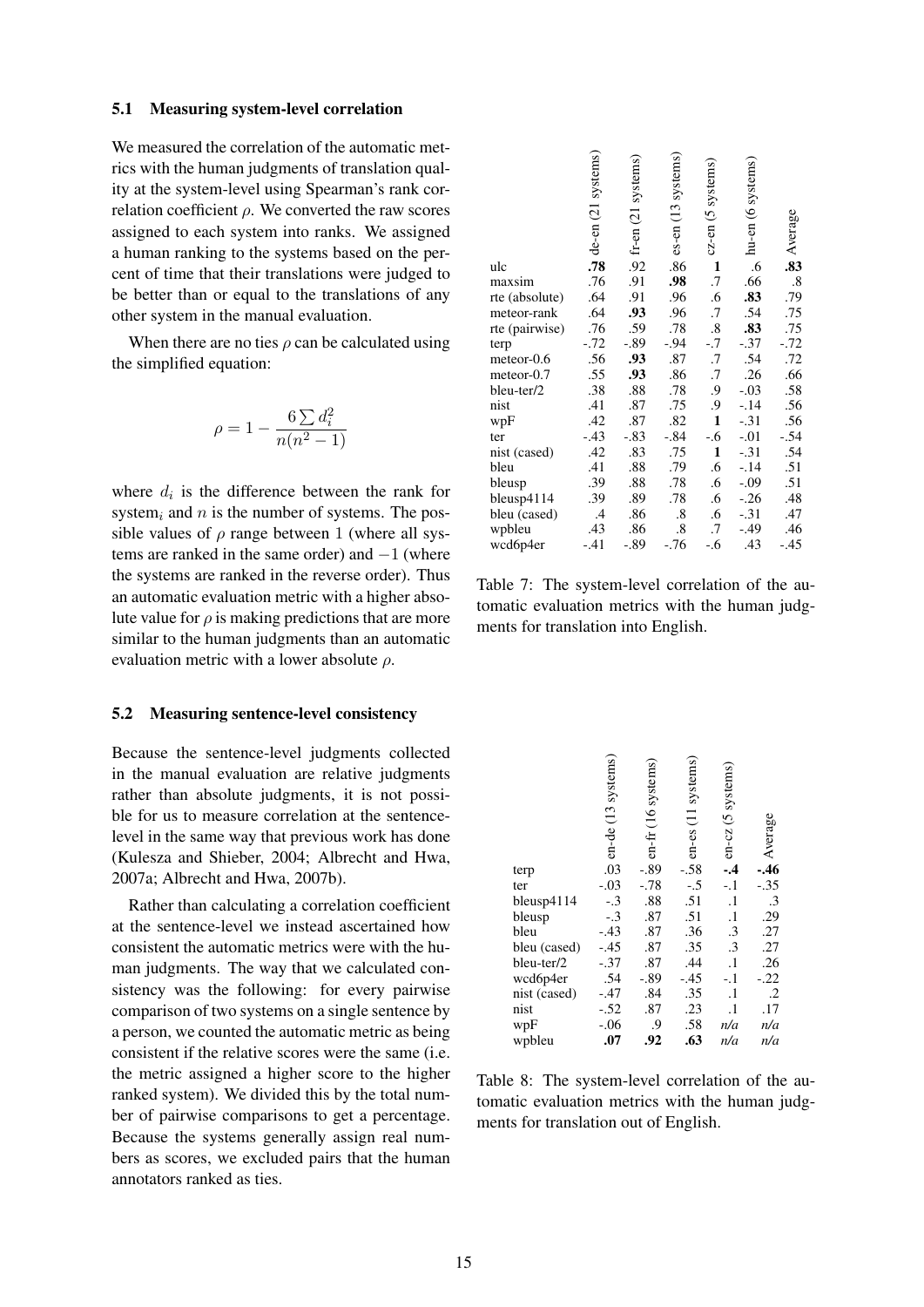| SemPOS                        | .4            | $BLEU_{tecto}$          | .3        |
|-------------------------------|---------------|-------------------------|-----------|
| Meteor                        | .4            | <b>BLEU</b>             | .3        |
| $GTM(e=0.5)$ tecto            | .4            | $NIST$ <sub>lemma</sub> | $\cdot$ 1 |
| $GTM(e=0.5)$ <sub>lemma</sub> | .4            | <b>NIST</b>             | $\cdot$ 1 |
| $GTM(e=0.5)$                  | $\cdot$       | $BLEU$ <sub>lemma</sub> | $\cdot$ 1 |
| WER <sub>tecto</sub>          | .3            | WER <sub>lemma</sub>    | $-1$      |
| $\mathrm{TER}_{tecto}$        | $\mathcal{E}$ | WER                     | $-.1$     |
| $PER_{tecto}$                 | .3            | $\mathrm{TER}_{lemma}$  | $-1$      |
| F-measure <sub>tecto</sub>    | .3            | TER                     | $-1$      |
| F-measure <sub>lemma</sub>    | .3            | PER <sub>lemma</sub>    | $-1$      |
| F-measure                     | .3            | <b>PER</b>              | $-.1$     |
|                               |               | $NIST_{tecto}$          | - 3       |

Table 9: The system-level correlation for automatic metrics ranking five English-Czech systems

#### 6 Evaluation task results

#### 6.1 System-level correlation

Table 7 shows the correlation of automatic metrics when they rank systems that are translating into English. Note that TERp, TER and wcd6p4er are error metrics, so a negative correlation is better for them. The strength of correlation varied for the different language pairs. The automatic metrics were able to rank the French-English systems reasonably well with correlation coefficients in the range of .8 and .9. In comparison, metrics performed worse for Hungarian-English, where half of the systems had negative correlation. The ULC metric once again had strongest correlation with human judgments of translation quality. This was followed closely by MaxSim and RTE, with Meteor and TERp doing respectably well in 4th and 5th place. Notably, Bleu and its variants were the worst performing metrics in this translation direction.

Table 8 shows correlation for metrics which operated on languages other than English. Most of the best performing metrics that operate on English do not work for foreign languages, because they perform some linguistic analysis or rely on a resource like WordNet. For translation into foreign languages TERp was the best system overall. The wpBleu and wpF metrics also did extremely well, performing the best in the language pairs that they were applied to. wpBleu and wpF were not applied to Czech because the authors of the metric did not have a Czech tagger. English-German proved to be the most problematic language pair to automatically evaluate, with all of the metrics having a negative correlation except wpBleu and TER.

Table 9 gives detailed results for how well vari-

ations on a number of automatic metrics do for the task of ranking five English-Czech systems.<sup>6</sup> These systems were submitted by Kos and Bojar (2009), and they investigate the effects of using Prague Dependency Treebank annotations during automatic evaluation. They linearizing the Czech trees and evaluated either the lemmatized forms of the Czech (*lemma*) read off the trees or the Tectogrammatical form which retained only lemmatized content words (*tecto*). The table also demonstrates SemPOS, Meteor, and GTM perform better on Czech than many other metrics.

#### 6.2 Sentence-level consistency

Tables 10 and 11 show the percent of times that the metrics' scores were consistent with human rankings of every pair of translated sentences.<sup>7</sup> Since we eliminated sentence pairs that were judged to be equal, the random baseline for this task is 50%. Many metrics failed to reach the baseline (including most metrics in the out-of-English direction). This indicates that sentence-level evaluation of machine translation quality is very difficult. RTE and ULC again do the best overall for the into-English direction. They are followed closely by wpF and wcd6p4er, which considerably improve their performance over their system-level correlations.

We tried a variant on measuring sentence-level consistency. Instead of using the scores assigned to each individual sentence, we used the systemlevel score and applied it to every sentence that was produced by that system. These can be thought of as a metric's prior expectation about how a system should preform, based on their performance on the whole data set. Tables 12 and 13 show that using the system-level scores in place of the sentence-level scores results in considerably higher consistency with human judgments. This suggests an interesting line of research for improving sentence-level predictions by using the performance on a larger data set as a prior.

# 7 Summary

As in previous editions of this workshop we carried out an extensive manual and automatic evaluation of machine translation performance for translating from European languages into English,

<sup>6</sup> PCTRANS was excluded from the English-Czech systems because its SGML file was malformed.

 $7$ Not all metrics entered into the sentence-level task.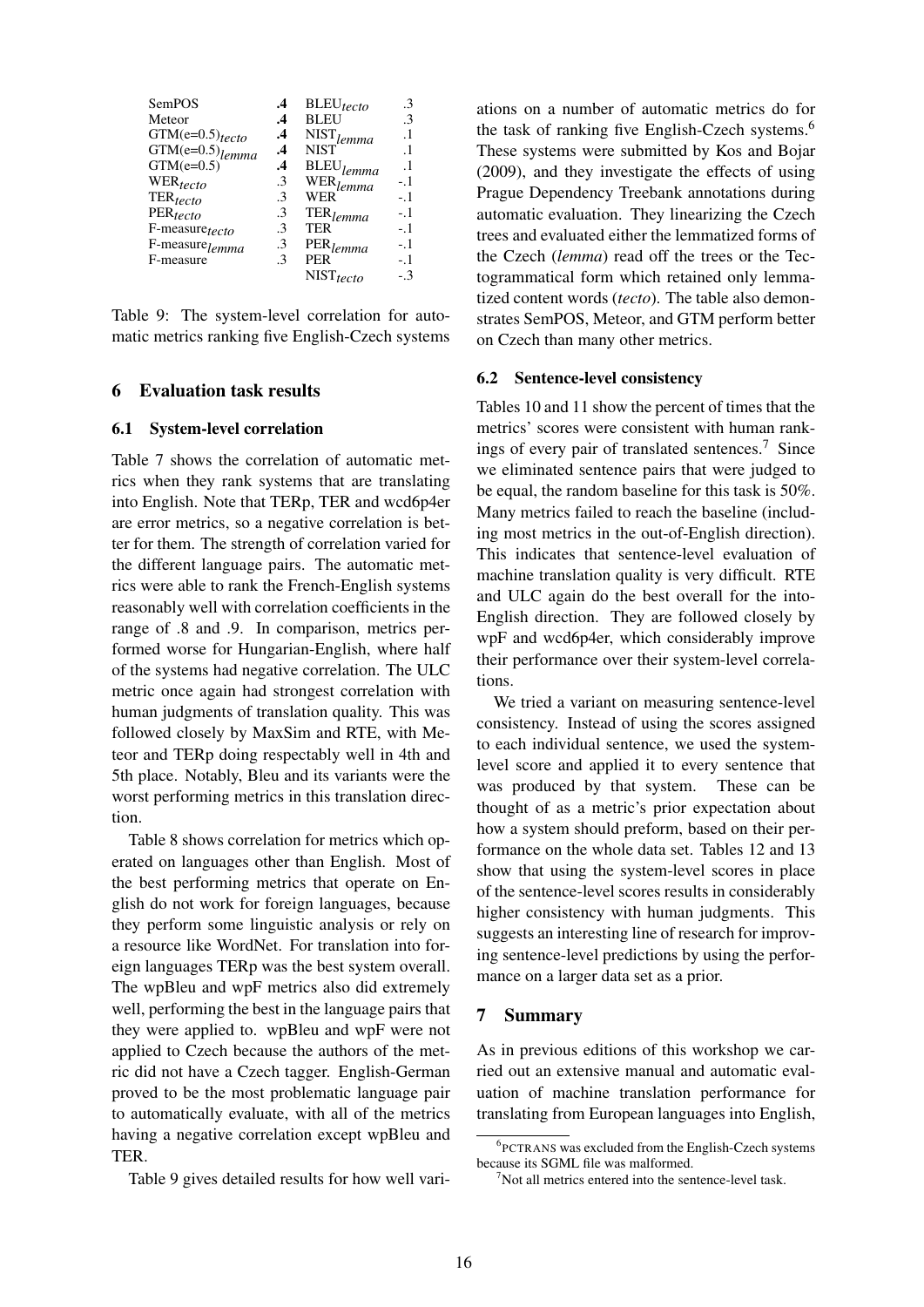|                | <b>in</b> fr-en (6268 pairs) | de-en (6382 pairs) | es-en (4106 pairs) | cz-en (2251 pairs) | hu-en (2193 pairs) | xx-en (1952 pairs) | <b>Solution</b> (23152 pairs) |
|----------------|------------------------------|--------------------|--------------------|--------------------|--------------------|--------------------|-------------------------------|
| ulc            |                              | .56                | .51                | .50                | .51                | .51                |                               |
| rte (absolute) | .54                          | .56                | .51                | .50                | .55                | .51                | .53                           |
| wpF            | .54                          | .55                | .50                | .47                | .48                | .51                | .52                           |
| wcd6p4er       | .54                          | .54                | .49                | .48                | .48                | .50                | .52                           |
| maxsim         | .53                          | .55                | .49                | .47                | .50                | .49                | .52                           |
| bleusp         | .54                          | .55                | .49                | .47                | .46                | .50                | .51                           |
| bleusp4114     | .53                          | .55                | .48                | .47                | .46                | .50                | .51                           |
| rte (pairwise) | .49                          | $.48$              | .52                | .53                | .55                | .52                | .51                           |
| terp           | .52                          | .53                | .48                | .46                | .45                | .48                | .50                           |
| meteor-0.6     | .50                          | .53                | .46                | .48                | .47                | .47                | .49                           |
| meteor-rank    | .50                          | .52                | .46                | .48                | .47                | .47                | .49                           |
| meteor-0.7     | .49                          | .52                | .46                | .48                | .47                | .47                | .49                           |
| ter            | .48                          | .47                | .43                | .41                | .40                | .42                | .45                           |
| wpbleu         | .46                          | .45                | .46                | .39                | .35                | .45                | .44                           |
|                |                              |                    |                    |                    |                    |                    |                               |

Table 10: Sentence-level consistency of the automatic metrics with human judgments for translations into English. Italicized numbers fall below the random-choice baseline.

|                | $\frac{1}{2}$ fr-en (6268 pairs) | de-en (6382 pairs) | es-en (4106 pairs) | cz-en (2251 pairs) | hu-en (2193 pairs) | Overall (21200 pairs) |
|----------------|----------------------------------|--------------------|--------------------|--------------------|--------------------|-----------------------|
| Oracle         |                                  | .63                | .59                | .61                | .67                | .62                   |
| rte (absolute) | .60                              | .61                | .59                | .57                | .65                | .61                   |
| ulc            | .61                              | .62                | .58                | .61                | .59                | .60                   |
| maxsim         | .61                              | .62                | .59                | .57                | .61                | .60                   |
| meteor-rank    | .61                              | .61                | .59                | .57                | .61                | .60                   |
| meteor-0.6     | .61                              | .61                | .58                | .57                | .60                | .60                   |
| rte (pairwise) | .56                              | .61                | .57                | .59                | .64                | .59                   |
| terp           | .60                              | .61                | .59                | .57                | .56                | .59                   |
| meteor-0.7     | .61                              | .61                | .58                | .57                | .55                | .59                   |
| ter            | .60                              | .59                | .57                | .55                | .51                | .58                   |
| wpF            | .60                              | .59                | .57                | .61                | .46                | .58                   |
| bleusp         | .61                              | .59                | .56                | .55                | .48                | .57                   |
| bleusp4114     | .61                              | .59                | .56                | .55                | .46                | .57                   |
| wcd6p4er       | .61                              | .59                | .57                | .55                | .44                | .57                   |
| wpbleu         | .60                              | .59                | .57                | .57                | .43                | .57                   |

Table 12: Consistency of the automatic metrics when their system-level ranks are treated as sentence-level scores. Oracle shows the consistency of using the system-level human ranks that are given in Table 6.

|            | en-fr (2967 pairs) | en-de (6563 pairs) | en-es (3249 pairs) | en-cz (11242 pairs) | Overall (24021 pairs)   |
|------------|--------------------|--------------------|--------------------|---------------------|-------------------------|
| wcd6p4er   | .57                | .47                | .52                | .49                 | $.50$<br>$.50$<br>$.49$ |
| bleusp4114 | .57                | .46                | .54                | .49                 |                         |
| bleusp     | .57                | .46                | .53                | .48                 |                         |
| ter        | .50                | .41                | .45                | .37                 | .41                     |
| terp       | .51                | .39                | .48                | .27                 | .36                     |
| wpF        | .57                | .46                | .54                | n/a                 | $\overline{.51}$        |
| wpbleu     | .53                | .37                | .46                | n/a                 | .43                     |

Table 11: Sentence-level consistency of the automatic metrics with human judgments for translations out of English. Italicized numbers fall below the random-choice baseline.

|            | en-fr (2967 pairs) | en-de (6563 pairs) | en-es (3249 pairs) | en-cz (11242 pairs) | Overall (24021 pairs) |
|------------|--------------------|--------------------|--------------------|---------------------|-----------------------|
| Oracle     | .62                | .59                | .63                | .60                 | .60                   |
| terp       | .62                | .50                | .59                | .53                 | .54                   |
| ter        | .61                | .51                | .58<br>.59         | .50<br>.50          | .53.52                |
| bleusp     | .62                | $.48$              |                    |                     |                       |
| bleusp4114 | .63                | .48                | .59                | .50                 | .52                   |
| wcd6p4er   | .62                | .46                | .58                | .50                 | $.52$<br>$.56$        |
| wpbleu     | .63                | .51                | .60                | n/a                 |                       |
| wpF        | .63                | .50                | .59                | n/a                 | .55                   |

Table 13: Consistency of the automatic metrics when their system-level ranks are treated as sentence-level scores. Oracle shows the consistency of using the system-level human ranks that are given in Table 6.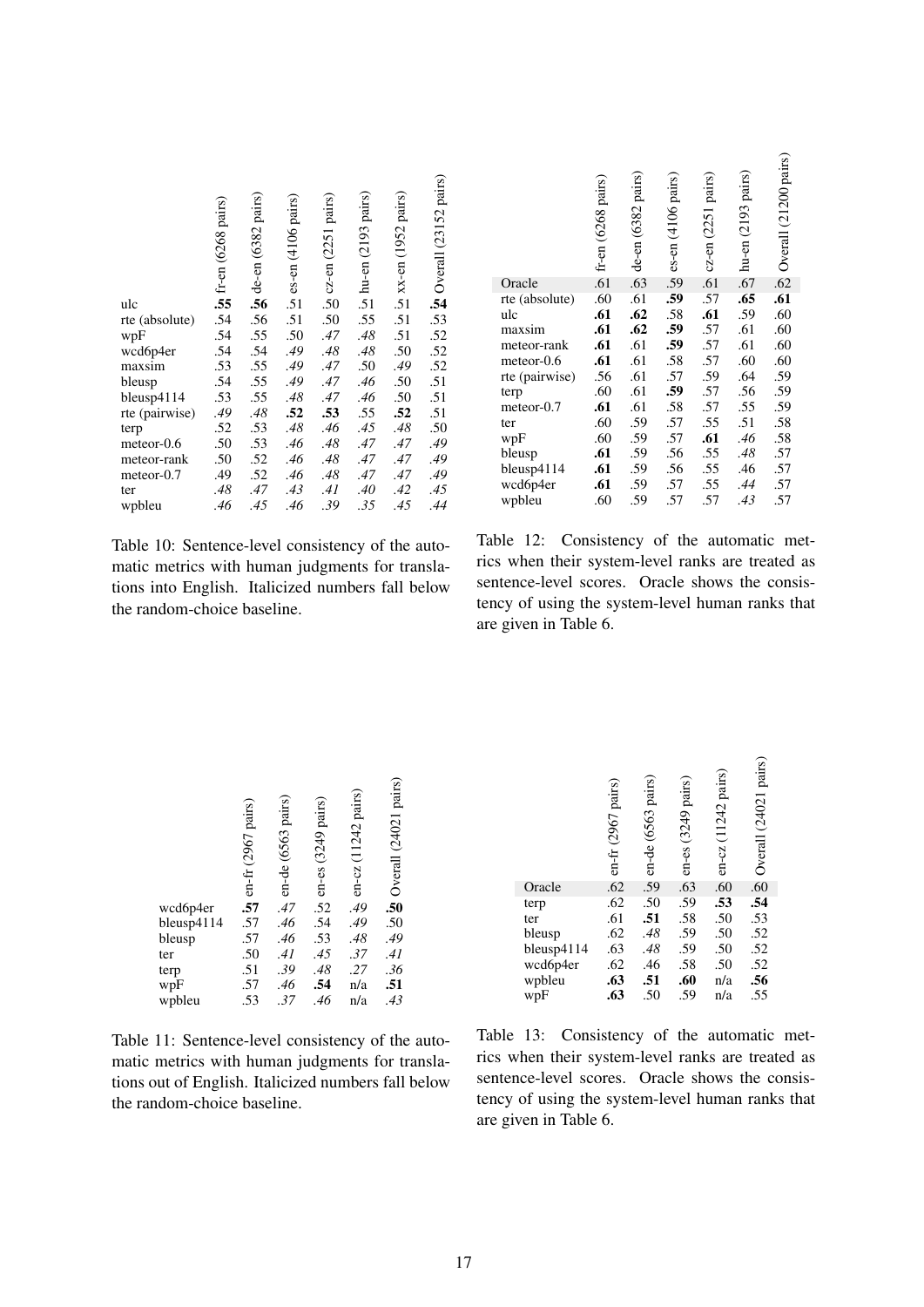and vice versa.

The number of participants remained stable compared to last year's WMT workshop, with 22 groups from 20 institutions participating in WMT09. This year's evaluation also included 7 commercial rule-based MT systems and Google's online statistical machine translation system.

Compared to previous years, we have simplified the evaluation conditions by removing the indomain vs. out-of-domain distinction focusing on news translations only. The main reason for this was eliminating the advantage statistical systems have with respect to test data that are from the same domain as the training data.

Analogously to previous years, the main focus of comparing the quality of different approaches is on manual evaluation. Here, also, we reduced the number of dimensions with respect to which the different systems are compared, with sentencelevel ranking as the primary type of manual evaluation. In addition to the direct quality judgments we also evaluated translation quality by having people edit the output of systems and have assessors judge the correctness of the edited output. The degree to which users were able to edit the translations (without having access to the source sentence or reference translation) served as a measure of the overall comprehensibility of the translation.

Although the inter-annotator agreement in the sentence-ranking evaluation is only fair (as measured by the Kappa score), agreement can be improved by removing the first (up to 50) judgments of each assessor, focusing on the judgments that were made once the assessors are more familiar with the task. Inter-annotator agreement with respect to correctness judgments of the edited translations were higher (moderate), which is probably due to the simplified evaluation criterion (binary judgments versus rankings). Inter-annotator agreement for both conditions can be increased further by removing the judges with the worst agreement. Intra-annotator agreement on the other hand was considerably higher ranging between moderate and substantial.

In addition to the manual evaluation criteria we applied a large number of automated metrics to see how they correlate with the human judgments. There is considerably variation between the different metrics and the language pairs under consideration. As in WMT08, the ULC metric had the highest overall correlation with human judgments when translating into English, with MaxSim and RTE following closely behind. TERp and wpBleu were best when translating into other languages.

Automatically predicting human judgments at the sentence-level proved to be quite challenging with many of the systems performing around chance. We performed an analysis that showed that if metrics' system-level scores are used in place of their scores for individual sentences, that they do quite a lot better. This suggests that prior probabilities ought to be integrated into sentencelevel scoring.

All data sets generated by this workshop, including the human judgments, system translations and automatic scores, are publicly available for other researchers to analyze.<sup>8</sup>

# Acknowledgments

This work was supported in parts by the EuroMatrix project funded by the European Commission (6th Framework Programme), the GALE program of the US Defense Advanced Research Projects Agency, Contract No. HR0011-06-C-0022, and the US National Science Foundation under grant IIS-0713448.

We are grateful to Holger Schwenk and Preslav Nakov for pointing out the potential bias in our method for ranking systems when self-judgments are excluded. We analyzed the results and found that this did not hold. We would like to thank Maja Popovic for sharing thoughts about how to improve the manual evaluation. Thanks to Cam Fordyce for helping out with the manual evaluation again this year.

An extremely big thanks to Sebastian Pado for helping us work through the logic of segment-level scoring of automatic evaluation metric.

# **References**

- Abhaya Agarwal and Alon Lavie. 2008. Meteor, M-BLEU and M-TER: Evaluation metrics for highcorrelation with human rankings of machine translation output. In *Proceedings of the Third Workshop on Statistical Machine Translation*, pages 115–118, Columbus, Ohio, June. Association for Computational Linguistics.
- Joshua Albrecht and Rebecca Hwa. 2007a. A reexamination of machine learning approaches for

<sup>8</sup>http://www.statmt.org/wmt09/results. html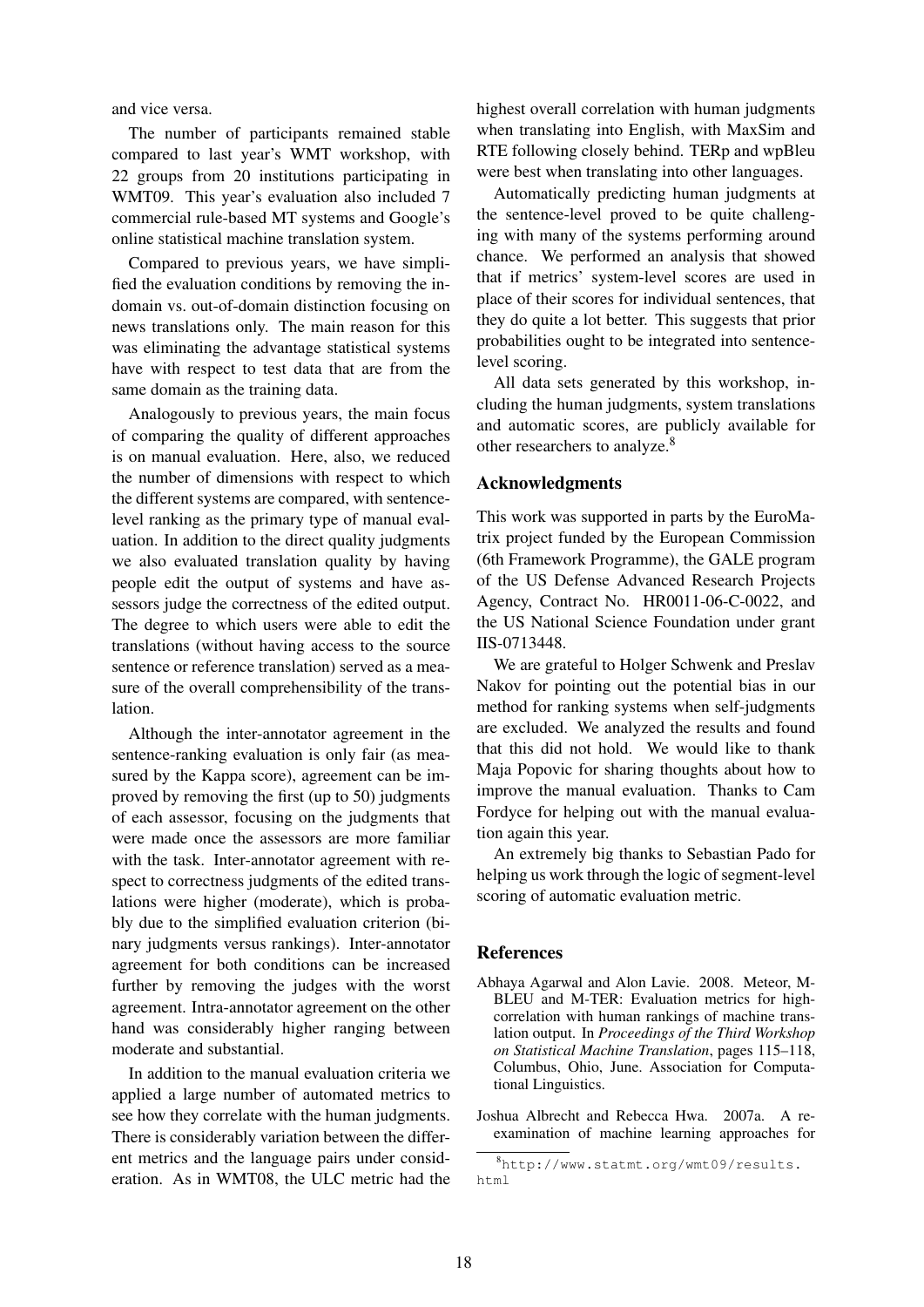sentence-level MT evaluation. In *Proceedings of the 45th Annual Meeting of the Association for Computational Linguistics (ACL-2007)*, Prague, Czech Republic.

- Joshua Albrecht and Rebecca Hwa. 2007b. Regression for sentence-level MT evaluation with pseudo references. In *Proceedings of the 45th Annual Meeting of the Association for Computational Linguistics (ACL-2007)*, Prague, Czech Republic.
- Alexandre Allauzen, Josep Crego, Aurelien Max, and ´ Fran cois Yvon. 2009. LIMSI's statistical translation systems for WMT'09. In *Proceedings of the Fourth Workshop on Statistical Machine Translation*, Athens, Greece, March. Association for Computational Linguistics.
- Ondřej Bojar, David Mareček, Václav Novák, Martin Popel, Jan Ptáček, Jan Rouš, and Zdeněk Žabokrtský. 2009. English-Czech MT in 2008. In *Proceedings of the Fourth Workshop on Statistical Machine Translation*, Athens, Greece, March. Association for Computational Linguistics.
- Chris Callison-Burch, Cameron Fordyce, Philipp Koehn, Christof Monz, and Josh Schroeder. 2007. (Meta-) evaluation of machine translation. In *Proceedings of the Second Workshop on Statistical Machine Translation (WMT07)*, Prague, Czech Republic.
- Chris Callison-Burch, Cameron Fordyce, Philipp Koehn, Christof Monz, and Josh Schroeder. 2008. Further meta-evaluation of machine translation. In *Proceedings of the Third Workshop on Statistical Machine Translation (WMT08)*, Colmbus, Ohio.
- Marine Carpuat. 2009. Toward using morphology in French-English phrase-based SMT. In *Proceedings of the Fourth Workshop on Statistical Machine Translation*, Athens, Greece, March. Association for Computational Linguistics.
- Yee Seng Chan and Hwee Tou Ng. 2008. An automatic metric for machine translation evaluation based on maximum similary. In *In the Metrics-MATR Workshop of AMTA-2008*, Honolulu, Hawaii.
- Yu Chen, Michael Jellinghaus, Andreas Eisele, Yi Zhang, Sabine Hunsicker, Silke Theison, Christian Federmann, and Hans Uszkoreit. 2009. Combining multi-engine translations with moses. In *Proceedings of the Fourth Workshop on Statistical Machine Translation*, Athens, Greece, March. Association for Computational Linguistics.
- Jinhua Du, Yifan He, Sergio Penkale, and Andy Way. 2009. MATREX: The DCU MT system for WMT 2009. In *Proceedings of the Fourth Workshop on Statistical Machine Translation*, Athens, Greece, March. Association for Computational Linguistics.
- Loïc Dugast, Jean Senellart, and Philipp Koehn. 2009. Statistical post editing and dictionary extraction: Systran/Edinburgh submissions for ACL-WMT2009. In *Proceedings of the Fourth Workshop*

*on Statistical Machine Translation*, Athens, Greece, March. Association for Computational Linguistics.

- Chris Dyer, Hendra Setiawan, Yuval Marton, and Philip Resnik. 2009. The University of Maryland statistical machine translation system for the fourth workshop on machine translation. In *Proceedings of the Fourth Workshop on Statistical Machine Translation*, Athens, Greece, March. Association for Computational Linguistics.
- Jason Eisner and Roy W. Tromble. 2006. Local search with very large-scale neighborhoods for optimal permutations in machine translation. In *Proceedings of the Human Language Technology Conference of the North American chapter of the Association for Computational Linguistics (HLT/NAACL-2006)*, New York, New York.
- Christian Federmann, Silke Theison, Andreas Eisele, Hans Uszkoreit, Yu Chen, Michael Jellinghaus, and Sabine Hunsicker. 2009. Translation combination using factored word substitution. In *Proceedings of the Fourth Workshop on Statistical Machine Translation*, Athens, Greece, March. Association for Computational Linguistics.
- Alexander Fraser. 2009. Experiments in morphosyntactic processing for translating to and from German. In *Proceedings of the Fourth Workshop on Statistical Machine Translation*, Athens, Greece, March. Association for Computational Linguistics.
- Jesús Giménez and Lluís Màrquez. 2007. Linguistic features for automatic evaluation of heterogenous MT systems. In *Proceedings of ACL Workshop on Machine Translation*.
- Jesús Giménez and Lluís Màrquez. 2008. A smorgasbord of features for automatic MT evaluation. In *Proceedings of the Third Workshop on Statistical Machine Translation*, pages 195–198.
- Greg Hanneman, Vamshi Ambati, Jonathan H. Clark, Alok Parlikar, and Alon Lavie. 2009. An improved statistical transfer system for French-English machine translation. In *Proceedings of the Fourth Workshop on Statistical Machine Translation*, Athens, Greece, March. Association for Computational Linguistics.
- Kenneth Heafield, Greg Hanneman, and Alon Lavie. 2009. Machine translation system combination with flexible word ordering. In *Proceedings of the Fourth Workshop on Statistical Machine Translation*, Athens, Greece, March. Association for Computational Linguistics.
- Almut Silja Hildebrand and Stephan Vogel. 2009. CMU system combination for WMT'09. In *Proceedings of the Fourth Workshop on Statistical Machine Translation*, Athens, Greece, March. Association for Computational Linguistics.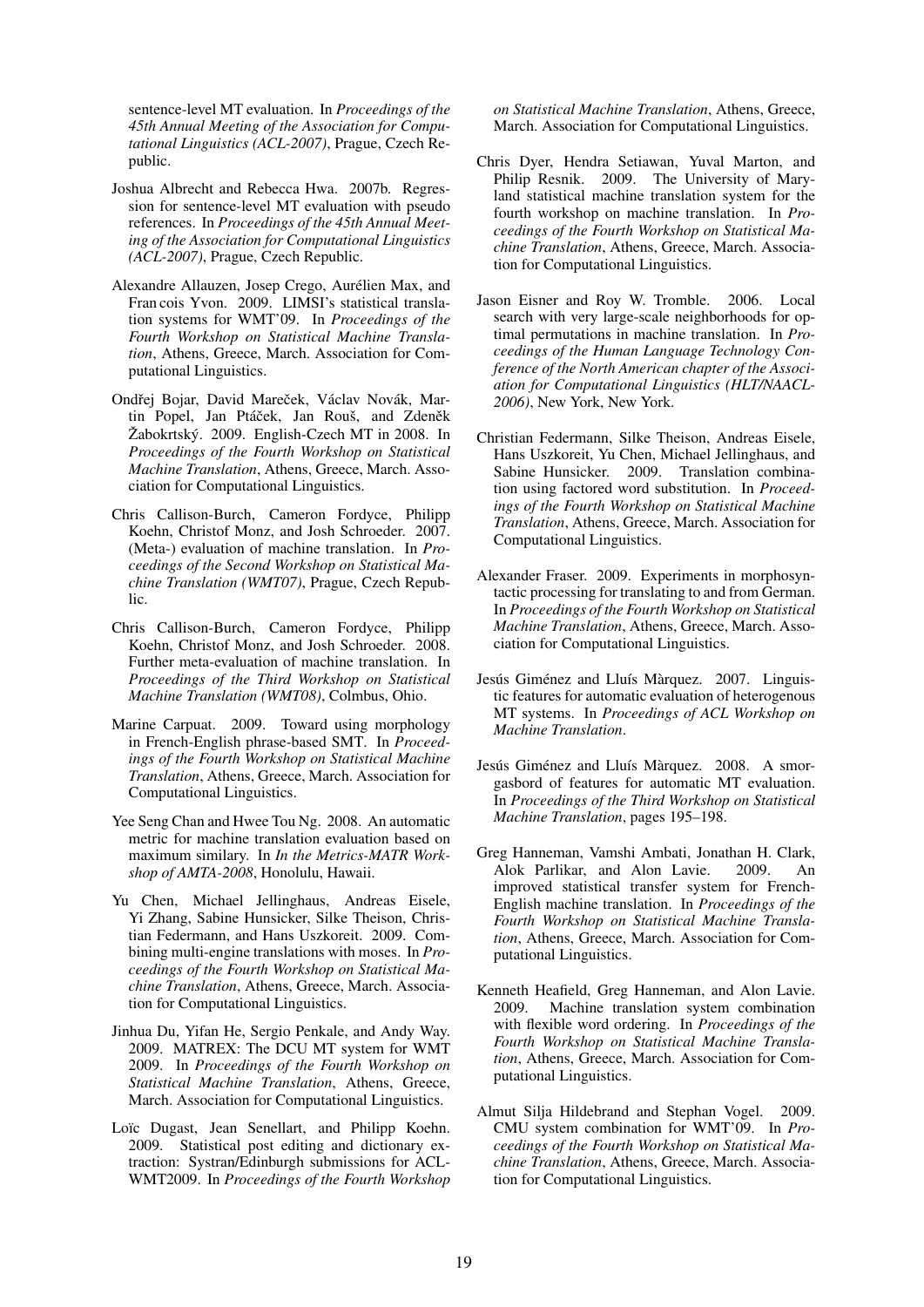- Maria Holmqvist, Sara Stymne, Jody Foo, and Lars Ahrenberg. 2009. Improving alignment for SMT by reordering and augmenting the training corpus. In *Proceedings of the Fourth Workshop on Statistical Machine Translation*, Athens, Greece, March. Association for Computational Linguistics.
- Philipp Koehn and Barry Haddow. 2009. Edinburgh's submission to all tracks of the WMT2009 shared task with reordering and speed improvements to Moses. In *Proceedings of the Fourth Workshop on Statistical Machine Translation*, Athens, Greece, March. Association for Computational Linguistics.
- Philipp Koehn and Christof Monz. 2006. Manual and automatic evaluation of machine translation between European languages. In *Proceedings of NAACL 2006 Workshop on Statistical Machine Translation*, New York, New York.
- Philipp Koehn, Nicola Bertoldi, Ondrej Bojar, Chris Callison-Burch, Alexandra Constantin, Brooke Cowan, Chris Dyer, Marcello Federico, Evan Herbst, Hieu Hoang, Christine Moran, Wade Shen, and Richard Zens. 2007. Open source toolkit for statistical machine translation: Factored translation models and confusion network decoding. CLSP Summer Workshop Final Report WS-2006, Johns Hopkins University.
- Kamil Kos and Ondřej Bojar. 2009. Evaluation of Machine Translation Metrics for Czech as the Target Language. *Prague Bulletin of Mathematical Linguistics*, 92. in print.
- Alex Kulesza and Stuart M. Shieber. 2004. A learning approach to improving sentence-level MT evaluation. In *Proceedings of the 10th International Conference on Theoretical and Methodological Issues in Machine Translation*, Baltimore, MD, October 4–6.
- J. Richard Landis and Gary G. Koch. 1977. The measurement of observer agreement for categorical data. *Biometrics*, 33:159–174.
- Gregor Leusch and Hermann Ney. 2008. BLEUSP, PINVWER, CDER: Three improved MT evaluation measures. In *In the Metrics-MATR Workshop of AMTA-2008*, Honolulu, Hawaii.
- Gregor Leusch, Evgeny Matusov, and Hermann Ney. 2009. The RWTH system combination system for WMT 2009. In *Proceedings of the Fourth Workshop on Statistical Machine Translation*, Athens, Greece, March. Association for Computational Linguistics.
- Zhifei Li, Chris Callison-Burch, Chris Dyer, Juri Ganitkevitch, Sanjeev Khudanpur, Lane Schwartz, Wren Thornton, Jonathan Weese, and Omar Zaidan. 2009. Joshua: An open source toolkit for parsingbased machine translation. In *Proceedings of the Fourth Workshop on Statistical Machine Translation*, Athens, Greece, March. Association for Computational Linguistics.
- Chin-Yew Lin and Franz Josef Och. 2004. Automatic evaluation of machine translation quality using longest common subsequence and skip-bigram statistics. In *Proceedings of the 42nd Annual Meeting of the Association for Computational Linguistics (ACL-2004)*, Barcelona, Spain.
- Robert C. Moore. 2002. Fast and accurate sentence alignment of bilingual corpora. In *Proceedings of the 5th Biennial Conference of the Association for Machine Translation in the Americas (AMTA-2002)*, Tiburon, California.
- Preslav Nakov and Hwee Tou Ng. 2009. NUS at WMT09: Domain adaptation experiments for English-Spanish machine translation of news commentary text. In *Proceedings of the Fourth Workshop on Statistical Machine Translation*, Athens, Greece, March. Association for Computational Linguistics.
- Jan Niehues, Teresa Herrmann, Muntsin Kolss, and Alex Waibel. 2009. The Universität Karlsruhe translation system for the EACL-WMT 2009. In *Proceedings of the Fourth Workshop on Statistical Machine Translation*, Athens, Greece, March. Association for Computational Linguistics.
- NIST. 2008. Evaluation plan for gale go/no-go phase 3 / phase 3.5 translation evaluations. June 18, 2008.
- Attila Novák. 2009. Morphologic's submission for the WMT 2009 shared task. In *Proceedings of the Fourth Workshop on Statistical Machine Translation*, Athens, Greece, March. Association for Computational Linguistics.
- Sebastian Pado, Michel Galley, Dan Jurafsky, and Christopher D. Manning. 2009. Machine translation evaluation with textual entailment features. In *Proceedings of the Fourth Workshop on Statistical Machine Translation*, Athens, Greece, March. Association for Computational Linguistics.
- Kishore Papineni, Salim Roukos, Todd Ward, and Wei-Jing Zhu. 2002. Bleu: A method for automatic evaluation of machine translation. In *Proceedings of the 40th Annual Meeting of the Association for Computational Linguistics (ACL-2002)*, Philadelphia, Pennsylvania.
- Michael Paul, Andrew Finch, and Eiichiro Sumita. 2009. NICT@WMT09: Model adaptation and transliteration for Spanish-English SMT. In *Proceedings of the Fourth Workshop on Statistical Machine Translation*, Athens, Greece, March. Association for Computational Linguistics.
- Maja Popovic and Hermann Ney. 2009. Syntaxoriented evaluation measures for machine translation output. In *Proceedings of the Fourth Workshop on Statistical Machine Translation*, Athens, Greece, March. Association for Computational Linguistics.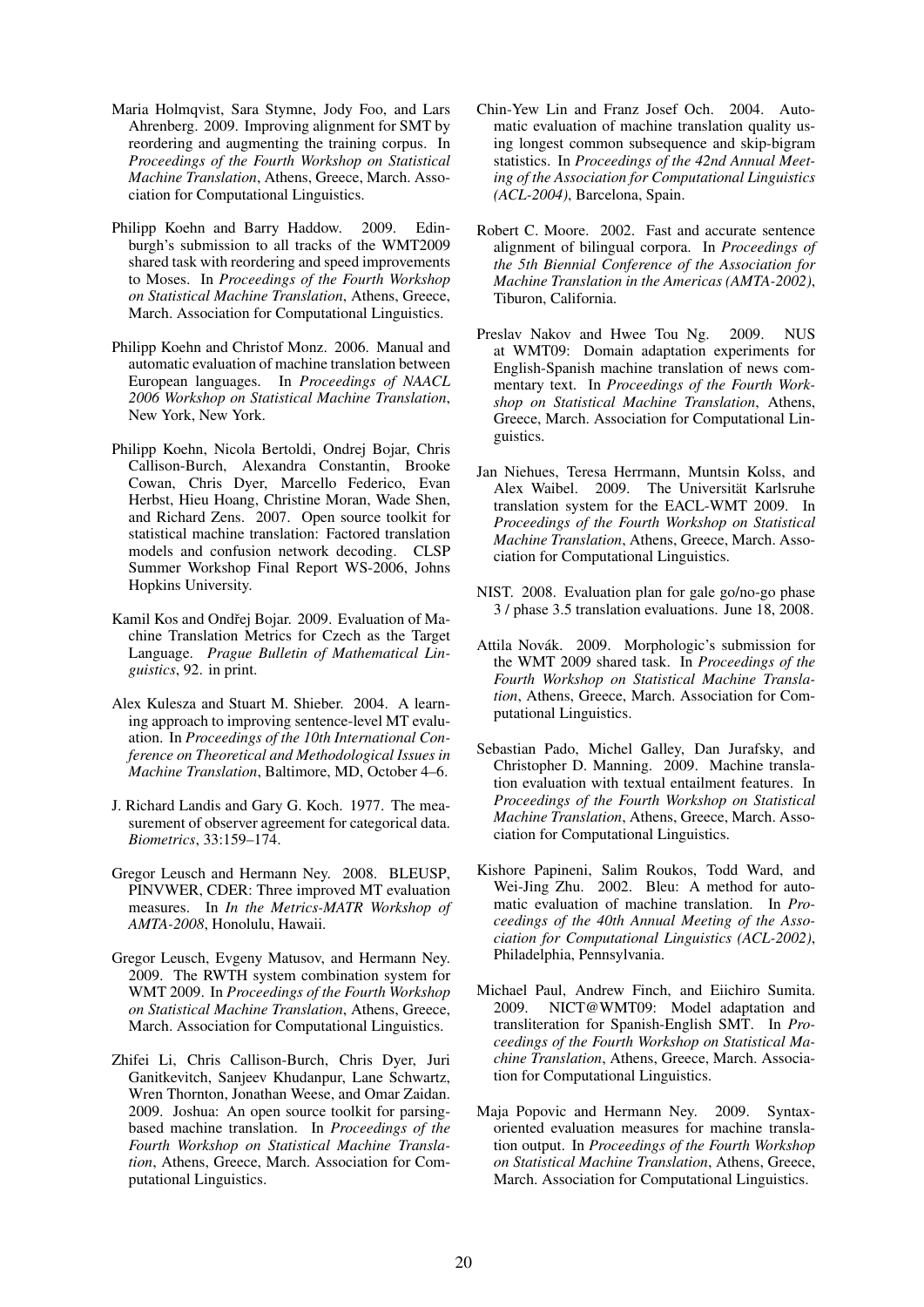- Maja Popovic, David Vilar, Daniel Stein, Evgeny Matusov, and Hermann Ney. 2009. The RWTH machine translation system for WMT 2009. In *Proceedings of the Fourth Workshop on Statistical Machine Translation*, Athens, Greece, March. Association for Computational Linguistics.
- Mark Przybocki, Kay Peterson, and Sebastien Bronsart of the NIST 2008 "Metrics for MAchine TRanslation" challenge (MetricsMATR08). TRanslation" challenge (MetricsMATR08). http://nist.gov/speech/tests/metricsmatr/2008/results/.
- Jose A. R. Fonollosa, Maxim Khalilov, Marta R. Costa- ´ jussá, José B. Mariño, Carlos A. Henráquez Q., Adolfo Hernández H., and Rafael E. Banchs. 2009. The TALP-UPC phrase-based translation system for EACL-WMT 2009. In *Proceedings of the Fourth Workshop on Statistical Machine Translation*, Athens, Greece, March. Association for Computational Linguistics.
- Antti-Veikko Rosti, Bing Zhang, Spyros Matsoukas, and Richard Schwartz. 2009. Incremental hypothesis alignment with flexible matching for building confusion networks: BBN system description for WMT09 system combination task. In *Proceedings of the Fourth Workshop on Statistical Machine Translation*, Athens, Greece, March. Association for Computational Linguistics.
- Josh Schroeder, Trevor Cohn, and Philipp Koehn. 2009. Word lattices for multi-source translation. In *12th Conference of the European Chapter of the Association for Computational Linguistics (EACL-2009)*, Athens, Greece.
- Holger Schwenk, Sadaf Abdul Rauf, Loic Barrault, and Jean Senellart. 2009. SMT and SPE machine translation systems for WMT'09. In *Proceedings of the Fourth Workshop on Statistical Machine Translation*, Athens, Greece, March. Association for Computational Linguistics.
- Matthew Snover, Bonnie Dorr, Richard Schwartz, Linnea Micciulla, and John Makhoul. 2006. A study of translation edit rate with targeted human annotation. In *Proceedings of the 7th Biennial Conference of the Association for Machine Translation in the Americas (AMTA-2006)*, Cambridge, Massachusetts.
- Matthew Snover, Nitin Madnani, Bonnie Dorr, and Richard Schwartz. 2009. Fluency, adequacy, or HTER? exploring different human judgments with a tunable MT metric. In *Proceedings of the Fourth Workshop on Statistical Machine Translation*, Athens, Greece, March. Association for Computational Linguistics.
- David Talbot and Miles Osborne. 2007. Smoothed Bloom filter language models: Tera-scale lms on the cheap. In *Proceedings of the 2007 Joint Conference on Empirical Methods in Natural Language Processing and Computational Natural Language Learning (EMNLP-CoNLL)*, Prague, Czech Republic.

Eric Wehrli, Luka Nerima, and Yves Scherrer. 2009. Deep linguistic multilingual translation and bilingual dictionaries. In *Proceedings of the Fourth Workshop on Statistical Machine Translation*, Athens, Greece, March. Association for Computational Linguistics.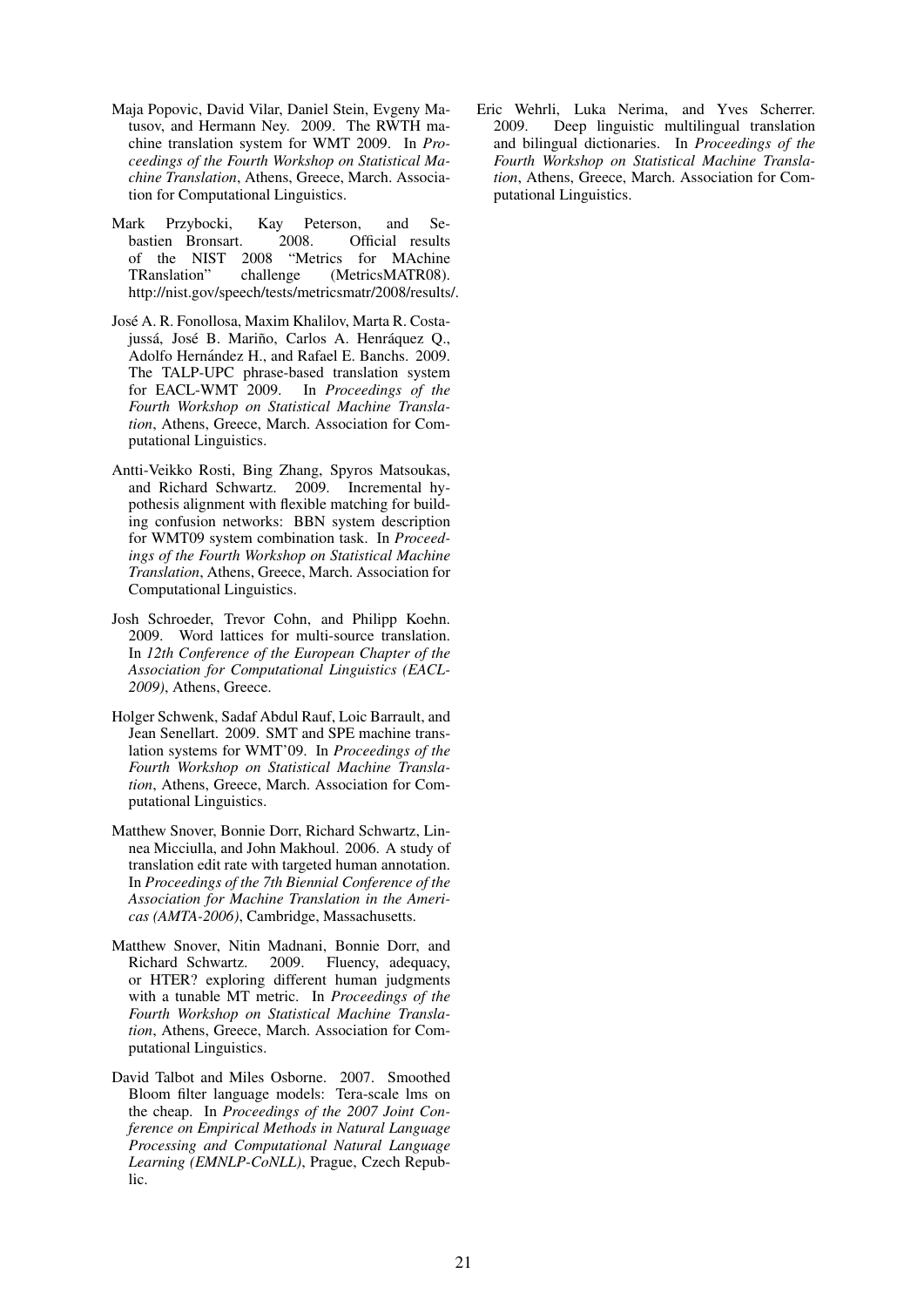# A Pairwise system comparisons by human judges

Tables 14–24 show pairwise comparisons between systems for each language pair. The numbers in each of the tables' cells indicate the percentage of times that the system in that column was judged to be better than the system in that row. Bolding indicates the winner of the two systems. The difference between 100 and the sum of the complimentary cells is the percent of time that the two systems were judged to be equal.

Because there were so many systems and data conditions the significance of each pairwise comparison needs to be quantified. We applied the Sign Test to measure which comparisons indicate genuine differences (rather than differences that are attributable to chance). In the following tables  $\star$  indicates statistical significance at  $p \le 0.10$ ,  $\dagger$  indicates statistical significance at  $p \le 0.05$ , and  $\dagger$  indicates statistical significance at  $p \leq 0.01$ , according to the Sign Test.

# B Automatic scores

Tables 26 and 25 give the automatic scores for each of the systems.

|                       | GENEVA           | GOOGLE           | <b>IHU-TROMBLE</b>                   | ЛЛ                                 | RBMT <sup>1</sup>       | RBMT <sub>2</sub>       | RBMT3                               | RBMT <sup>4</sup>       | RBMT5                   | <b>RWTH</b>      | STUTTGART               | <b>SYSTRAN</b>          | UEDIN                      | UKA                        | UMD                     | AAR<br>S.        | -COMBO<br>BBN.             | CMU-COMBO               | CMU-COMBO-HYPOSEL       | RWTH-COMBO              | AAR-COMBO<br>S.         |
|-----------------------|------------------|------------------|--------------------------------------|------------------------------------|-------------------------|-------------------------|-------------------------------------|-------------------------|-------------------------|------------------|-------------------------|-------------------------|----------------------------|----------------------------|-------------------------|------------------|----------------------------|-------------------------|-------------------------|-------------------------|-------------------------|
| <b>GENEVA</b>         | $.15^{\ddagger}$ | $.76^{\ddagger}$ | $.08^{\ddagger}$<br>$.03^{\ddagger}$ | $.63^{\dagger}$<br>$.23^{\dagger}$ | .54                     | .69†                    | $.73^+$                             | $.83^{\ddagger}$        | $.78^{\ddagger}$<br>.42 | $.49*$           | .77‡                    | $.75^{\ddagger}$        | .74‡                       | $.57^{\dagger}$            | .74‡                    | $.69^{\ddagger}$ | .75‡                       | $.84^{\ddagger}$        | .60                     | $.84^{\ddagger}$        | $.71^{\ddagger}$        |
| GOOGLE<br>JHU-TROMBLE | $.75^{\ddagger}$ | $.90^{\ddagger}$ |                                      | $.77^{\ddagger}$                   | .50<br>$.81^{\ddagger}$ | .43<br>$.84^{\ddagger}$ | $.24^{\dagger}$<br>$.91^{\ddagger}$ | .39<br>$.94^{\ddagger}$ | $.88^{\ddagger}$        | .39<br>.79‡      | .43<br>$.83^{\ddagger}$ | .33<br>$.83^{\ddagger}$ | $.27*$<br>$.93^{\ddagger}$ | $.29*$<br>$.89^{\ddagger}$ | .38<br>$.92^{\ddagger}$ | .48<br>.90‡      | $.57*$<br>$.94^{\ddagger}$ | .44<br>$.90^{\ddagger}$ | .32<br>$.95^{\ddagger}$ | .35<br>$.91^{\ddagger}$ | .36<br>$.83^{\ddagger}$ |
| LIU                   | $.29^{\dagger}$  | $.65^{\dagger}$  | $.12^{\ddagger}$                     |                                    | .49                     | .63                     | $.63*$                              | .57                     | $.63*$                  | .41              | .49                     | .46                     | .50                        | .49                        | .50                     | .41              | .66                        | .53                     | $.59^{\ddagger}$        | $.62^{\dagger}$         | .53                     |
| RBMT1                 | .32              | .43              | $.11^{\ddagger}$                     | .46                                |                         | .42                     | .46                                 | .50                     | $.61^{\dagger}$         | .34              | .46                     | .58                     | .51                        | .42                        | .42                     | .56              | .47                        | .53                     | .49                     | .58                     | .54                     |
| RBMT <sub>2</sub>     | $.25^{\dagger}$  | .46              | $.09^{\ddagger}$                     | .37                                | .45                     |                         | .33                                 | .45                     | $.23^{\dagger}$         | $\cdot$ 3        | .28                     | .47                     | .42                        | $.31*$                     | .34                     | .39              | .49                        | .61                     | $\mathcal{A}$           | .32                     | $.29*$                  |
| RBMT3                 | $.17^{\ddagger}$ | 59†.             | $.02^{\ddagger}$                     | $.26*$                             | .35                     | .46                     |                                     | .27                     | .45                     | .27              | .36                     | .46                     | .42                        | .43                        | $.26*$                  | .49              | .4                         | .48                     | .58                     | .29                     | .31                     |
| RBMT4                 | $.12^{\ddagger}$ | .47              | $.07^{\ddagger}$                     | .37                                | $\overline{A}$          | .45                     | .52                                 |                         | $.60*$                  | .39              | .39                     | .45                     | .39                        | $.31*$                     | 291.                    | .44              | .54                        | .45                     | .37                     | .43                     | .30                     |
| RBMT5                 | $.13^{\ddagger}$ | .34              | $.07^{\ddagger}$                     | $.30*$                             | $.24^{\dagger}$         | .57†                    | .41                                 | $.29*$                  |                         | .31              | .50                     | .34                     | .3                         | 281.                       | .43                     | .30              | .49                        | .57                     | $\cdot$ 3               | .49                     | .21                     |
| <b>RWTH</b>           | $.21*$           | .55              | $.10^{\ddagger}$                     | .41                                | .49                     | .55                     | .46                                 | .46                     | .60                     |                  | .44                     | .57                     | .48                        | $.51*$                     | .41                     | .56              | .64                        | .54                     | $.56^{\star}$           | $.74^{\ddagger}$        | $.59^{\circ}$           |
| <b>STUTTGART</b>      | $.17^{\ddagger}$ | .43              | $.13^{\ddagger}$                     | .39                                | .43                     | .55                     | .39                                 | .36                     | .33                     | .34              |                         | .38                     | .42                        | .52                        | .42                     | .49              | .49                        | .28                     | .35                     | .56                     | .46                     |
| <b>SYSTRAN</b>        | $.11^{\ddagger}$ | .63              | $.06^{\ddagger}$                     | .42                                | .37                     | .47                     | .50                                 | .32                     | .58                     | .34              | .55                     |                         | .36                        | .44                        | .35                     | .43              | .61†                       | .46                     | .41                     | .33                     | .44                     |
| <b>UEDIN</b>          | $.10^{\ddagger}$ | $.50^{\star}$    | $.03^{\ddagger}$                     | .35                                | .49                     | .46                     | .39                                 | .52                     | .55                     | .29              | .39                     | .52                     |                            | .35                        | .33                     | .42              | .58*                       | .43                     | .56                     | .59                     | .55                     |
| UKA                   | $.29^{\dagger}$  | $.58*$           | $.04^{\ddagger}$                     | .32                                | .47                     | $.63*$                  | .55                                 | $.54*$                  | .64†                    | $.24*$           | .28                     | .39                     | .50                        |                            | .29                     | .50              | .48                        | .36                     | $.57*$                  | .45                     | .45                     |
| <b>UMD</b>            | $.16^{\ddagger}$ | .53              | $.08^{\ddagger}$                     | .38                                | .49                     | .43                     | $.63*$                              | $.68^{\dagger}$         | .49                     | .38              | .39                     | .41                     | .50                        | .49                        |                         | .46              | .54                        | .44                     | .38                     | .46                     | .50                     |
| <b>USAAR</b>          | $.19^{\ddagger}$ | .44              | ŧ                                    | .41                                | .34                     | .49                     | .4                                  | .44                     | .33                     | .36              | .33                     | .45                     | .39                        | .32                        | .41                     |                  | .46                        | .41                     | .31                     | .42                     | .11                     |
| <b>BBN-COMBO</b>      | $.14^{\ddagger}$ | $.31*$           | $.06^{\ddagger}$                     | $.26^{\dagger}$                    | .44                     | .44                     | .48                                 | .36                     | .38                     | $.23^{\ddagger}$ | .35                     | $.26^{\dagger}$         | $.29*$                     | .34                        | .36                     | .37              |                            | .32                     | $.23^{\dagger}$         | .38                     | .32                     |
| CMU-COMBO             | $.10^{\ddagger}$ | .36              | $.07^{\ddagger}$                     | .37                                | .37                     | .36                     | .48                                 | .40                     | .30                     | .28              | .53                     | .41                     | $\cdot$ 4                  | .43                        | .28                     | .34              | .50                        |                         | .33                     | .53                     | .44                     |
| CMU-COMBO-H           | 3                | .46              | ŧ                                    | $.10^{1}$                          | .39                     | .43                     | .40                                 | .48                     | .57                     | $.27*$           | .41                     | .47                     | .28                        | $.26*$                     | .38                     | .49              | .651                       | .46                     |                         | .41                     | .47                     |
| RWTH-COMBO            | $.06^{\ddagger}$ | .38              | ŧ                                    | $.19^{\dagger}$                    | .36                     | .54                     | .43                                 | .43                     | .30                     | $.10^{1}$        | .33                     | .56                     | $.22^{\dagger}$            | .27                        | .23                     | .42              | .32                        | .31                     | .41                     |                         | .29                     |
| <b>USAAR-COMBO</b>    | $.20^{\ddagger}$ | .55              | $.17^{\ddagger}$                     | $\cdot$ 3                          | .39                     | .57                     | .45                                 | .59                     | .32                     | $.27*$           | .33                     | .47                     | .32                        | .33                        | .27                     | .16              | .55                        | .44                     | $\mathcal{A}$           | .50                     |                         |
| $>$ OTHERS            | $\overline{22}$  | $\overline{.51}$ | .06                                  | .38                                | .44                     | .52                     | .49                                 | .49                     | .50                     | .33              | .44                     | .48                     | .44                        | .42                        | .41                     | .47              | .56                        | .48                     | .46                     | $\overline{.51}$        | .43                     |
| $>=$ OTHERS           | .33              | .65              | .13                                  | .50                                | .54                     | .64                     | .64                                 | .62                     | .66                     | .50              | .61                     | .60                     | .59                        | .58                        | .56                     | .65              | .68                        | .63                     | .62                     | .70                     | .62                     |

Table 14: Sentence-level ranking for the WMT09 German-English News Task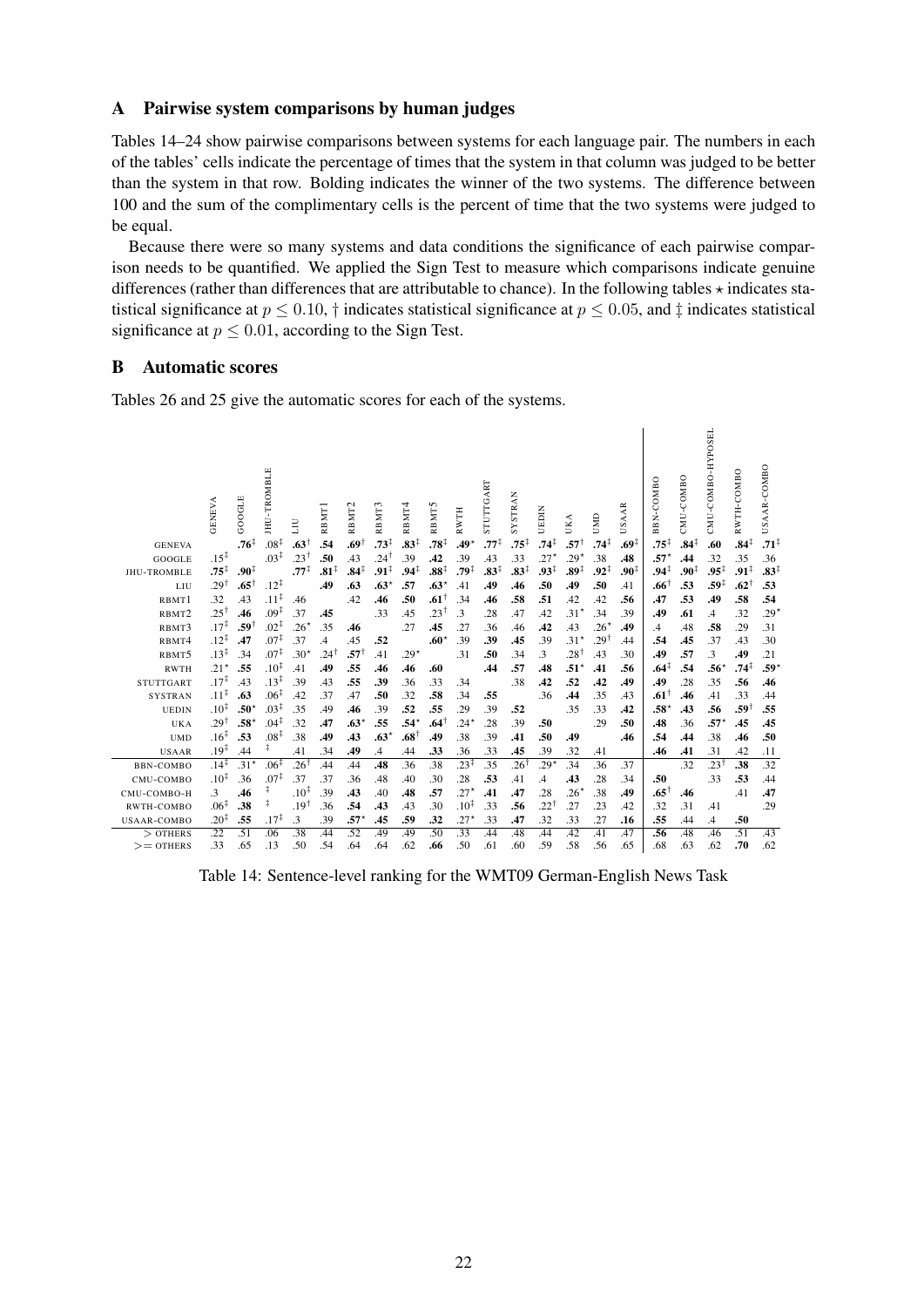|                    | GOOGLE          | Γn               | RBMT <sub>1</sub> | RBMT <sub>2</sub> | RBMT3            | RBMT4            | RBMT5            | <b>RWTH</b>      | STUTTGART        | UEDIN            | UKA              | <b>USAAR</b>     | USAAR-COMBO      |
|--------------------|-----------------|------------------|-------------------|-------------------|------------------|------------------|------------------|------------------|------------------|------------------|------------------|------------------|------------------|
| GOOGLE             |                 | $.34^{\dagger}$  | .56               | .51               | $.55^{\dagger}$  | .44              | $.56^{\dagger}$  | .37              | .41              | .42              | .45              | .45              | .43              |
| LIU                | $.58^{\dagger}$ |                  | $.62^{\ddagger}$  | $.55^{\dagger}$   | $.55*$           | $.61^{\ddagger}$ | $.59^{\dagger}$  | .37              | .38              | .47              | .43              | $.58^{\dagger}$  | .44              |
| RBMT1              | .39             | $.33^{\ddagger}$ |                   | $.56^{\dagger}$   | .44              | $.50*$           | $.57^{\dagger}$  | .41              | $.32^{\ddagger}$ | $.37*$           | $.35^{\dagger}$  | .45              | .42              |
| RBMT2              | .35             | $.34^{\dagger}$  | $.34^{\dagger}$   |                   | .43              | $.37*$           | .40              | $.25^{\ddagger}$ | $.25^{\ddagger}$ | $.31^{\ddagger}$ | $.36^{\dagger}$  | $.37*$           | $.32^{\dagger}$  |
| RBMT3              | $.31^{\dagger}$ | $.35*$           | .41               | .35               |                  | $.37*$           | .41              | $.24^{\ddagger}$ | $.25^{\ddagger}$ | $.33^{\ddagger}$ | .43              | .49              | $.36*$           |
| RBMT4              | .48             | $.33^{\ddagger}$ | $.33*$            | $.56*$            | $.55*$           |                  | .47              | .37              | $.35^{\dagger}$  | $.34^{\ddagger}$ | .45              | .44              | .38              |
| RBMT5              | $.36^{\dagger}$ | $.35^{\dagger}$  | $.33^{\dagger}$   | .50               | .53              | .33              |                  | $.36^{\dagger}$  | $.32^{\ddagger}$ | $.35^{\dagger}$  | $.31^{\ddagger}$ | $.25^{\ddagger}$ | $.32^{\ddagger}$ |
| <b>RWTH</b>        | .51             | .46              | .50               | .60 <sup>‡</sup>  | $.65^{\ddagger}$ | .51              | $.60^{\dagger}$  |                  | .38              | .47              | .48              | .52              | .54              |
| <b>STUTTGART</b>   | .50             | .47              | $.62^{\ddagger}$  | $.65^{\ddagger}$  | .64 <sup>†</sup> | $.57^+$          | $.62^{\ddagger}$ | .46              |                  | $.52^{\dagger}$  | $.54^{\dagger}$  | $.66^{\ddagger}$ | .53              |
| <b>UEDIN</b>       | .50             | .37              | $.53*$            | $.64^{\ddagger}$  | $.62^{\ddagger}$ | $.60^{\ddagger}$ | $.55^{\dagger}$  | .45              | $.28^{\dagger}$  |                  | .41              | .53              | .35              |
| UKA                | .47             | .42              | $.57^{\dagger}$   | $.58^{\dagger}$   | .46              | .44              | $.62^{\ddagger}$ | .35              | $.32^{\dagger}$  | .36              |                  | .46              | .41              |
| <b>USAAR</b>       | .46             | $.36^{\dagger}$  | .46               | $.55*$            | .42              | .42              | $.48^{\ddagger}$ | .42              | $.28^{\ddagger}$ | .39              | .44              |                  | .41              |
| <b>USAAR-COMBO</b> | .37             | .45              | .54               | $.55^{\dagger}$   | $.55*$           | .53              | $.61^{\ddagger}$ | .39              | .40              | .39              | .46              | .52              |                  |
| $>$ OTHERS         | .44             | .38              | .48               | .55               | .53              | .47              | .54              | .37              | .33              | .39              | .42              | .48              | .41              |
| $>=$ OTHERS        | .54             | .49              | .57               | .66               | .64              | .58              | .64              | .48              | .43              | .51              | .54              | .58              | .52              |

Table 15: Sentence-level ranking for the WMT09 English-German News Task

|              | GOOGLE           | NICT             | RBMT1           | RBMT3           | RBMT4            | RBMT5            | <b>RWTH</b>      | TALP-UPC         | UEDIN            | <b>USAAR</b>     | COMBO<br>BBN-   | CMU-COMBO        | USAAR-COMBO      |
|--------------|------------------|------------------|-----------------|-----------------|------------------|------------------|------------------|------------------|------------------|------------------|-----------------|------------------|------------------|
| GOOGLE       |                  | $.21^{\ddagger}$ | .40             | .40             | .41              | .38              | $.23^{\ddagger}$ | .35              | $.31^{\dagger}$  | $.25^{\ddagger}$ | .36             | .14              | .21              |
| <b>NICT</b>  | $.74^{\ddagger}$ |                  | .52             | .53             | $.63^{\ddagger}$ | .64 <sup>†</sup> | $.55^{\dagger}$  | $.61^{\ddagger}$ | $.65^{\ddagger}$ | $.59^{\dagger}$  | $.62^{+}$       | $.78^{\ddagger}$ | $.66^{\ddagger}$ |
| RBMT1        | .56              | .40              |                 | .34             | .44              | .46              | .35              | .48              | .42              | .42              | .57†            | .52              | .54              |
| RBMT3        | .40              | .39              | .40             |                 | .34              | .36              | .42              | $\mathcal{A}$    | .55              | .50              | $.57*$          | .48              | $.62^+$          |
| RBMT4        | .55              | $.32^{\ddagger}$ | .41             | .46             |                  | .47              | .39              | .49              | .49              | .48              | .54             | $.57*$           | .54              |
| RBMT5        | .54              | $.30^{\ddagger}$ | .35             | .44             | .38              |                  | .45              | .50              | .49              | .23              | .51             | .51              | $.66^{\ddagger}$ |
| <b>RWTH</b>  | $.64^{\ddagger}$ | $.29^{\dagger}$  | .50             | .53             | .53              | .49              |                  | .42              | .46              | .43              | .44             | .51              | $.58^{\ddagger}$ |
| TALP-UPC     | .48              | $.24^{\ddagger}$ | .44             | .47             | .41              | .36              | .39              |                  | .36              | $.32*$           | .47             | .45              | .50              |
| <b>UEDIN</b> | $.61^{\dagger}$  | $.16^{\ddagger}$ | .48             | .42             | .41              | .46              | .44              | .43              |                  | .44              | .49             | .51              | .41              |
| <b>USAAR</b> | $.69^{\ddagger}$ | $.28^{\dagger}$  | .47             | .44             | .38              | .35              | .43              | $.60*$           | .48              |                  | $.64^{\dagger}$ | $.58^{\ddagger}$ | $.56*$           |
| BBN-COMBO    | .35              | $.20^{\ddagger}$ | $.32^{\dagger}$ | $.36*$          | .39              | .37              | .36              | .39              | .32              | $.31^{\dagger}$  |                 | .50              | .40              |
| CMU-COMBO    | .19              | $.15^{\ddagger}$ | .33             | .39             | $.32*$           | .37              | .36              | .31              | .37              | $.21^{\ddagger}$ | .35             |                  | .31              |
| USAAR-COMBO  | .23              | $.20^{1}$        | .42             | $.31^{\dagger}$ | .39              | $.25^{\ddagger}$ | $.27^{\ddagger}$ | .35              | .35              | $.32*$           | .36             | .29              |                  |
| $>$ OTHERS   | .50              | .26              | .42             | .42             | .42              | .42              | .39              | .44              | .43              | .37              | .49             | .49              | .50              |
| $>=$ OTHERS  | .70              | .37              | .55             | .55             | .53              | .55              | .51              | .59              | .56              | .51              | .64             | .70              | .69              |

Table 16: Sentence-level ranking for the WMT09 Spanish-English News Task

|              | GOOGLE           | NUS              | RBMT <sub>1</sub> | RBMT3            | RBMT4            | RBMT5            | <b>RWTH</b>      | TALP-UPC         | UEDIN            | <b>USAAR</b>     | USAAR-COMBO      |
|--------------|------------------|------------------|-------------------|------------------|------------------|------------------|------------------|------------------|------------------|------------------|------------------|
| GOOGLE       |                  | .39              | $.21^{\ddagger}$  | .49              | .36              | .48              | $.34*$           | .39              | .33              | $.36*$           | .21              |
| <b>NUS</b>   | .50              |                  | $.11^{\ddagger}$  | $.62^{\dagger}$  | .51              | .51              | .35              | .25              | .47              | .36              | .43              |
| RBMT1        | $.76^{\ddagger}$ | $.80^{\ddagger}$ |                   | $.79^{\ddagger}$ | $.79^{\ddagger}$ | $.83^{\ddagger}$ | $.64^{\ddagger}$ | $.76^{\ddagger}$ | $.80^{\ddagger}$ | $.67^{\ddagger}$ | $.64^{\ddagger}$ |
| RBMT3        | .42              | $.31^{\dagger}$  | $.16^{\ddagger}$  |                  | $.30*$           | .43              | .34              | $.29^{\ddagger}$ | .56              | $.24^{\ddagger}$ | .32              |
| RBMT4        | .47              | .32              | $.11^{\ddagger}$  | $.52*$           |                  | .49              | .38              | .36              | .51              | .39              | .38              |
| RBMT5        | .42              | .40              | $.11^{\ddagger}$  | .49              | .35              |                  | $.31^{\dagger}$  | .39              | .47              | $.18^{\dagger}$  | .47              |
| <b>RWTH</b>  | $.59*$           | .52              | $.26^{\ddagger}$  | .54              | .51              | $.61^{\dagger}$  |                  | .46              | $.56^{\dagger}$  | .39              | $.55^{\dagger}$  |
| TALP-UPC     | .49              | .41              | $.17^{\ddagger}$  | $.63^{\ddagger}$ | .52              | .51              | .29              |                  | $.45*$           | .39              | .41              |
| <b>UEDIN</b> | .50              | .32              | $.17^{\ddagger}$  | .36              | .37              | .46              | $.30^{\dagger}$  | $.29*$           |                  | $.32^{\dagger}$  | .36              |
| <b>USAAR</b> | $.58*$           | .56              | $.23^{\ddagger}$  | $.67^{\ddagger}$ | .53              | $.47^{\dagger}$  | .51              | .49              | $.61^{\dagger}$  |                  | $.58*$           |
| USAAR-COMBO  | .31              | .45              | $.21^{\ddagger}$  | .54              | .49              | .50              | $.30^{\dagger}$  | .43              | .43              | $.33*$           |                  |
| $>$ OTHERS   | .50              | .45              | .17               | .56              | .47              | .53              | .38              | .42              | .52              | .37              | .43              |
| $>=$ OTHERS  | .65              | .59              | .25               | .66              | .61              | .64              | .51              | .58              | .66              | .48              | .61              |

Table 17: Sentence-level ranking for the WMT09 English-Spanish News Task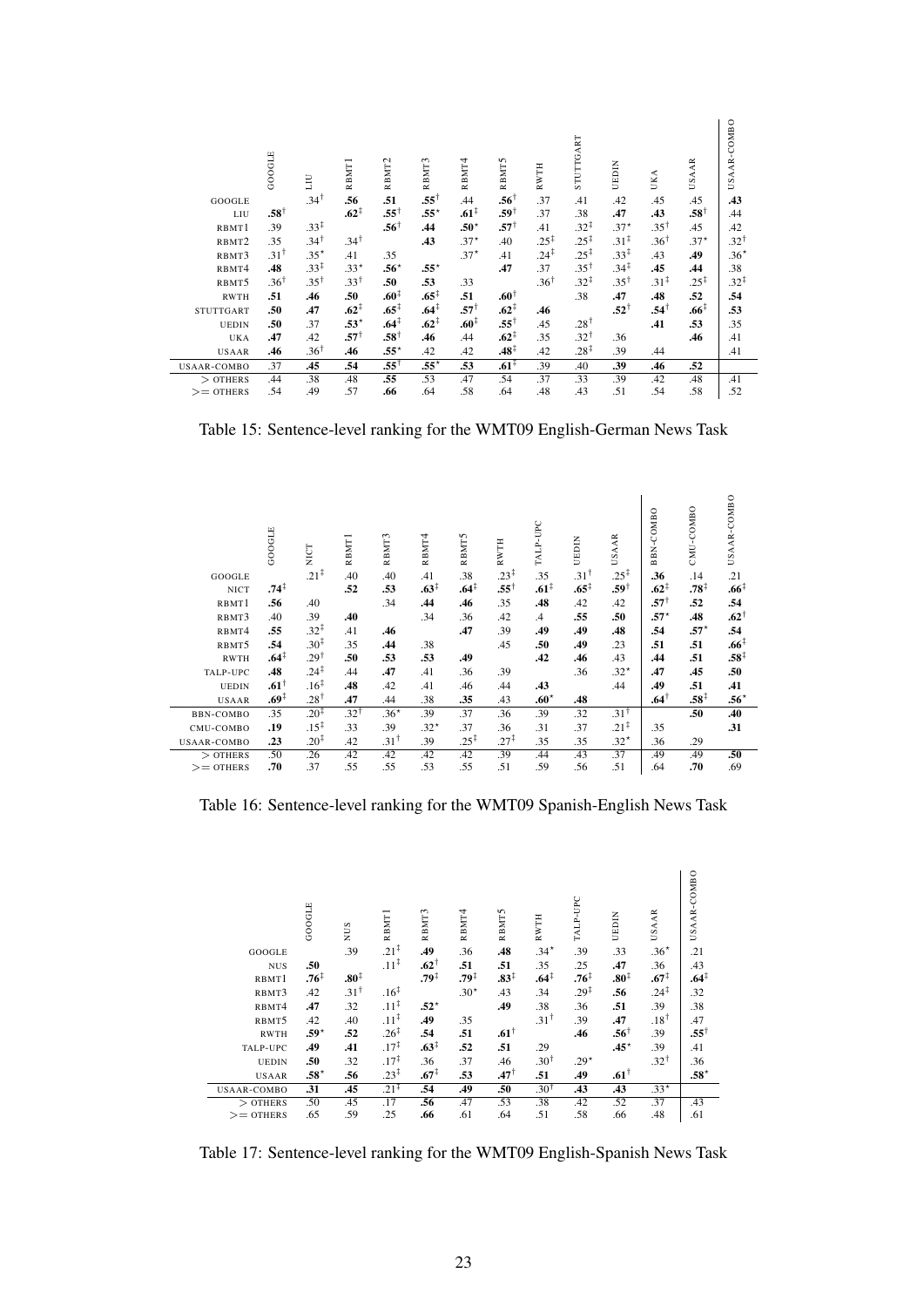| <b>CMU-STATXFER</b> | CMU-STATXFER     | COLUMBIA<br>.37  | DCU<br>.44       | GENEVA<br>$.17^{\ddagger}$ | GOOGLE<br>$.63^{\dagger}$ | JHU<br>.47       | LIMSI<br>.46     | LIUM-SYSTRAN<br>.581 | RBMT1<br>.34     | 3<br>RBMT.<br>.32 | RBMT <sup>4</sup><br>$.25^{\dagger}$ | 5<br>RBMT:<br>.42 | <b>RWTH</b><br>.48 | UEDIN<br>.46     | UKA<br>.28       | <b>SAAR</b><br>⋍<br>.38 | -COMBO<br>BBN.<br>$.58^{\ddagger}$ | CMU-COMBO<br>.47 | CMU-COMBO-HYPOSEL<br>.39 | DCU-COMBO<br>.41 | USAAR-COMBO<br>.35 |
|---------------------|------------------|------------------|------------------|----------------------------|---------------------------|------------------|------------------|----------------------|------------------|-------------------|--------------------------------------|-------------------|--------------------|------------------|------------------|-------------------------|------------------------------------|------------------|--------------------------|------------------|--------------------|
| COLUMBIA            | .56              |                  | $.56*$           | .37                        | $.71^{\ddagger}$          | .48              | $.56^{\ddagger}$ | .35                  | .45              | $.28*$            | .38                                  | .42               | .41                | .33              | .58              | .50                     | $.64^{\dagger}$                    | .52              | $.64^{\dagger}$          | $.71^{\ddagger}$ | $.58^{\dagger}$    |
| DCU                 | .27              | $.29*$           |                  | $.15^{\ddagger}$           | $.67^{\ddagger}$          | .45              | .33              | .34                  | .29              | .31               | .29                                  | $.27*$            | .24                | .37              | $.21^{\dagger}$  | .39                     | $.61^{\ddagger}$                   | $\mathcal{A}$    | .36                      | .37              | $\cdot$ 1          |
| <b>GENEVA</b>       | $.76^{\ddagger}$ | .54              | $.73^{\ddagger}$ |                            | $.71^{\ddagger}$          | $.65^{\ddagger}$ | $.73^{\ddagger}$ | $.62*$               | $.66^{\ddagger}$ | $.76^{\ddagger}$  | .46                                  | $.79^{\ddagger}$  | .57                | $.74^{\ddagger}$ | $.72^{\ddagger}$ | $.67$ <sup>1</sup>      | $.69^{\ddagger}$                   | .52              | $.71^{\ddagger}$         | $.67^{\ddagger}$ | $.64^{\dagger}$    |
| GOOGLE              | $.23^{\dagger}$  | $.17^{\ddagger}$ | $.12^{\ddagger}$ | $.13^{\ddagger}$           |                           | $.21^{\ddagger}$ | .35              | $.09^{\ddagger}$     | $.20^{\ddagger}$ | $.27^{\dagger}$   | 31†                                  | .44               | $.16^{\ddagger}$   | $.21^{\ddagger}$ | 33               | .27                     | .28                                | .30              | .34                      | .37              | $.16^{\ddagger}$   |
| JHU                 | .40              | .26              | .38              | $.22^{\ddagger}$           | $.60^{\ddagger}$          |                  | .31              | .44                  | .27              | .37               | .29 $^\dagger$                       | .41               | .33                | .37              | .48              | .48                     | .53                                | .47              | .31                      | .47              | .29                |
| LIMSI               | $\overline{A}$   | $.16^{\ddagger}$ | .38              | $.19^{\ddagger}$           | .56                       | .49              |                  | .29                  | .37              | .27               | $.20^{\ddagger}$                     | .38               | $.23*$             | .33              | .29              | .38                     | $.61^{\dagger}$                    | .47              | .31                      | .36              | $.26*$             |
| LIUM-SYSTRAN        | $.23^{\dagger}$  | .30              | .42              | $.33*$                     | $.61^{\ddagger}$          | 27               | .45              |                      | .48              | .31               | .41                                  | .44               | .32                | .35              | .41              | .39                     | .541                               | $.61^{\dagger}$  | .24                      | $.67^{\dagger}$  | .36                |
| RBMT1               | .53              | .23              | .42              | $.19^{\ddagger}$           | $.57^{\ddagger}$          | .46              | .51              | .45                  |                  | .47               | .33                                  | .46               | .33                | .41              | .30              | .61                     | .77‡                               | .51              | .41                      | .50              | .41                |
| RBMT3               | .57              | $.63*$           | .55              | $.15^{\ddagger}$           | $.69^{\dagger}$           | .44              | .57              | .52                  | .41              |                   | $.22^{\ddagger}$                     | .38               | .51                | .43              | .43              | .31                     | $.57^{\star}$                      | .46              | .47                      | .38              | .55                |
| RBMT4               | $.58^{\dagger}$  | .35              | .51              | .36                        | $.67^{\dagger}$           | $.60^{\circ}$    | $.63^{\ddagger}$ | .35                  | .41              | $.59^{\ddagger}$  |                                      | .40               | .55                | .50              | $.71^{\ddagger}$ | .52                     | $.63^{\dagger}$                    | $.65^{\dagger}$  | $.65^{\dagger}$          | $.66^{\dagger}$  | .38                |
| RBMT5               | .42              | .49              | $.54*$           | $.09^{\ddagger}$           | .38                       | .49              | .49              | .37                  | .27              | .29               | .34                                  |                   | .38                | .39              | .51              | .18                     | .42                                | .58              | .48                      | .50              | $.60^{\ddagger}$   |
| <b>RWTH</b>         | .38              | .39              | .45              | .32                        | $.63^{\ddagger}$          | .46              | $.51^*$          | .34                  | .56              | .39               | .32                                  | .52               |                    | .48              | .46              | .46                     | $.66^{\ddagger}$                   | $.62^{\dagger}$  | $.61^{\ddagger}$         | .66 <sup>‡</sup> | $.54*$             |
| <b>UEDIN</b>        | .41              | .21              | .31              | $.19^{\ddagger}$           | $.68^{\ddagger}$          | .46              | .42              | .35                  | .41              | .38               | .31                                  | .46               | .33                |                  | .34              | .41                     | .41                                | .35              | .44                      | $.63^{\ddagger}$ | .37                |
| UKA                 | .40              | .31              | أ54.             | $.19^{\ddagger}$           | .51                       | .37              | .44              | .33                  | .52              | .51               | $.17^{\ddagger}$                     | .27               | .32                | .49              |                  | .34                     | .39                                | .53              | .36                      | .44              | .29                |
| <b>USAAR</b>        | .44              | .43              | .52              | $.26^{\dagger}$            | $.62*$                    | .48              | .46              | .30                  | .30              | .58               | $.17^{\dagger}$                      | .24               | .44                | .47              | .41              |                         | $.65^{\ddagger}$                   | .52              | $.70^{\ddagger}$         | .55              | .41                |
| BBN-COMBO           | $.21^{\ddagger}$ | 211.             | $.12^{\ddagger}$ | $.23^{\ddagger}$           | .26                       | 32               | .28†             | 231.                 | $.12^{\ddagger}$ | $.26*$            | $.22^{\dagger}$                      | .49               | $.09^{\ddagger}$   | .34              | .23              | $.19^{\ddagger}$        |                                    | .44              | 19†.                     | .28              | $.21^{\ddagger}$   |
| CMU-COMBO           | .41              | .36              | .4               | .28                        | .30                       | .35              | .47              | 211.                 | .29              | .42               | $.23^{\dagger}$                      | .31               | $.17^{\dagger}$    | .49              | .25              | .42                     | .31                                |                  | .37                      | .29              | .25                |
| CMU-COMBO-H         | .24              | $.21^+$          | .38              | $.23^{\ddagger}$           | .37                       | .39              | .31              | .24                  | .31              | .41               | $.28^{\dagger}$                      | .31               | $.14^{\ddagger}$   | .33              | .34              | $.24^{\ddagger}$        | $.18^{\dagger}$                    | $\cdot$ 3        |                          | .29              | .27                |
| DCU-COMBO           | .41              | $.13^{\ddagger}$ | .42              | $.20^{+}$                  | .37                       | .29              | .50              | 19أ                  | .44              | .49               | $.23^{\dagger}$                      | .46               | $.20^{\ddagger}$   | $.21^{\ddagger}$ | .37              | .39                     | .31                                | .26              | .46                      |                  | $.19^{\ddagger}$   |
| USAAR-COMBO         | .41              | 251.             | .18              | 281.                       | $.66^{\ddagger}$          | .53              | $.52^*$          | .48                  | .41              | .38               | .53                                  | $.17^{\ddagger}$  | $.21*$             | .42              | .42              | .47                     | $.58^{\ddagger}$                   | .58              | .47                      | $.63^{\ddagger}$ |                    |
| $>$ OTHERS          | .40              | $\overline{.31}$ | .41              | $\overline{.23}$           | .56                       | .43              | .46              | .36                  | .37              | .41               | $\overline{.30}$                     | .40               | .33                | .41              | .40              | .40                     | .50                                | .47              | .46                      | .49              | .36                |
| $>=$ OTHERS         | .58              | .5               | .66              | .34                        | .76                       | .62              | .65              | .60                  | .56              | .54               | .47                                  | .59               | .52                | .61              | .61              | .55                     | .73                                | .66              | .71                      | .67              | .57                |

Table 18: Sentence-level ranking for the WMT09 French-English News Task

|                    | DCU              | GENEVA           | GOOGLE           | <b>LIMSI</b>     | <b>LIUM-SYSTRAN</b> | RBMT <sup>1</sup> | RBMT3            | RBMT4           | RBMT5   | <b>RWTH</b>      | <b>SYSTRAN</b>   | UEDIN            | UKA              | <b>USAAR</b>     | DCU-COMBO        | USAAR-COMBO      |
|--------------------|------------------|------------------|------------------|------------------|---------------------|-------------------|------------------|-----------------|---------|------------------|------------------|------------------|------------------|------------------|------------------|------------------|
| DCU                |                  | $.12^{+}$        | .39              | .47              | .44                 | .33               | .44              | .27             | .45     | $.24*$           | .49              | .24              | .46              | $.26^{\dagger}$  | .39              | .33              |
| <b>GENEVA</b>      | $.62^{\ddagger}$ |                  | $.73^{\ddagger}$ | $.69^{\ddagger}$ | .80 <sup>‡</sup>    | $.50^{\star}$     | $.71^{\ddagger}$ | $.50*$          | $.52*$  | $.56^{\dagger}$  | .66 <sup>†</sup> | $.46^{\ddagger}$ | .56‡             | .57              | .74‡             | $.84^{\ddagger}$ |
| GOOGLE             | .46              | $.15^{\ddagger}$ |                  | .28              | .42                 | .26               | .44              | $.26^{\dagger}$ | .34     | $.29*$           | .44              | .24              | .32              | .29              | .36              | .32              |
| LIMSI              | .25              | $.16^{\ddagger}$ | .45              |                  | .48                 | $.23*$            | .43              | .30             | .45     | .27              | .42              | .34              | $\mathcal{A}$    | .36              | $.53^{\dagger}$  | .38              |
| LIUM-SYSTRAN       | .24              | $\ddagger$       | .45              | .32              |                     | $.17^{\dagger}$   | .29              | $.17^{\dagger}$ | $.21^+$ | .38              | .29              | $.17^{\ddagger}$ | .35              | .17†             | .41              | .41              |
| RBMT1              | .39              | $.25*$           | .51              | $.51*$           | $.53^{\dagger}$     |                   | .46              | .40             | .29     | .52              | .36              | $.60*$           | $.63^{\ddagger}$ | .41              | .44              | $.60^{\dagger}$  |
| RBMT3              | .36              | $.11^{\ddagger}$ | .37              | .37              | .52                 | .24               |                  | $.25*$          | $.27*$  | .31              | .44              | .43              | .32              | $.27*$           | .53              | .44              |
| RBMT4              | .36              | $.19*$           | $.58^{\dagger}$  | .37              | $.57^{\dagger}$     | .23               | $.61*$           |                 | .42     | .32              | .50              | .22              | .39              | .44              | .53              | $.56*$           |
| RBMT5              | .41              | $.17*$           | .53              | .39              | $.61^{\dagger}$     | .38               | $.58*$           | .30             |         | .41              | $.52*$           | .41              | .48              | .13              | .54              | .60              |
| <b>RWTH</b>        | .59*             | $.21^+$          | $.63*$           | .50              | .47                 | .29               | .44              | .37             | .31     |                  | .37              | .35              | .51              | $.16^{\dagger}$  | .50‡             | $.57^+$          |
| <b>SYSTRAN</b>     | .35              | $.20^{+}$        | .33              | .39              | .38                 | .40               | .22              | .29             | $.26*$  | .44              |                  | .47              | .33              | .32              | $.60*$           | .45              |
| <b>UEDIN</b>       | .38              | $.11^{\ddagger}$ | .41              | .28              | $.77^{\ddagger}$    | $.33*$            | .51              | .44             | .49     | .32              | .37              |                  | .30              | .31              | .56              | $.56^{\ddagger}$ |
| <b>UKA</b>         | .36              | $.09^{\ddagger}$ | .46              | $\mathcal{A}$    | .45                 | $.23^{\ddagger}$  | .50              | .39             | .29     | .29              | .47              | .26              |                  | $.19^{\ddagger}$ | .41              | $.56^{\dagger}$  |
| <b>USAAR</b>       | $.66^{\dagger}$  | .27              | .52              | .49              | $.70^{\dagger}$     | .31               | $.61*$           | .29             | .32     | $.64^{\dagger}$  | .62              | .51              | $.61^{\ddagger}$ |                  | $.76^{\ddagger}$ | $.65^{\ddagger}$ |
| DCU-COMBO          | .32              | $.11^{\ddagger}$ | .30              | $.18^{\dagger}$  | .45                 | .22               | .29              | .33             | .29     | $.13^{\ddagger}$ | $.27*$           | .26              | .41              | $.12^{\ddagger}$ |                  | .21              |
| <b>USAAR-COMBO</b> | .40              | $\ddagger$       | .39              | .17              | .26                 | $.17^{\dagger}$   | .28              | $.20*$          | .28     | $.20^{\dagger}$  | .39              | $.04^{\ddagger}$ | $.06^{\dagger}$  | $.08^{\ddagger}$ | .39              |                  |
| $>$ OTHERS         | .41              | .15              | .47              | .39              | .52                 | .29               | .45              | .32             | .35     | .35              | .45              | .34              | .42              | .28              | .51              | .49              |
| $>=$ OTHERS        | .65              | .38              | .68              | .64              | .73                 | .54               | .65              | .59             | .57     | .58              | .65              | .60              | .66              | .48              | .74              | .77              |

Table 19: Sentence-level ranking for the WMT09 English-French News Task

|                  | CU-BOJAR         | GOOGLE           | UEDIN            | BBN-COMBO        | CMU-COMBO        |  |
|------------------|------------------|------------------|------------------|------------------|------------------|--|
| <b>CU-BOJAR</b>  |                  | $.54^{\ddagger}$ | .44              | $.45^{\ddagger}$ | $.52^{\ddagger}$ |  |
| GOOGLE           | $.28^{\ddagger}$ |                  | $.32^{\ddagger}$ | $.18^{\ddagger}$ | .23              |  |
| <b>UEDIN</b>     | .38              | $.51^{\ddagger}$ |                  | .38              | $.45^{\ddagger}$ |  |
| <b>BBN-COMBO</b> | $.31^{\ddagger}$ | $.39^{\ddagger}$ | .32              |                  | $.38^{\ddagger}$ |  |
| CMU-COMBO        | $.28^{\ddagger}$ | .29              | $.27^{\ddagger}$ | $.24^{\ddagger}$ |                  |  |
| $>$ OTHERS       | .31              | .43              | .34              | .31              | .40              |  |
| $=$ OTHERS       | .51              | .75              | .57              | .65              | .73              |  |
|                  |                  |                  |                  |                  |                  |  |

Table 20: Sentence-level ranking for the WMT09 Czech-English News Task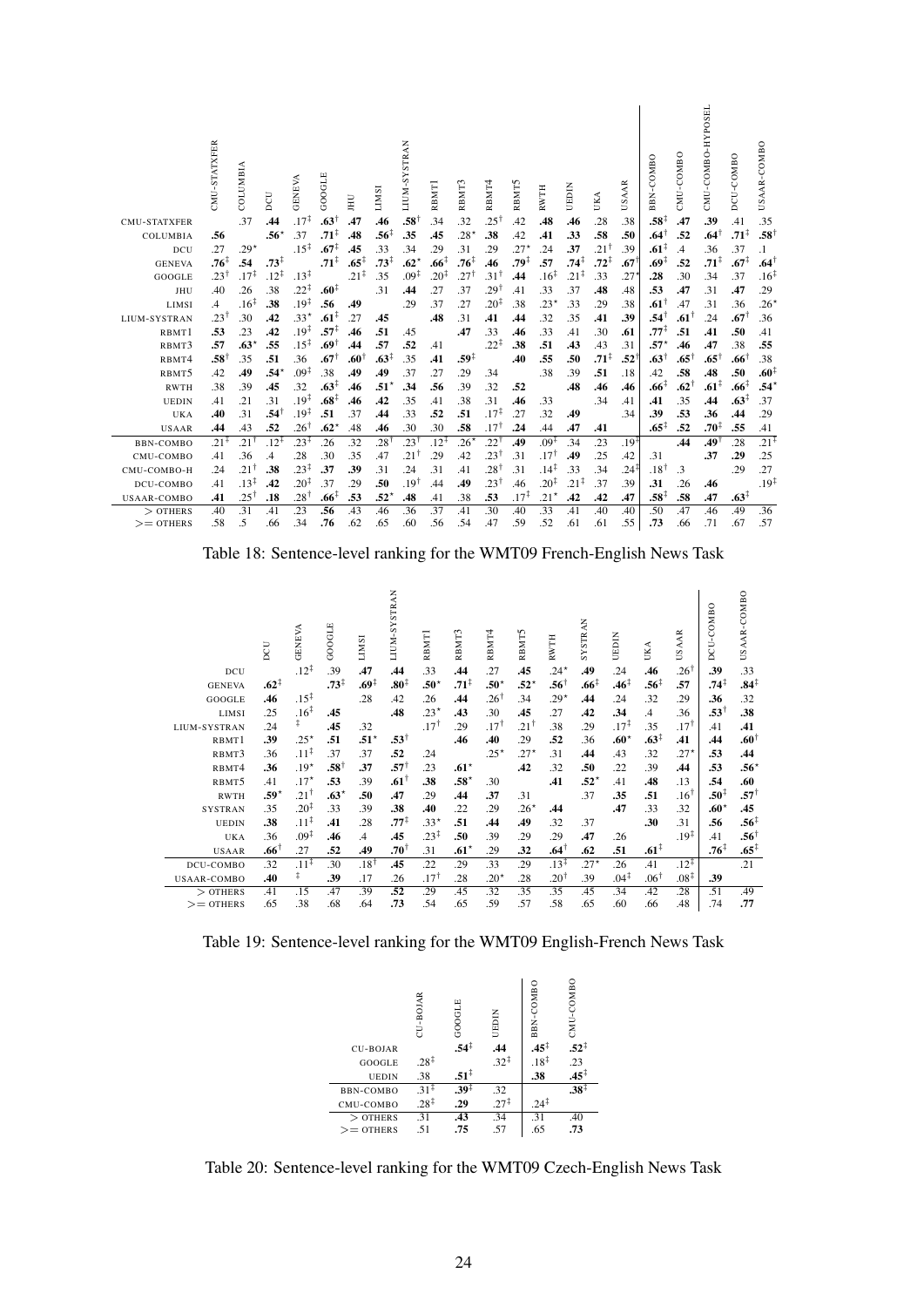

Table 21: Sentence-level ranking for the WMT09 English-Czech News Task



Table 22: Sentence-level ranking for the WMT09 Hungarian-English News Task

|                                   | N<br><b>GOOGLEC</b> | S<br>$\mathrm{GOGLE}_E$ | π<br>GOOGLEF                       | 囟<br>Q<br>RBMT2   | 囟<br>$\overline{a}$<br>RBMT3 | RBMT3 <sub>ES</sub>    | RBMT3FR          | $_{ES}$<br>RBMT5 | α<br>Ŀ,<br>MT5<br>RB)   | N<br>BBN-COMBOC              | 囟<br>$\Box$<br>BBN-COMBO | w<br>回<br>BBN-COMBO | œ<br>Ŀ,<br>BBN-COMBO   | C<br>BBN-COMBO <sub>H</sub>         | ×<br>BBN-COMBO <sub>X</sub> | $CMU$ -COMBO-HYPOSEL $D \overline{E}$ | CMU-COMBO-HYPOSELHU                  | N<br>$CMU$ -COMBO $C$       | ₿<br>Ξ<br>CMU-COMBO     | X X<br>CMU-COMBO | DCU-COMBOFR                  | E<br>RWTH-COMBO <sub>D</sub> | $RWTH-COMBO X X$                     | USAAR-COMBO <sub>ES</sub> |
|-----------------------------------|---------------------|-------------------------|------------------------------------|-------------------|------------------------------|------------------------|------------------|------------------|-------------------------|------------------------------|--------------------------|---------------------|------------------------|-------------------------------------|-----------------------------|---------------------------------------|--------------------------------------|-----------------------------|-------------------------|------------------|------------------------------|------------------------------|--------------------------------------|---------------------------|
| $GOOGLE_{CZ}$                     |                     | $.61*$                  | $.54*$                             | .47               | .52                          | .51                    | .47              | $.61*$           | .42                     | .38                          | .52                      | .55                 | .54                    | $.11^{\ddagger}$                    | .51                         | .48                                   | .34                                  | .49                         | .32                     | .53              | .52                          | .50                          | .59                                  | .53                       |
| GOOGLEES                          | $.33*$              |                         | .42                                | .37               | .38                          | .41                    | .35              | .49              | .45                     | $.11^{\ddagger}$             | .39                      | .25                 | .36                    | $.18^{\ddagger}$                    | $.26*$                      | 36                                    | $.22^{\ddagger}$                     | .32                         | $.18^{\ddagger}$        | .38              | .4                           | .4                           | .38                                  | .22                       |
| GOOGLE $F$ R                      | $.27*$              | .42                     |                                    | $.26^{\dagger}$   | .36                          | .43                    | .47              | .33              | .35                     | $.29*$                       | $.23^{\dagger}$          | .50                 | .23                    | $.14^{\ddagger}$                    | $.29^{\dagger}$             | $.21^{\dagger}$                       | $.11^{\ddagger}$                     | $.17^{\ddagger}$            | $.22^{\ddagger}$        | .39              | .48                          | .32                          | .36                                  | .27                       |
| RBMT2 <sub>DE</sub>               | .33                 | .49                     | $.61^{\dagger}$                    |                   | .41                          | .43                    | 25†              | .52              | .38                     | .33                          | .41                      | $\overline{A}$      | .55                    | $.20^{\ddagger}$                    | $.66*$                      | $.62*$                                | $.18^{\ddagger}$                     | .55                         | .35                     | .35              | .58                          | .54                          | $.61*$                               | .571                      |
| RBMT3 <sub>DE</sub>               | .37                 | .60                     | .54                                | .41               |                              | .42                    | .38              | .45              | .61                     | .48                          | .39                      | .40                 | $.63^{\ddagger}$       | .32                                 | .43                         | $.25^{\dagger}$                       | .35                                  | .35                         | $.25^{\dagger}$         | .56              | † 69.                        | .46                          | .49                                  | .46                       |
| $RBMT3_{ES}$                      | .34                 | .52                     | .46                                | .51               | .54                          |                        | .43              | .36              | .38                     | $.30*$                       | .54                      | .41                 | .47                    | $.25*$                              | .50                         | .42                                   | $.26*$                               | .43                         | $.27^{\dagger}$         | .52              | .57                          | .47                          | .46                                  | .26                       |
| RBMT3FR                           | .40                 | .58                     | .37                                | $.63^{\dagger}$   | .53                          | .57                    |                  | .54              | .50                     | .36                          | $.64*$                   | .44                 | .55                    | $.13^{\ddagger}$                    | .60                         | $.64*$                                | $\overline{A}$                       | .53                         | .31                     | .46              | .48                          | .44                          | .52                                  | .42                       |
| $RBMT5_{ES}$                      | $.29*$              | .41                     | .55                                | .31               | .48                          | .36                    | .33              |                  | .39                     | .16 <sup>‡</sup>             | .44                      | .50                 | $.68^{\dagger}$        | $.23^{\dagger}$<br>ŧ                | .35                         | .48                                   | .38                                  | .37                         | .41                     | $.60^{\dagger}$  | .51                          | .51                          | .65                                  | .32                       |
| $RBMT5_{FR}$                      | .47                 | .52                     | .45                                | .50               | .33                          | .51                    | .34              | .42              |                         | .29                          | .59                      | .44                 | .49                    |                                     | .49                         | $.61*$                                | $.28*$                               | $.19^{\ddagger}$            | .35                     | $.58^{\dagger}$  | $.60*$                       | .27                          | .59                                  | .57                       |
| $BBN-COMBOCZ$                     | .41                 | $.74^{\ddagger}$        | $.65*$                             | .55               | .44                          | $.67*$                 | .56              | $.80^{\ddagger}$ | .46                     |                              | .46                      | .58                 | .70‡                   | $.22^{\dagger}$                     | $.73^+$                     | $.63^{\dagger}$                       | .32                                  | .38                         | .48                     | $.65*$           | $.72^{+}$                    | $.66^{\ddagger}$             | $.70^{1}$                            | .58                       |
| $BBN-COMBO$                       | .39                 | .54                     | $.58^{\dagger}$                    | .41               | .49                          | .44                    | $.31*$           | .44              | .28                     | .49                          |                          | .49                 | .52                    | $.16^{\ddagger}$                    | .52                         | 36                                    | $.22*$                               | .38                         | $.33*$                  | .41              | $.68^{\dagger}$              | .34                          | .52                                  | .56                       |
| $BBN-COMBOES$                     | .38                 | .40                     | .41                                | .43               | .47                          | .55                    | .46              | .25              | .51                     | .31                          | .43                      |                     | .44                    | $.20^{\dagger}$                     | .50                         | .42                                   | $.30^{\dagger}$                      | .32                         | $.29*$                  | .36              | .62                          | .47                          | .44                                  | .38                       |
| <b>BBN-COMBO</b> FR               | .38                 | .52                     | .35                                | .36               | $.27^{\ddagger}$             | .53                    | .40              | $.26^{\dagger}$  | .33                     | $.24^{\ddagger}$             | .44                      | .36                 |                        | $.12^{\ddagger}$                    | .47                         | .47                                   | .32                                  | .44                         | $.27^{\dagger}$         | .41              | .42                          | .33                          | .60 <sup>‡</sup>                     | .35                       |
| BBN-COMBO <sub>HII</sub>          | $.84^{\ddagger}$    | $.75^{\ddagger}$        | $.78^{\ddagger}$                   | .60‡              | .57                          | $.70^{\star}$          | $.71^{\ddagger}$ | $.62^{\dagger}$  | $.84^{\ddagger}$        | $.65^{\dagger}$              | $.72^{\ddagger}$         | $.63^{\dagger}$     | $.85^{\ddagger}$       |                                     | $.78^{\ddagger}$            | $.69^{\dagger}$<br>$.24^{\ddagger}$   | $.60^{\ddagger}$<br>$.21^{\ddagger}$ | $.71^{\ddagger}$            | .50<br>$.21^{\ddagger}$ | $.85^{\ddagger}$ | $.78^{\ddagger}$             | $.87^{\ddagger}$             | $.86^{\ddagger}$                     | $.75^{\frac{1}{2}}$       |
| $BBN-COMBOXX$                     | $\mathcal{A}$       | .54*<br>.43             | $.63^{\dagger}$<br>$.68^{\dagger}$ | $.34*$<br>$.29*$  | .50                          | .47<br>.46             | .32<br>$.31*$    | .45<br>.30       | .39<br>$.30*$           | $.20^{+}$<br>$.23^{\dagger}$ | .39<br>.41               | .45<br>.39          | .41<br>.32             | $.14^{\ddagger}$<br>$.19^{\dagger}$ | $.74^{\ddagger}$            |                                       | $.21^{\ddagger}$                     | $\cdot$ <sup>3</sup><br>.32 | .31                     | .46<br>.50       | .40<br>$.74^{\ddagger}$      | .47<br>.38                   | .41                                  | .41<br>.53                |
| $CMU$ -CMB-HYP $DE$               | .48                 | $.75^{\ddagger}$        | $.78^{\ddagger}$                   | $.70^{\ddagger}$  | .64                          |                        |                  |                  |                         |                              |                          | $.70^{\dagger}$     |                        | $.13^{\ddagger}$                    |                             |                                       |                                      | $.65^{\ddagger}$            | .39                     | $.75^{\ddagger}$ | $.71^{\ddagger}$             | $.82^{\ddagger}$             | .56                                  |                           |
| $CMU$ -CMB-HYP $_{HII}$           | .63                 |                         | $.81^{\ddagger}$                   |                   | .55                          | $.63*$                 | .46              | .58              | $.59*$                  | .50                          | $.61*$                   |                     | .59                    | $.20^{\ddagger}$                    | $.68^{\ddagger}$            | $.69^{\ddagger}$                      | $.26^{\ddagger}$                     |                             | $.13^{\ddagger}$        | .55              |                              |                              | $.80^{\ddagger}$                     | .68                       |
| $CMU$ -COMBO $CZ$                 | .32<br>.62          | .59<br>$.76^{\ddagger}$ | .69 $\ddagger$                     | .36<br>.58        | .50<br>$.68^{\dagger}$       | .46<br>$.67^{\dagger}$ | .41<br>.59       | .50<br>.54       | .60 <sup>‡</sup><br>.54 | .28                          | .54<br>$.67*$            | .52<br>$.64*$       | .47<br>$.70^{\dagger}$ | .32                                 | .55<br>$.74^{\ddagger}$     | .56<br>.60                            | .50                                  | $.77^{\ddagger}$            |                         |                  | $.69^{\dagger}$<br>$.72^{+}$ | .57                          | .66 <sup>°</sup><br>$.82^{\ddagger}$ | .55<br>$.82^{\ddagger}$   |
| $CMU$ -COMBO $HII$                |                     |                         |                                    |                   |                              |                        |                  |                  | $.24^{\dagger}$         | .48                          |                          |                     |                        | $.13^{\ddagger}$                    | .39                         |                                       | $.16^{\ddagger}$                     | .30                         | $.32^+$                 | $.66^{\dagger}$  |                              | .61                          |                                      |                           |
| $CMU$ -COMBO $X X$                | $\cdot$             | .50                     | .33                                | .51               | .37<br>$.25^{\dagger}$       | .43                    | .44              | 29†              |                         | $.32*$<br>$.19^{\ddagger}$   | .56<br>$.23^{\dagger}$   | .43<br>.38          | .39                    | $.15^{\ddagger}$                    |                             | .39<br>$.20^{\ddagger}$               | $.12^{\ddagger}$                     | 19†.                        |                         |                  | .39                          | $\mathcal{A}$                | .46                                  | $\cdot$                   |
| $DCU$ -COMBO <sub>FR</sub>        | .44                 | .57                     | .29<br>.52                         | .32<br>.37        | .39                          | 29<br>.53              | .26<br>.50       | .35              | $.27*$<br>.53           | $.25^{\ddagger}$             | .40                      | .47                 | .42<br>.54             | $.10^{1}$                           | .34<br>.47                  | .41                                   | $.07^{\ddagger}$                     | .38                         | $.17^{\ddagger}$<br>.30 | .50<br>.53       | .38                          | .55                          | .49<br>.56                           | .30 <sup>2</sup><br>.49   |
| $RWTH-COMBODE$                    | .41                 | .43                     |                                    |                   |                              |                        |                  | .35              |                         | $.18^{\ddagger}$             |                          | .44                 | $.19^{\ddagger}$       | $.10^{1}$                           |                             | $.25*$                                | $.11^{\ddagger}$                     | $.28*$                      | $.15^{\ddagger}$        | .39              |                              |                              |                                      | .44                       |
| RWTH-COMBO $X X$                  | .31<br>.37          | .38<br>.37              | .44<br>.54                         | $.26*$<br>$.21^+$ | .41<br>$\cdot$ 4             | .39<br>$.58^{\star}$   | .31<br>.39       | $.26*$<br>.47    | .32<br>.31              | .32                          | .29<br>.34               | .28                 | .55                    | $.11^{\ddagger}$                    | .36<br>.38                  | .38                                   | $.20^{\dagger}$                      | .38                         | $.18^{\ddagger}$        | .44              | .42<br>$.67*$                | .28<br>.43                   | .44                                  |                           |
| USAAR-COMBO $_{ES}$<br>$>$ OTHERS | .41                 | .54                     | .54                                | .43               | .45                          | .49                    | .41              | .44              | .44                     | .32                          | .46                      | .46                 | .50                    | .16                                 | .51                         | .45                                   | .26                                  | .40                         | .29                     | .52              | .57                          | .48                          | .55                                  | .47                       |
| $>=$ OTHERS                       | .52                 | .67                     | .70                                | .55               | .55                          | .57                    | .52              | .58              | .58                     | .43                          | .57                      | .59                 | .62                    | .27                                 | .62                         | .58                                   | .37                                  | .52                         | .36                     | .63              | .68                          | .59                          | .69                                  | .62                       |
|                                   |                     |                         |                                    |                   |                              |                        |                  |                  |                         |                              |                          |                     |                        |                                     |                             |                                       |                                      |                             |                         |                  |                              |                              |                                      |                           |

Table 23: Sentence-level ranking for the WMT09 All-English News Task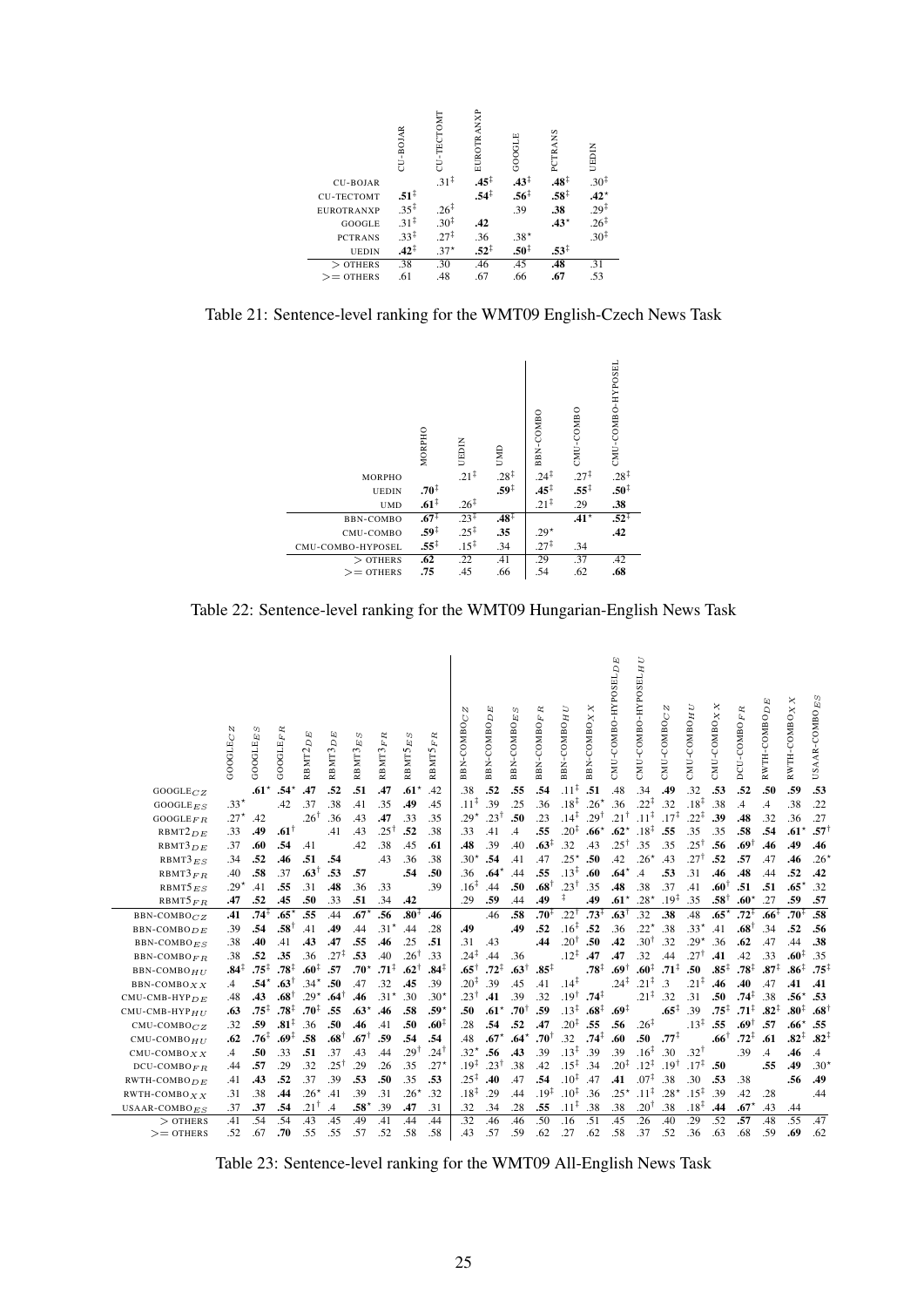

Table 24: Sentence-level ranking for the WMT09 Multisource-English News Task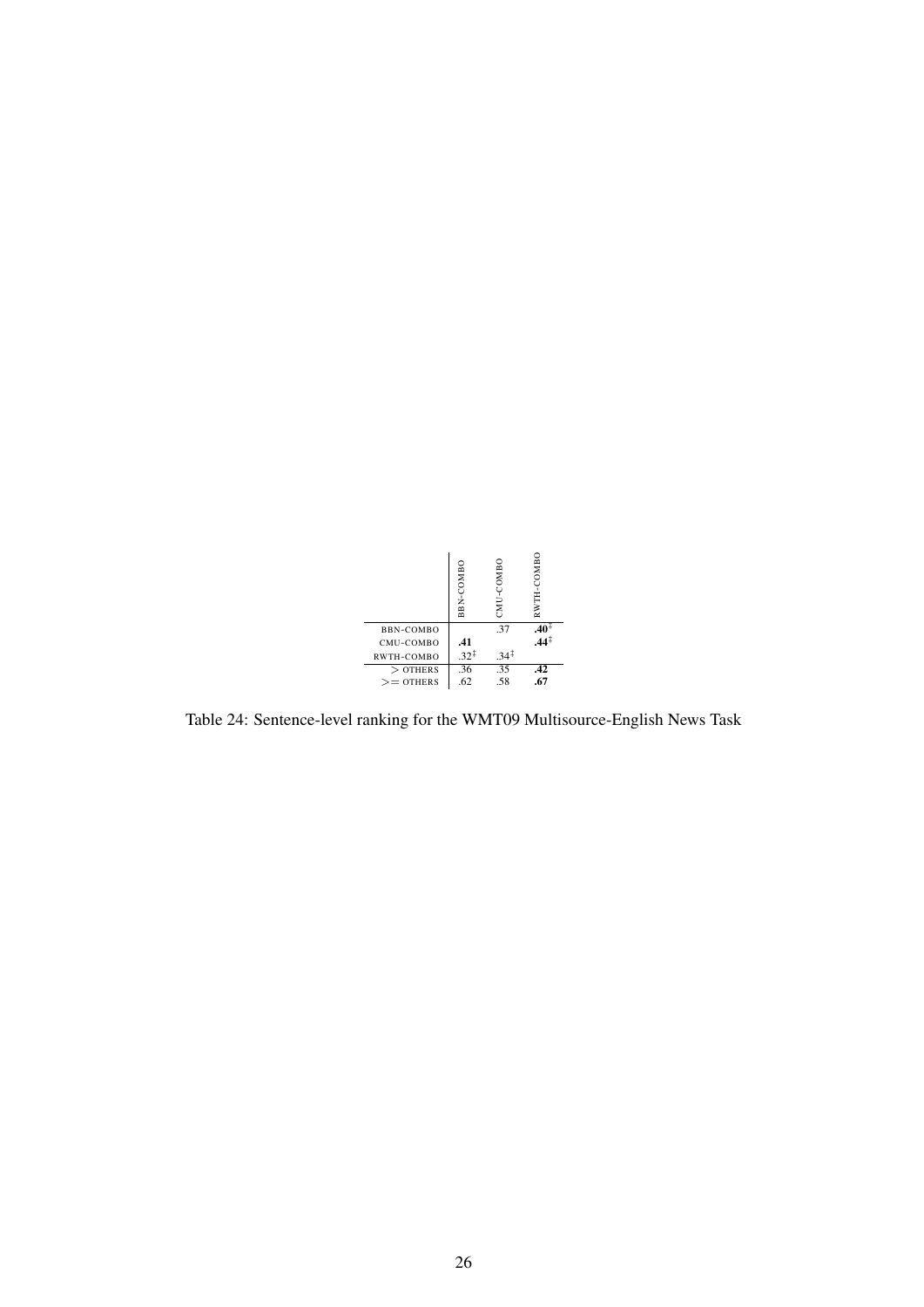|                                 | <b>RANK</b>  | <b>BLEU</b>          | BLEU-CASED            | BLEU-TER           | <b>BLEUSP</b> | BLEUSP4114   | MAXSIM       | METEOR-0.6                    | METEOR-0.7   | METEOR-RANKING                     | NIST                        | NIST-CASED   | RTE-ABSOLUTE | RTE-PAIRWISE | TER          | TERP                 | ULC          | WCD6P4ER       | WPF          | WPBLEU       |
|---------------------------------|--------------|----------------------|-----------------------|--------------------|---------------|--------------|--------------|-------------------------------|--------------|------------------------------------|-----------------------------|--------------|--------------|--------------|--------------|----------------------|--------------|----------------|--------------|--------------|
| BBN-COMBO                       | 0.68         | 0.24                 | 0.22                  | $-0.17$            | 0.29          | 0.31         | 0.51         | German-English News<br>0.55   | 0.6          | Task<br>0.41                       | 7.08                        | 6.78         | 0.13         | 0.1          | 0.54         | 0.63                 | 0.31         | 0.45           | 0.36         | 0.31         |
| CMU-COMBO                       | 0.63         | 0.22                 | 0.21                  | $-0.19$            | 0.28          | 0.29         | 0.49         | 0.54                          | 0.58         | 0.4                                | 6.95                        | 6.71         | 0.12         | 0.09         | 0.56         | 0.66                 | 0.29         | 0.47           | 0.35         | 0.29         |
| CMU-COMBO-HYPOSEL               | 0.62         | 0.23                 | 0.21                  | $-0.19$            | 0.28          | 0.3          | 0.49         | 0.54                          | 0.57         | 0.4                                | 6.79                        | 6.5          | 0.11         | 0.09         | 0.57         | 0.66                 | 0.29         | 0.47           | 0.35         | 0.3          |
| <b>GENEVA</b>                   | 0.33         | 0.1                  | 0.09                  | $-0.33$            | 0.17          | 0.18         | 0.38         | 0.43                          | 0.44         | 0.30                               | 4.88                        | 4.65         | 0.03         | 0.04         | 0.71         | 0.86                 | 0.22         | 0.58           | 0.25         | 0.17         |
| GOOGLE                          | 0.65         | 0.21                 | 0.20                  | $-0.2$             | 0.27          | 0.28         | 0.48         | 0.54                          | 0.57         | 0.39                               | 6.85                        | 6.65         | 0.11         | 0.11         | 0.56         | 0.65                 | 0.29         | 0.48           | 0.35         | 0.28         |
| <b>JHU-TROMBLE</b>              | 0.13<br>0.50 | 0.07<br>0.19         | 0.06<br>0.18          | $-0.38$<br>$-0.22$ | 0.09<br>0.25  | 0.1<br>0.27  | 0.34<br>0.46 | 0.43<br>0.51                  | 0.41<br>0.54 | 0.29<br>0.38                       | 4.90<br>6.35                | 4.25<br>6.02 | 0.02<br>0.06 | 0.02<br>0.05 | 0.81<br>0.61 | $\mathbf{1}$<br>0.72 | 0.19<br>0.27 | 0.61<br>0.49   | 0.22<br>0.33 | 0.12<br>0.26 |
| LIU<br>RBMT1                    | 0.54         | 0.14                 | 0.13                  | $-0.29$            | 0.20          | 0.21         | 0.43         | 0.50                          | 0.53         | 0.37                               | 5.30                        | 5.07         | 0.04         | 0.04         | 0.67         | 0.76                 | 0.26         | 0.55           | 0.29         | 0.22         |
| RBMT <sub>2</sub>               | 0.64         | 0.17                 | 0.16                  | $-0.26$            | 0.23          | 0.24         | 0.48         | 0.52                          | 0.55         | 0.38                               | 6.06                        | 5.75         | 0.1          | 0.12         | 0.63         | 0.70                 | 0.29         | 0.51           | 0.31         | 0.24         |
| RBMT3                           | 0.64         | 0.17                 | 0.16                  | $-0.25$            | 0.23          | 0.25         | 0.48         | 0.52                          | 0.55         | 0.38                               | 5.98                        | 5.71         | 0.09         | 0.09         | 0.61         | 0.68                 | 0.29         | 0.51           | 0.32         | 0.25         |
| RBMT4                           | 0.62         | 0.16                 | 0.14                  | $-0.27$            | 0.21          | 0.23         | 0.45         | 0.5                           | 0.52         | 0.36                               | 5.65                        | 5.36         | 0.06         | 0.07         | 0.65         | 0.72                 | 0.27         | 0.52           | 0.30         | 0.23         |
| RBMT5                           | 0.66         | 0.16                 | 0.15                  | $-0.26$            | 0.22          | 0.24         | 0.47         | 0.51                          | 0.54         | 0.37                               | 5.76                        | 5.52         | 0.07         | 0.06         | 0.63         | 0.70                 | 0.28         | 0.52           | 0.31         | 0.24         |
| <b>RWTH</b><br>RWTH-COMBO       | 0.50<br>0.7  | 0.19<br>0.23         | 0.18<br>0.22          | $-0.21$<br>$-0.18$ | 0.25<br>0.29  | 0.26<br>0.30 | 0.45<br>0.50 | 0.50<br>0.55                  | 0.53<br>0.59 | 0.36<br>0.41                       | 6.44<br>7.06                | 6.24<br>6.81 | 0.06<br>0.11 | 0.03<br>0.07 | 0.60<br>0.54 | 0.74<br>0.63         | 0.27<br>0.30 | 0.49<br>0.46   | 0.33<br>0.36 | 0.26<br>0.31 |
| STUTTGART                       | 0.61         | 0.2                  | 0.18                  | $-0.22$            | 0.26          | 0.27         | 0.48         | 0.52                          | 0.56         | 0.38                               | 6.39                        | 6.11         | 0.1          | 0.06         | 0.60         | 0.69                 | 0.29         | 0.49           | 0.33         | 0.27         |
| SYSTRAN                         | 0.6          | 0.19                 | 0.17                  | $-0.22$            | 0.24          | 0.26         | 0.47         | 0.52                          | 0.55         | 0.38                               | 6.40                        | 6.08         | 0.08         | 0.07         | 0.60         | 0.71                 | 0.28         | 0.5            | 0.33         | 0.26         |
| UEDIN                           | 0.59         | 0.20                 | 0.19                  | $-0.22$            | 0.26          | 0.27         | 0.47         | 0.52                          | 0.55         | 0.38                               | 6.47                        | 6.24         | 0.07         | 0.04         | 0.61         | 0.70                 | 0.27         | 0.49           | 0.34         | 0.27         |
| UKA                             | 0.58         | 0.21                 | 0.2                   | $-0.20$            | 0.27          | 0.28         | 0.47         | 0.52                          | 0.56         | 0.38                               | 6.66                        | 6.43         | 0.08         | 0.04         | 0.58         | 0.69                 | 0.28         | 0.48           | 0.34         | 0.28         |
| <b>UMD</b>                      | 0.56         | 0.21                 | 0.19                  | $-0.19$            | 0.26          | 0.28         | 0.47         | 0.52                          | 0.56         | 0.38                               | 6.74                        | 6.42         | 0.08         | 0.04         | 0.56         | 0.69                 | 0.28         | 0.48           | 0.34         | 0.27         |
| USAAR<br>USAAR-COMBO            | 0.65<br>0.62 | 0.17<br>0.17         | 0.15<br>0.16          | $-0.26$<br>$-0.25$ | 0.23<br>0.23  | 0.24<br>0.24 | 0.47<br>0.47 | 0.51<br>0.51                  | 0.54<br>0.55 | 0.38<br>0.38                       | 5.89<br>5.99                | 5.64<br>6.85 | 0.06<br>0.07 | 0.05<br>0.06 | 0.64<br>0.64 | 0.71<br>0.70         | 0.28<br>0.28 | 0.52<br>0.51   | 0.31<br>0.32 | 0.24<br>0.25 |
|                                 |              |                      |                       |                    |               |              |              | Spanish-English News Task     |              |                                    |                             |              |              |              |              |                      |              |                |              |              |
| BBN-COMBO                       | 0.64         | 0.29                 | 0.27                  | $-0.13$            | 0.34          | 0.35         | 0.53         | 0.57                          | 0.62         | 0.43                               | 7.64                        | 7.35         | 0.16         | 0.13         | 0.51         | 0.61                 | 0.33         | 0.42           | 0.4          | 0.35         |
| CMU-COMBO                       | 0.7          | 0.28                 | 0.27                  | $-0.13$            | 0.33          | 0.35         | 0.53         | 0.58                          | 0.62         | 0.43                               | 7.65                        | 7.46         | 0.21         | 0.2          | 0.51         | 0.60                 | 0.34         | 0.42           | 0.40         | 0.36         |
| GOOGLE                          | 0.70         | 0.29                 | 0.28                  | $-0.13$            | 0.34          | 0.35         | 0.53         | 0.58                          | 0.62         | 0.43                               | 7.68                        | 7.50         | 0.23         | 0.22         | 0.5          | 0.59                 | 0.34         | 0.42           | 0.41         | 0.36         |
| NICT                            | 0.37         | 0.22                 | 0.22                  | $-0.19$            | 0.27          | 0.29         | 0.48         | 0.54                          | 0.57         | 0.39                               | 6.91                        | 6.74         | 0.1          | 0.1          | $_{0.60}$    | 0.71                 | 0.3          | 0.46           | 0.36         | 0.3          |
| RBMT1<br>RBMT3                  | 0.55<br>0.55 | 0.19<br>0.20         | 0.18<br>0.2           | $-0.24$<br>$-0.22$ | 0.25<br>0.26  | 0.26<br>0.27 | 0.49<br>0.50 | 0.54<br>0.54                  | 0.57<br>0.58 | 0.40<br>0.41                       | 6.07<br>6.24                | 5.93<br>6.08 | 0.11<br>0.13 | 0.12<br>0.14 | 0.62<br>0.60 | 0.69<br>0.65         | 0.3<br>0.31  | 0.49<br>0.48   | 0.34<br>0.36 | 0.28<br>0.29 |
| RBMT4                           | 0.53         | 0.2                  | 0.19                  | $-0.22$            | 0.25          | 0.27         | 0.48         | 0.53                          | 0.57         | 0.4                                | 6.20                        | 6.03         | 0.10         | 0.11         | 0.60         | 0.67                 | 0.3          | 0.48           | 0.35         | 0.28         |
| RBMT5                           | 0.55         | 0.20                 | 0.2                   | $-0.22$            | 0.26          | 0.27         | 0.5          | 0.54                          | 0.58         | 0.40                               | 6.26                        | 6.10         | 0.12         | 0.11         | 0.6          | 0.65                 | 0.31         | 0.48           | 0.36         | 0.29         |
| <b>RWTH</b>                     | 0.51         | 0.24                 | 0.23                  | $-0.16$            | 0.3           | 0.31         | 0.49         | 0.54                          | 0.58         | 0.4                                | 7.12                        | 6.95         | 0.11         | 0.08         | 0.56         | 0.68                 | 0.31         | 0.45           | 0.37         | 0.32         |
| TALP-UPC                        | 0.59         | 0.26                 | 0.25                  | $-0.15$            | 0.31          | 0.33         | 0.51         | 0.56                          | 0.6          | 0.41                               | 7.28                        | 7.02         | 0.13         | 0.11         | 0.54         | 0.64                 | 0.32         | 0.44           | 0.38         | 0.33         |
| <b>UEDIN</b>                    | 0.56         | 0.26                 | 0.25                  | $-0.15$            | 0.32          | 0.33         | 0.51         | 0.56                          | 0.60         | 0.42                               | 7.25                        | 7.04         | 0.16         | 0.1          | 0.55         | 0.64<br>0.67         | 0.32         | 0.43           | 0.39         | 0.34         |
| USAAR<br>USAAR-COMBO            | 0.51<br>0.69 | 0.2<br>0.29          | 0.19<br>0.27          | $-0.22$<br>$-0.13$ | 0.25<br>0.34  | 0.27<br>0.35 | 0.48<br>0.53 | 0.54<br>0.58                  | 0.57<br>0.62 | 0.4<br>0.43                        | 6.31<br>7.58                | 6.14<br>7.25 | 0.11<br>0.20 | 0.09<br>0.13 | 0.62<br>0.51 | 0.6                  | 0.3<br>0.34  | 0.48<br>0.42   | 0.34<br>0.4  | 0.28<br>0.35 |
|                                 |              |                      |                       |                    |               |              |              | French-English News Task      |              |                                    |                             |              |              |              |              |                      |              |                |              |              |
| BBN-COMBO                       | 0.73         | 0.31                 | 0.3                   | $-0.11$            | 0.36          | 0.38         | 0.54         | 0.59                          | 0.64         | 0.45                               | 7.88                        | 7.58         | 0.14         | 0.12         | 0.2          | 0.20                 | 0.36         | 0.40           | 0.41         | 0.37         |
| CMU-COMBO                       | 0.66         | 0.3                  | 0.29                  | $-0.12$            | 0.35          | 0.36         | 0.53         | 0.58                          | 0.63         | 0.44                               | 7.72                        | 7.57         | 0.15         | 0.12         | 0.24         | 0.26                 | 0.35         | 0.41           | 0.41         | 0.37         |
| CMU-COMBO-HYPOSEL               | 0.71         | 0.28                 | 0.26                  | $-0.14$            | 0.33          | 0.35         | 0.53         | 0.57                          | 0.61         | 0.43                               | 7.40                        | 7.15         | 0.1          | 0.08         | 0.31         | 0.33                 | 0.34         | 0.42           | 0.4          | 0.35         |
| <b>CMU-STATXFER</b><br>COLUMBIA | 0.58<br>0.50 | 0.24<br>0.23         | 0.23<br>0.22          | $-0.18$<br>$-0.18$ | 0.29<br>0.29  | 0.31<br>0.30 | 0.49<br>0.49 | 0.54<br>0.54                  | 0.58<br>0.58 | 0.40<br>0.40                       | 6.89<br>6.85                | 6.75<br>6.68 | 0.08<br>0.07 | 0.07<br>0.07 | 0.38<br>0.36 | 0.42<br>0.39         | 0.31<br>0.31 | 0.46<br>0.46   | 0.37<br>0.36 | 0.32<br>0.31 |
| DCU                             | 0.66         | 0.27                 | 0.25                  | $-0.15$            | 0.32          | 0.34         | 0.52         | 0.56                          | 0.61         | 0.42                               | 7.29                        | 6.94         | 0.09         | 0.07         | 0.32         | 0.34                 | 0.33         | 0.43           | 0.38         | 0.34         |
| DCU-COMBO                       | 0.67         | 0.31                 | 0.31                  | $-0.11$            | 0.36          | 0.37         | 0.54         | 0.59                          | 0.64         | 0.44                               | 7.84                        | 7.69         | 0.14         | 0.12         | 0.21         | 0.22                 | 0.35         | 0.41           | 0.42         | 0.38         |
| <b>GENEVA</b>                   | 0.34         | 0.14                 | 0.14                  | $-0.29$            | 0.21          | 0.22         | 0.43         | 0.49                          | 0.52         | 0.36                               | 5.32                        | 5.15         | 0.05         | 0.05         | 0.54         | 0.52                 | 0.26         | 0.53           | 0.29         | 0.22         |
| GOOGLE                          | 0.76         | 0.31                 | 0.30                  | $-0.10$            | 0.36          | 0.37         | 0.54         | 0.58                          | 0.63         | 0.44                               | 8                           | 7.84         | 0.17         | 0.13         | 0.17         | 0.2                  | 0.36         | 0.41           | 0.42         | 0.38         |
| JHU<br>LIMSI                    | 0.62<br>0.65 | 0.27<br>0.26         | 0.23<br>0.25          | $-0.15$<br>$-0.16$ | 0.32<br>0.30  | 0.33<br>0.32 | 0.51<br>0.51 | 0.56<br>0.56                  | 0.6<br>0.60  | 0.41<br>0.42                       | 7.23<br>7.02                | 6.68<br>6.87 | 0.08<br>0.09 | 0.05<br>0.07 | 0.33<br>0.35 | 0.36<br>0.36         | 0.32<br>0.33 | 0.43<br>0.44   | 0.37<br>0.38 | 0.32<br>0.33 |
| LIUM-SYSTRAN                    | 0.60         | 0.27                 | 0.26                  | $-0.15$            | 0.32          | 0.33         | 0.51         | 0.56                          | 0.60         | 0.42                               | 7.26                        | 7.10         | 0.10         | 0.06         | 0.33         | 0.36                 | 0.33         | 0.43           | 0.39         | 0.35         |
| RBMT1                           | 0.56         | 0.18                 | 0.18                  | $-0.25$            | 0.24          | 0.25         | 0.48         | 0.53                          | 0.57         | 0.4                                | 5.89                        | 5.73         | 0.07         | 0.06         | 0.51         | 0.45                 | 0.3          | 0.50           | 0.34         | 0.26         |
| RBMT3                           | 0.54         | 0.2                  | 0.19                  | $-0.22$            | 0.25          | 0.27         | 0.48         | 0.53                          | 0.56         | 0.39                               | 6.12                        | 5.96         | 0.07         | 0.06         | 0.45         | 0.45                 | 0.30         | 0.49           | 0.35         | 0.28         |
| RBMT4                           | 0.47         | 0.19                 | 0.18                  | $-0.24$            | 0.24          | 0.26         | 0.48         | 0.52                          | 0.56         | 0.39                               | 5.97                        | 5.83         | 0.07         | 0.06         | 0.46         | 0.45                 | 0.3          | 0.49           | 0.34         | 0.27         |
| RBMT5                           | 0.59         | 0.19                 | 0.19                  | $-0.24$            | 0.25          | 0.26         | 0.49         | 0.54                          | 0.57         | 0.40                               | 6.03                        | 5.9          | 0.09         | 0.07         | 0.46         | 0.43                 | 0.31         | 0.49           | 0.35         | 0.28         |
| <b>RWTH</b><br><b>UEDIN</b>     | 0.52<br>0.61 | 0.25<br>0.25         | 0.24<br>0.24          | $-0.16$<br>$-0.16$ | 0.30<br>0.31  | 0.32<br>0.32 | 0.5<br>0.50  | 0.55<br>0.55                  | 0.59<br>0.59 | 0.40<br>0.41                       | 7.09<br>7.04                | 6.94<br>6.85 | 0.07<br>0.08 | 0.03<br>0.04 | 0.35<br>0.35 | 0.39<br>0.38         | 0.32<br>0.32 | 0.44<br>0.44   | 0.38<br>0.38 | 0.32<br>0.33 |
| UKA                             | 0.61         | 0.26                 | 0.25                  | $-0.15$            | 0.31          | 0.33         | 0.51         | 0.55                          | 0.6          | 0.41                               | 7.17                        | 7.00         | 0.08         | 0.04         | 0.34         | 0.37                 | 0.32         | 0.44           | 0.38         | 0.34         |
| USAAR                           | 0.55         | 0.19                 | 0.18                  | $-0.24$            | 0.24          | 0.26         | 0.48         | 0.54                          | 0.57         | 0.4                                | 6.08                        | 5.92         | 0.07         | 0.06         | 0.46         | 0.44                 | 0.3          | 0.49           | 0.34         | 0.26         |
| <b>USAAR-COMBO</b>              | 0.57         | 0.26                 | 0.25                  | $-0.16$            |               |              |              | 0.31 0.33 0.51 0.55 0.59 0.41 |              |                                    | 7.13                        | 6.85         | 0.08         | 0.02         | 0.33         | 0.35                 | 0.32         | 0.44           | 0.38         | 0.33         |
|                                 |              |                      |                       |                    |               |              |              | Czech-English News Task       |              |                                    |                             |              |              |              |              |                      |              |                |              |              |
| BBN-COMBO<br>CMU-COMBO          | 0.65<br>0.73 | 0.22<br>0.22         | 0.20<br>0.20          | $-0.19$<br>$-0.2$  | 0.27<br>0.27  | 0.29<br>0.29 | 0.47<br>0.47 | 0.52<br>0.53                  | 0.56<br>0.57 | 0.39<br>0.39                       | 6.74<br>6.72                | 6.45<br>6.46 | 0.24<br>0.34 | 0.3<br>0.34  | 0.52<br>0.53 | 0.60<br>0.60         | 0.29<br>0.29 | 0.47<br>0.47   | 0.34<br>0.35 | 0.29<br>0.29 |
| <b>CU-BOJAR</b>                 | 0.51         | 0.16                 | 0.15                  | $-0.26$            | 0.22          | 0.24         | 0.43         | 0.5                           | 0.52         | 0.36                               | 5.84                        | 5.54         | 0.26         | 0.28         | 0.61         | 0.69                 | 0.26         | 0.52           | 0.31         | 0.24         |
| GOOGLE                          | 0.75         | 0.21                 | 0.20                  | $-0.19$            | 0.26          | 0.28         |              | $0.46$ 0.52                   | 0.55         | 0.38                               | 6.82                        | 6.61         | 0.32         | 0.33         | 0.53         | 0.62                 | 0.29         | 0.47           | 0.35         | 0.28         |
| <b>UEDIN</b>                    | 0.57         | 0.2                  | 0.19                  | $-0.23$            | 0.25          |              |              | $0.27$ $0.45$ $0.50$          | 0.54 0.37    |                                    | 6.2                         | 6            | 0.22         | 0.25         | 0.56         | 0.63                 | 0.27         | 0.49           | 0.33         | 0.27         |
|                                 |              |                      |                       |                    |               |              |              | Hungarian-English News Task   |              |                                    |                             |              |              |              |              |                      |              |                |              |              |
| <b>BBN-COMBO</b>                | 0.54         | 0.14                 | 0.13                  | $-0.29$            | 0.19          | 0.21         | 0.38         | 0.45                          | 0.46         | 0.32                               | 5.46                        | 5.2          | 0.16         | 0.18         | 0.71         | 0.83                 | 0.23         | 0.55           | 0.27         | 0.2          |
| CMU-COMBO<br>CMU-COMBO-HYPOSEL  | 0.62<br>0.68 | 0.14                 | 0.13<br>$0.14$ $0.12$ | $-0.29$<br>$-0.29$ | 0.19<br>0.19  | 0.21<br>0.21 | 0.39<br>0.39 | 0.46<br>0.45                  | 0.47<br>0.46 | 0.32                               | 5.52<br>0.32 5.51 5.16 0.25 | 5.24         | 0.28         | 0.22<br>0.25 | 0.71<br>0.71 | 0.82<br>0.82         | 0.23<br>0.23 | 0.55<br>0.55   | 0.28<br>0.27 | 0.2<br>0.2   |
| MORPHO                          | 0.75         | 0.1                  | 0.09                  | $-0.36$            | 0.15          | 0.17         | 0.39         | 0.45                          | 0.46         | 0.32                               | 4.75                        | 4.55         | 0.34         | 0.49         | 0.79         | 0.83                 | 0.23         | 0.6            | 0.26         | 0.17         |
| <b>UEDIN</b>                    | 0.45         | 0.12                 | 0.11                  | $-0.32$            | 0.18          | 0.19         | 0.37         | 0.42                          | 0.43         | 0.30                               | 4.95                        | 4.74         | 0.12         | 0.12         | 0.75         | 0.87                 | 0.21         | 0.58           | 0.27         | 0.19         |
| <b>UMD</b>                      |              | $0.66$ $0.13$ $0.12$ |                       | $-0.28$            | $0.18$ 0.2    |              |              | $0.36$ 0.44                   |              | 0.45 0.30 5.41 5.12 0.21 0.13 0.68 |                             |              |              |              |              | 0.85 0.22            |              | 0.55 0.27 0.18 |              |              |

Table 25: Automatic evaluation metric scores for translations into English